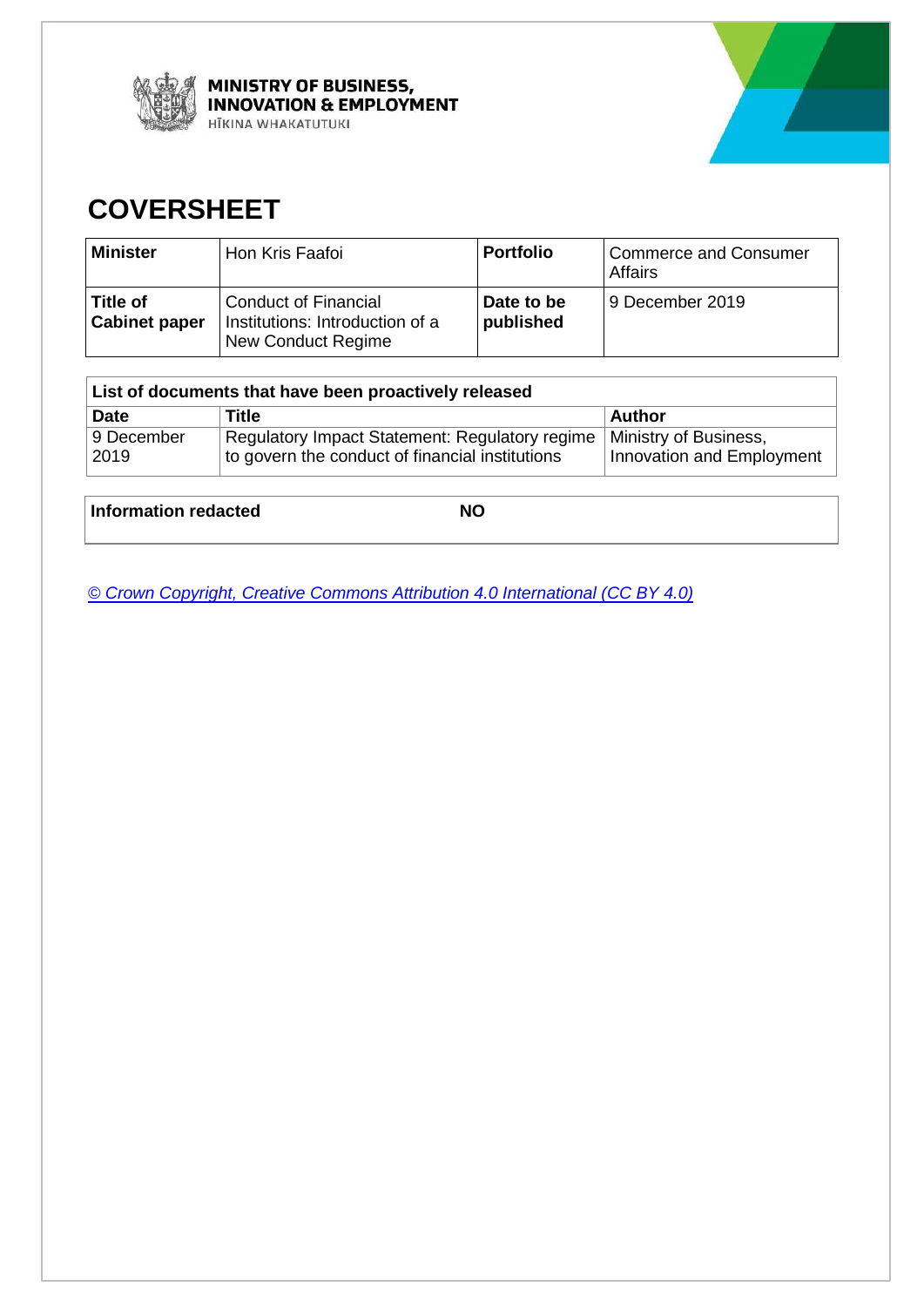# **Coversheet: Regulatory regime to govern the conduct of financial institutions**

| Advising agencies          | Ministry of Business, Innovation and Employment (MBIE)                                                                                    |  |  |  |
|----------------------------|-------------------------------------------------------------------------------------------------------------------------------------------|--|--|--|
| Decision sought            | Amend the Financial Markets Conduct (FMC) Act 2013 to<br>introduce a regulatory regime governing the conduct of financial<br>institutions |  |  |  |
| <b>Proposing Ministers</b> | Minister of Commerce and Consumer Affairs                                                                                                 |  |  |  |

## **Section A: Summary problem and proposed approach**

#### **Problem Definition**

**What problem or opportunity does this proposal seek to address? Why is Government intervention required?**

There are extensive weaknesses in the conduct and culture of institutions in New Zealand's financial sector, particularly in respect of governance and management of conduct risks and focus on outcomes for customers. Regulatory gaps also exist, which means that regulators are currently unable to properly oversee and respond to these issues. This has the potential to cause significant consumer harm in the long-run.

#### **Proposed Approach**

#### **How will Government intervention work to bring about the desired change? How is this the best option?**

Government intervention will work to fill the regulatory gaps with regard to the core conduct of financial institutions and address the risk of consumer harm this creates. The recommended options will introduce a new regulatory regime governing the conduct of financial institutions, which will require licensing of banks, insurers and non-bank deposit takers (NBDTs) for general conduct and aspects of how sales incentives are offered. This will form the basis of a broader conduct regime that can be expanded over time if necessary.

### **Section B: Summary impacts: benefits and costs**

#### **Who are the main expected beneficiaries and what is the nature of the expected benefit?**

New Zealand consumers of banking and insurance products are expected to be the main beneficiaries of these proposals. The ultimate intended outcome is improved conduct and culture in the financial sector which serves the needs and interests of consumers.

#### **Where do the costs fall?**

The most significant costs are likely to fall on:

• Banks, insurers, NBDTs and their intermediaries selling products to retail customers. There will be a moderate-to-high increase in compliance costs for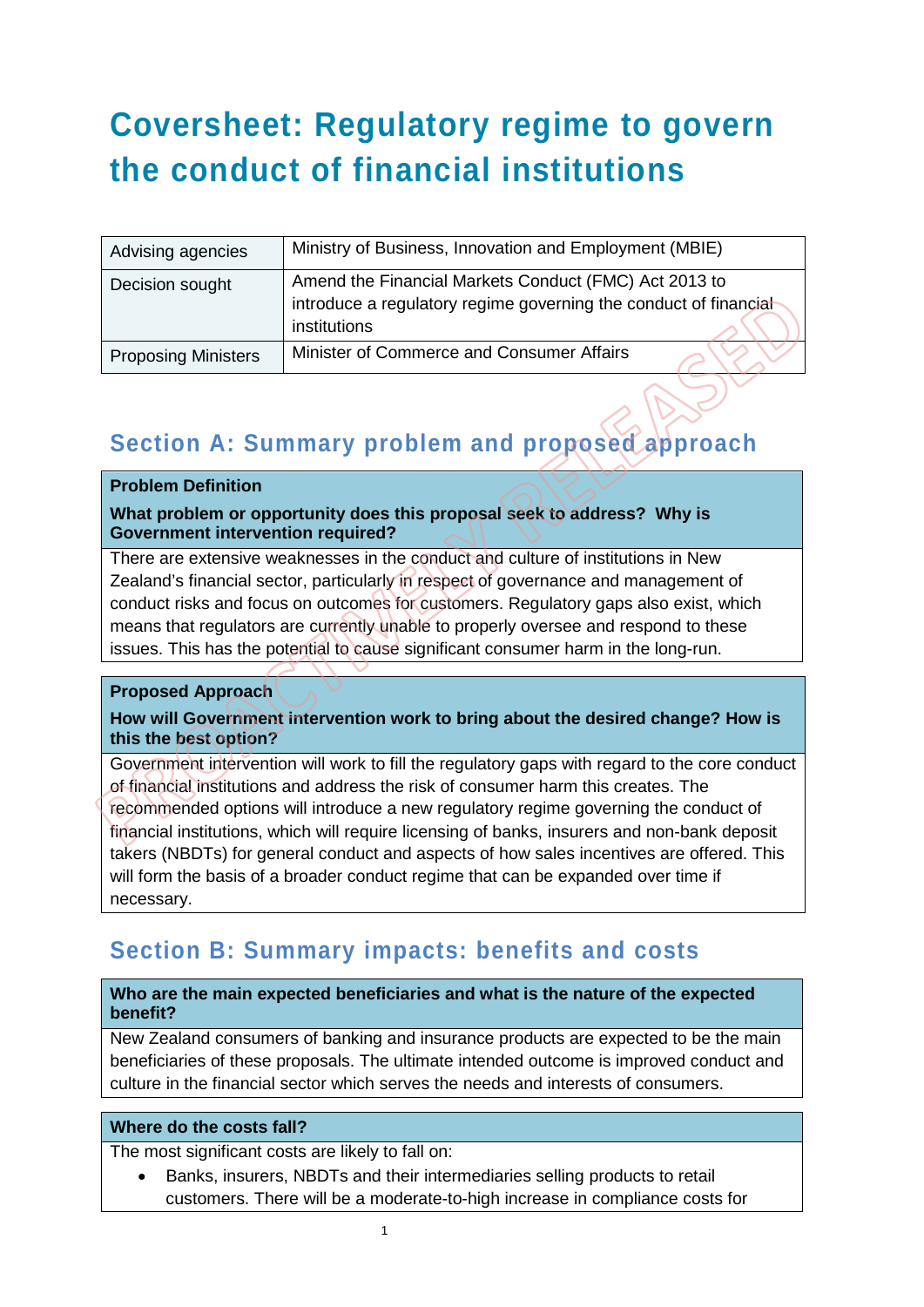regulated entities, depending on their existing levels of compliance, IT systems and organisational controls, as well as whether the entity is required to be licensed. It is likely that regulated entities will ultimately pass these costs through to their customers.

• The government and Financial Markets Authority. There will be a high increase in administration, monitoring and enforcement costs.

#### **What are the likely risks and unintended impacts, how significant are they and how will they be minimised or mitigated?**

- Reduced access to financial advice: Moderate to low impact. This risk will be minimised as the most intrusive regulatory options (i.e. banning or capping of commissions) are not recommended, which will reduce the risk of wholesale changes to business models and cash flows, and therefore minimise the risk of reduced access to financial advice.
- Reduced access to, or more expensive, financial products and services, for instance if costs are passed through to customers: May be moderately large in aggregate but low impact because costs are likely to be spread across a large number of customers and therefore immaterial at the individual customer level.
- Regulatory arbitrage: Low to moderate impact. We are reducing this risk by ensuring the entire chain of supply of banking and insurance products is covered by the options, as well as NBDTs to align with policy decisions to bring banks and NBDTs under one system of prudential supervision.
- Costs of compliance and lack of certainty exceed the benefits of regulation: Moderate impact. A compliance programme requirement increases compliance costs for entities but should enhance certainty and support monitoring and enforcement. To reduce the impact of this risk we also intend to start with a relatively small regulated population before considering the inclusion of other institutions who offer similar financial products and services.

**Identify any significant incompatibility with the Government's 'Expectations for the design of regulatory systems'.** 

N/A

## **Section C: Evidence certainty and quality assurance**

#### **Agency rating of evidence certainty?**

Overall we have a high level of confidence in the evidence base for the problem definition. The Financial Markets Authority (FMA) and Reserve Bank of New Zealand's (RBNZ) conduct and culture reviews of the banking and life insurance sectors have provided strong evidence of conduct risks and issues, as well as previous FMA thematic reports into bank incentives and soft commissions in the life and health insurance industry. There has also been extensive analysis of the life insurance industry in New Zealand, including the New Zealand Institute of Economic Research's 2015 report titled *Resetting life insurance*, and Melville Jessup Weaver's *Review of Retail Life Insurance Advice* which was commissioned by the Financial Services Council in 2015.

We also have evidence of individual consumer harm and common problems faced by consumers from submissions received on the Insurance Contract Law issues paper and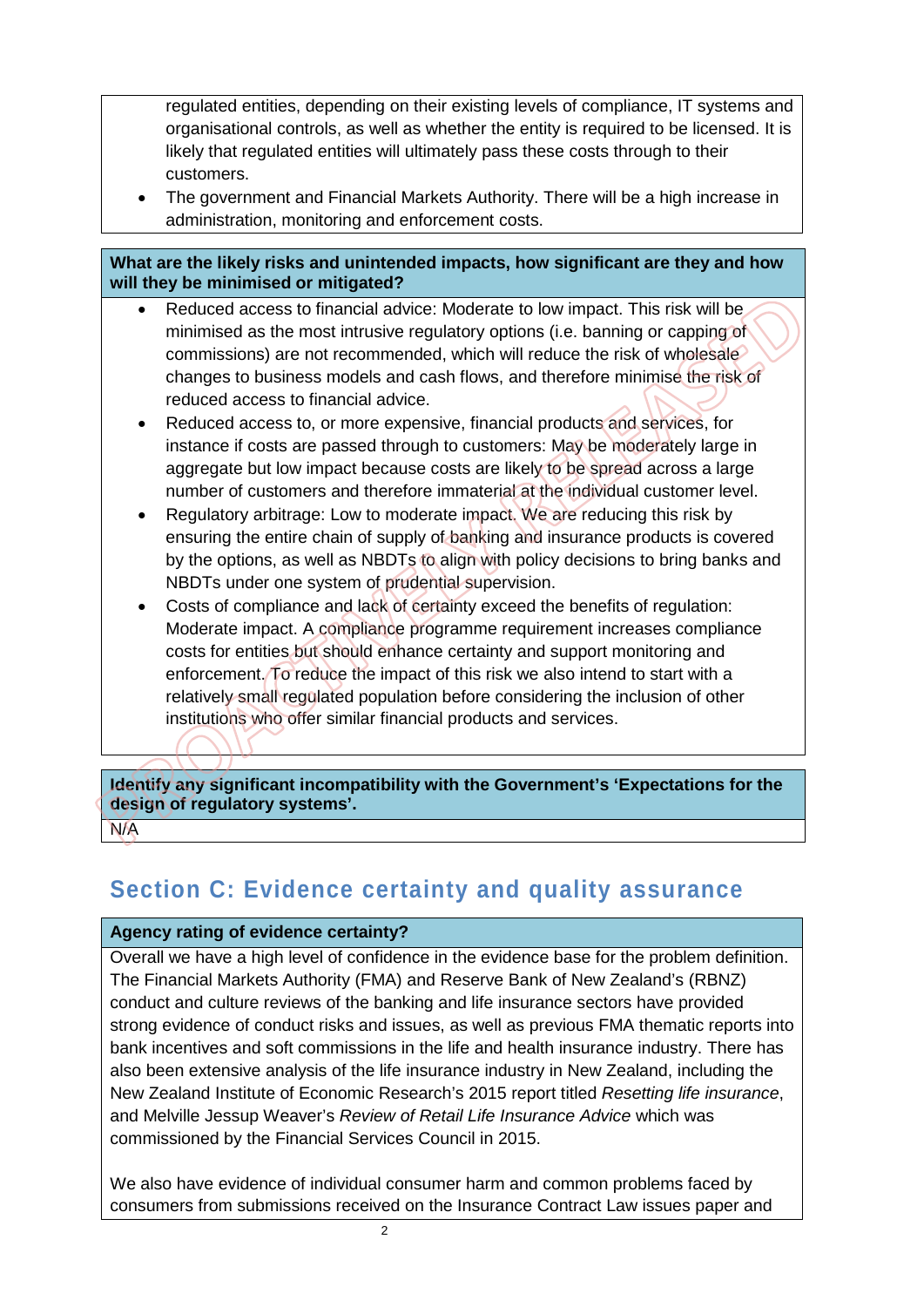the 2018 MBIE/Colmar Brunton survey of insurance consumers. A range of sources have also provided evidence on the current sales incentive structures that exist in the industry, including submissions on the *Conduct of Financial Institutions Options Paper*, and discussions with stakeholders in the financial advice, banking and insurance sectors.

*To be completed by quality assurers:*

Quality Assurance Reviewing Agency:

MBIE

Quality Assurance Assessment:

ROBE

Meets the criteria necessary for Ministers to make informed decisions on the proposals in the Cabinet paper.

Reviewer Comments and Recommendations:

 $\bigcap_{\lambda}$ 

MBIE's regulatory impact assessment review panel (RIARP) confirms that its feedback is reflected in the Regulatory Impact Statement. The Regulatory Impact Statement has undergone moderate changes as a result of the RIARP process.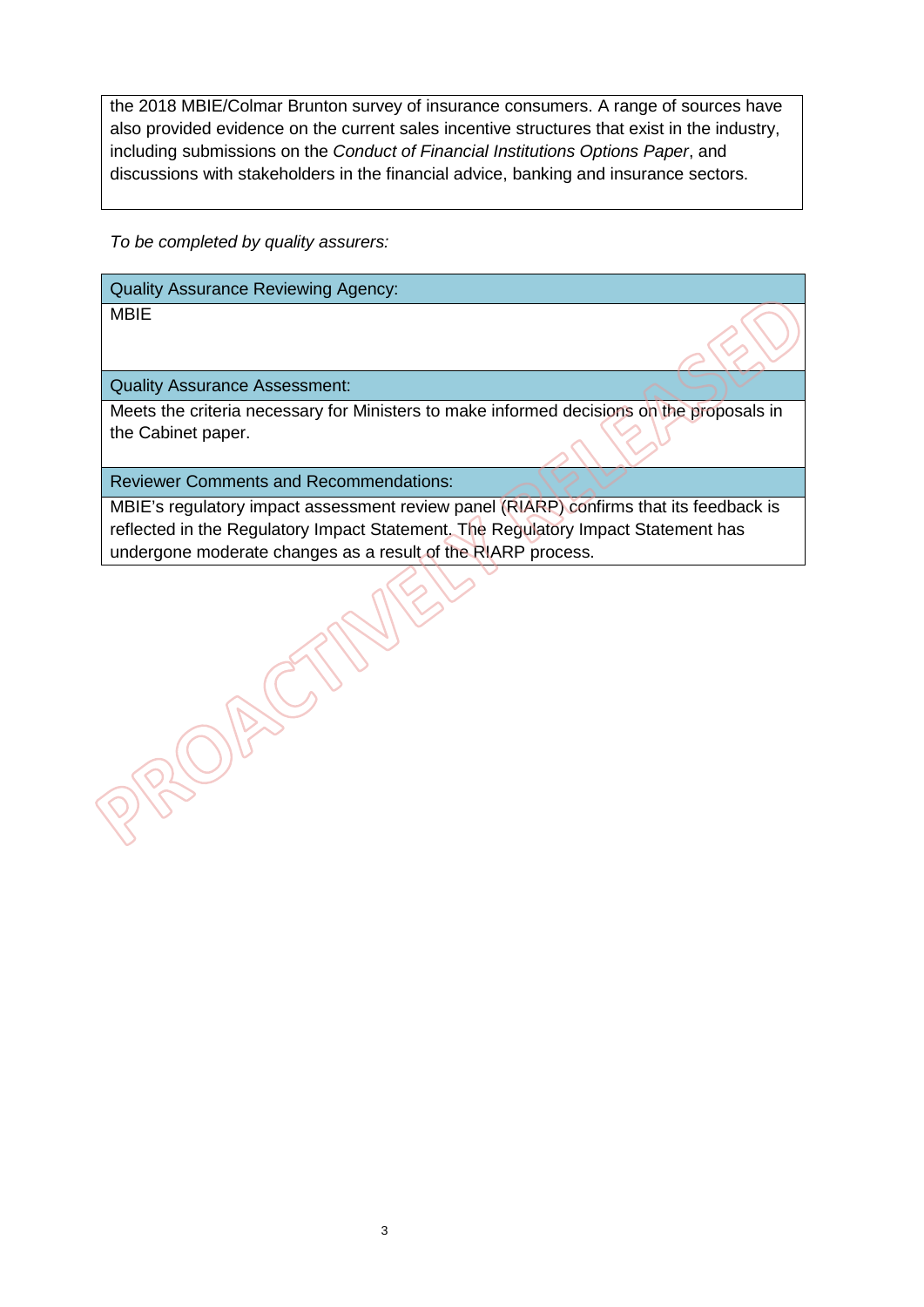# **Impact Statement: Regulatory regime to govern the conduct of financial institutions**

## **Section 1: General information**

#### **Purpose**

The Ministry of Business, Innovation and Employment is solely responsible for the analysis and advice set out in this Regulatory Impact Statement, except as otherwise explicitly indicated. This analysis and advice has been produced for the purpose of informing key policy decisions to be taken by Cabinet.

#### **Key Limitations or Constraints on Analysis**

#### *Scoping of the problem*

The rationale for our focus on the conduct and culture of financial institutions and conflicted sales incentives is that these are the biggest issues driving poor outcomes for consumers in the financial sector. This is a finding of both the Australian Royal Commission's report and the Financial Markets Authority (FMA) and Reserve Bank of New Zealand (RBNZ) joint reports into banking and life insurer conduct and culture.

Because of the regulatory gaps and the significant risks of consumer harm, Ministers have directed MBIE to develop a high-level regulatory framework governing the conduct of financial institutions, which provides the foundation for a broad financial conduct regime. This will allow more prescriptive details to be developed over time, through regulations and further legislative changes.

#### *Evidence of the problems*

Much of the evidence of the problems is based on qualitative reports by the FMA/RBNZ into conduct and culture in the banking and life insurance sector, as well as submissions from individuals and organisations in the financial sector. These reports have their limitations in terms of scope and analysis, but provide valuable insights and findings on the existence of poor incentives and risks in these sectors. We have relatively little information about the prevalence of these issues in financial institutions other than banks and life insurers. However, we have some anecdotal and limited survey-based evidence, as well as international evidence<sup>[1](#page-4-0)</sup>, that similar problems also exist in other parts of the financial sector such as health insurance and general insurance.

#### *Range of options considered*

-

To address the issues set out in the next section, we have endeavoured to give priority to options which would not unduly disrupt the financial advice industry, especially given that it is already going through a period of significant regulatory change with a stronger regulatory

<span id="page-4-0"></span><sup>1</sup> See *Relevant overseas experience* in Section 3 below.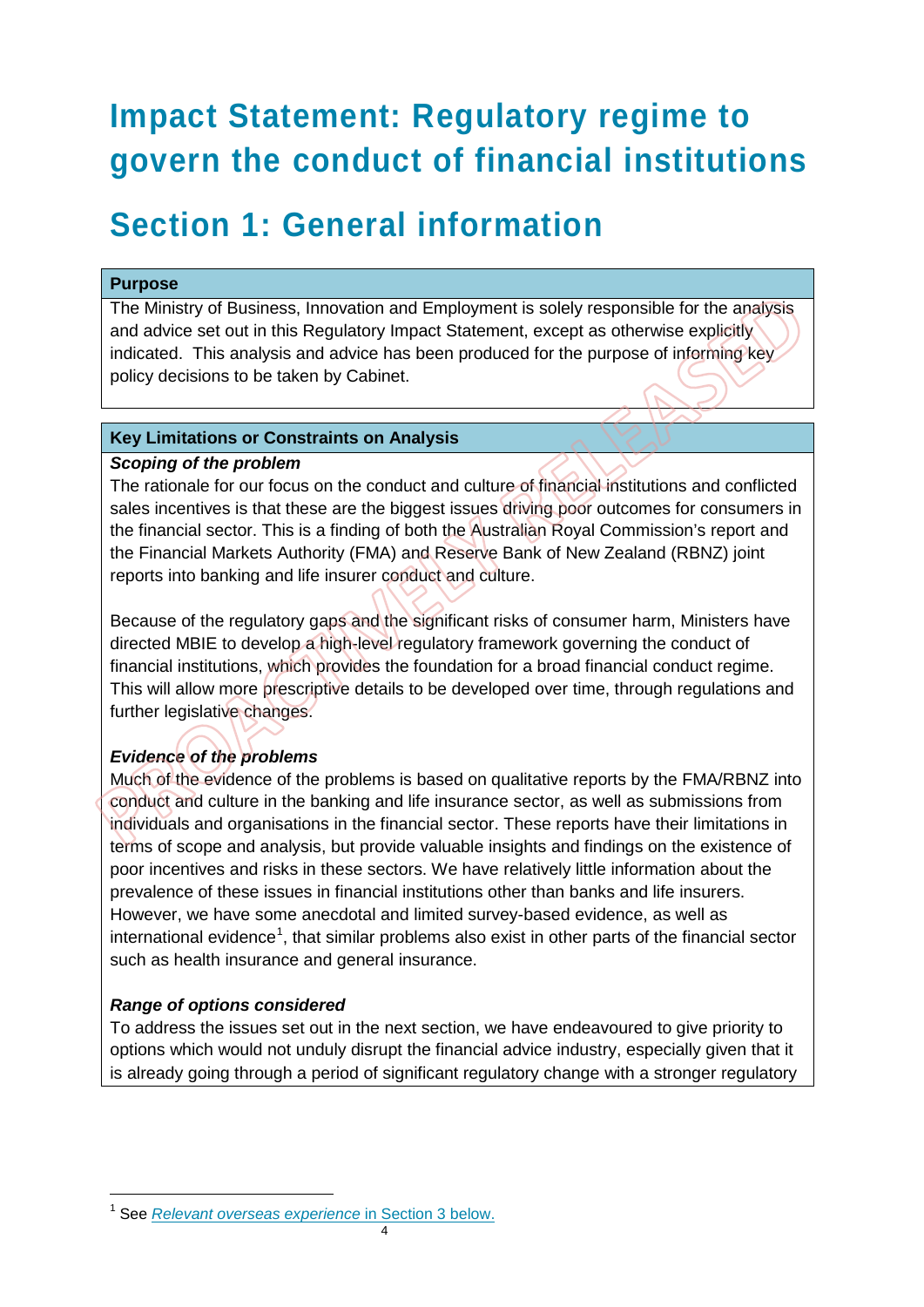regime taking effect from June 2020. Therefore we have ruled out a total ban on commissions<sup>[2](#page-5-0)</sup> to intermediaries, which would have had significant negative effects on the financial advice industry. Under the Financial Services Legislation Amendment Act (FSLAA) 2019, which introduces a new financial advice regime, financial advisers will be subject to a range of requirements, including the Financial Advice Code requirements to manage conflicts of interest, and disclosure of fees and costs associated with their advice. Further information disclosure in addition to FSLAA has therefore not been considered as an option as there are risks this will duplicate existing efforts, without directly reducing the conflicts of interest inherent in sales incentives.

We have also not considered further industry-led options or non-regulatory options, as these measures have already been attempted before with mixed results. While non-regulatory measures by the FMA and RBNZ have achieved some positive changes across banks and some life insurers, not all participants have met the regulators' expectations, particularly in the life insurance sector. In the life insurance sector, the first mover disadvantage in relation to the payment of commissions and other incentives makes it extremely unlikely for comprehensive and sustained industry changes without regulation.

#### *Quality of data used for impact analysis*

This RIS relies on a range of qualitative data to assess the impacts of the proposed options, including previous findings from the FMA/RBNZ reports and report-backs, and anecdotal evidence from public submissions. The sources used did not include much quantitative evidence of the problems identified or quantitative assessments of the costs and benefits of the options. We have made use of multiple evidence sources where possible, to increase the confidence we can place in the conclusions reached.

#### *Consultation and testing*

This analysis has been prepared under significant time constraints, which did not allow time for more extensive consultation with stakeholders on the development and refinement of options. The broader framework for the conduct regime has been developed in a short timeframe and we expect that there may need to be further refinements through consultation during the legislative process.

#### **Responsible Manager:**

Authorised by:

Sharon Corbett

Manager, Financial Markets Policy

Building, Resources and Markets

Ministry of Business, Innovation and Employment

November 2019

<span id="page-5-0"></span> $\overline{a}$  $2$  Commissions are monetary payments offered by financial product providers to external intermediaries in connection with the sale of the provider's product, usually as a percentage of the customer's premium.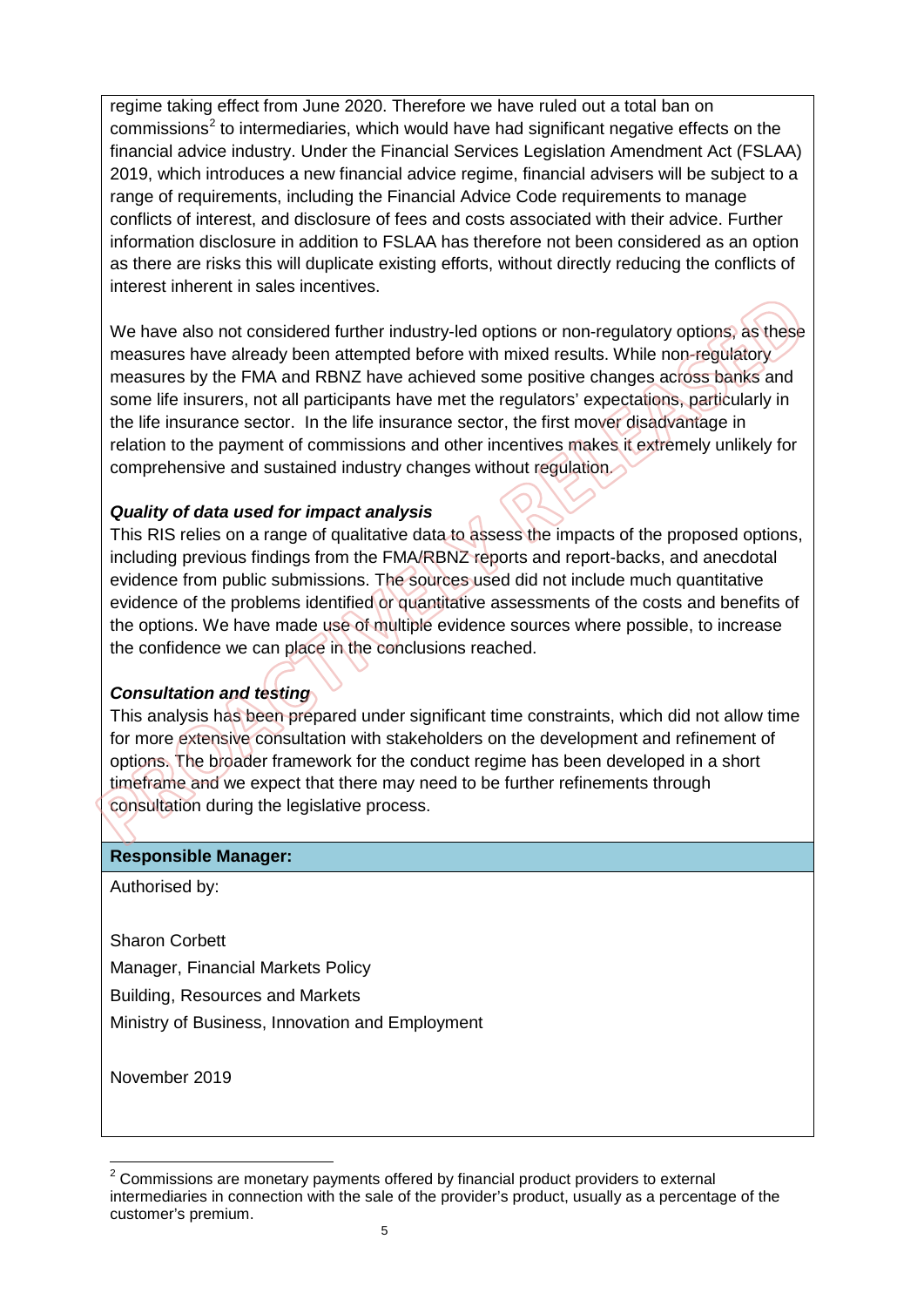# **Section 2: Problem definition and objectives**

#### **2.1 What is the context within which action is proposed?**

### **The context**

#### *Social context*

Since the Global Financial Crisis in 2008, there has been a shift in focus from only looking at the prudential standing of financial institutions to also looking at their conduct and culture. Regulators around the world have been working to address broader issues like banks' market conduct, the suitability of financial products sold to customers, and the broader repercussions of an institutional culture that rewarded excessive risk-taking with little accountability on the downside. These issues in turn can harm consumers, damage a financial institution's reputation, and reduce trust in the financial system.

In mid-2018 MBIE consulted on an insurance contract law issues paper, which also included issues to do with conduct regulation of insurers (covering both life and non-life insurers). Since then, we have seen growing evidence that the gaps identified in insurer conduct regulation also apply more generally to all financial institutions.

Recent developments and findings in Australia stemming from the Royal Commission into Misconduct in the Banking, Superannuation and Financial Services Industry (ARC) have highlighted widespread failings in the treatment of customers across different parts of Australia's financial services industry. These misconduct issues are cause for concern, given that the development and maintenance of consumer and investor trust in the financial system is critical to its functioning. New Zealand's four largest banks, and a number of New Zealand's insurers, are Australian-owned, so the findings of the ARC have raised questions as to whether the same failings also exist here.

In 2018, the FMA and RBNZ conducted reviews of bank and life insurer conduct and culture. These reviews found, among other things, that sales incentive schemes are likely to drive staff to mis-sell, and that these risks were not being properly managed. Mis-selling in this context means being sold a financial product or service that the consumer does not meet the consumer's objectives or requirements, or that the consumer cannot afford.

#### *Industry structure*

This is a broad industry with a wide range of products and services, sub-sectors, business models and structures. While there are similarities across the industry, there are also marked differences. These similarities and differences need to be considered when considering how regulatory options impact different parts of the industry. Some examples include:

• General insurance contracts tend to be renewed each year, whereas life insurance contracts are 'for life'. Both general and life insurers sell their products through intermediaries who get paid a commission but the differences between the products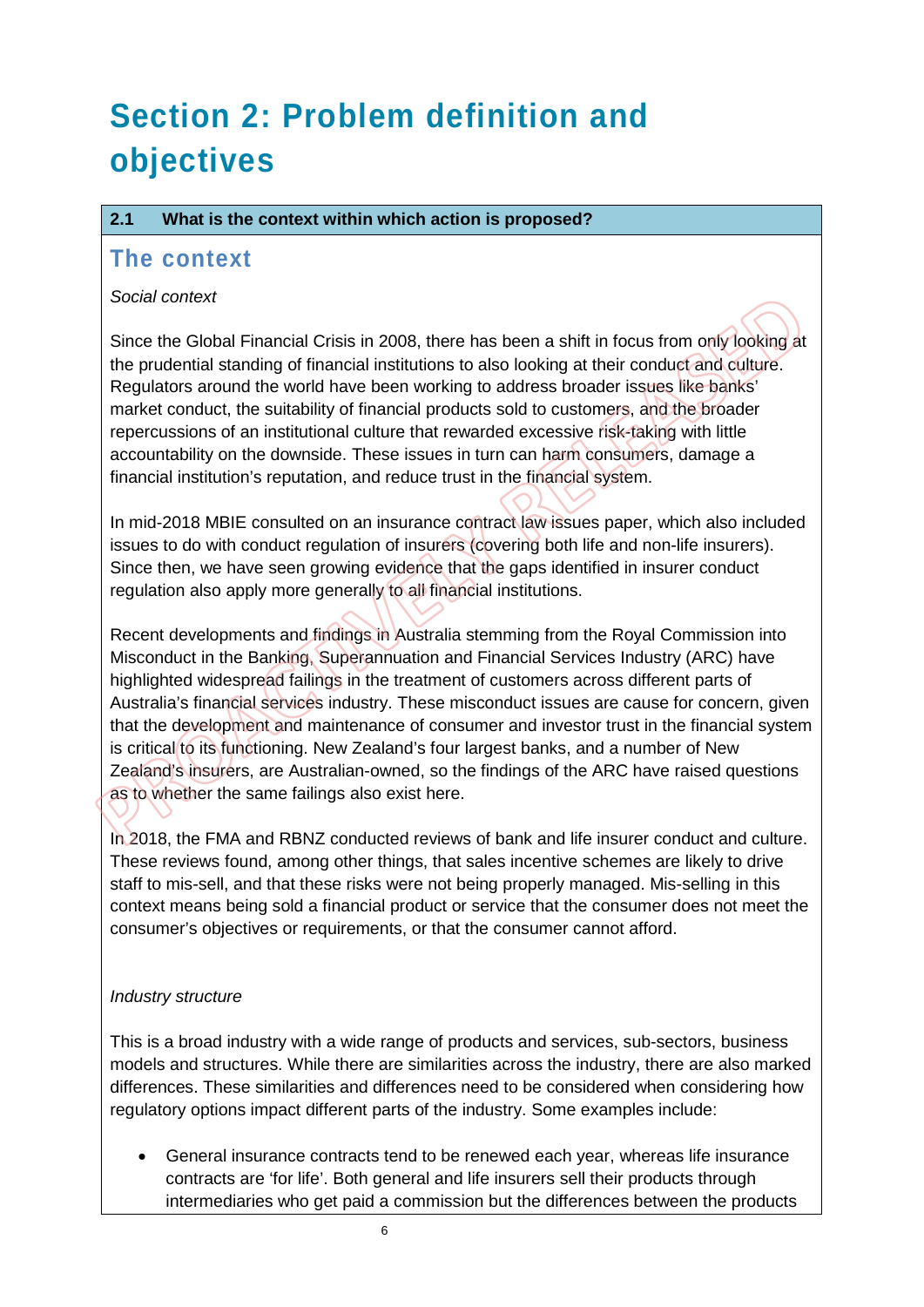have led to differences in how they are sold and the structure of the sales incentives offered (e.g. general insurance tends to be sold with a commission that remains the same over time whereas life insurance tends to be sold with a high 'upfront' commission followed by a smaller 'trail' commission paid over time).

- 'Group' structures (for instance Westpac Group includes both Westpac Bank and Westpac Life Insurance) mean that a bank teller might sell the group's Life insurance or KiwiSaver products and technically be considered as an intermediary.
- Aggregator groups such as adviser groups, where multiple advice firms are members of a group that interacts with a bank or insurer on their behalf and offers the advisers services such as increased bargaining power, training and client management systems. These groups tend to be paid an 'override' commission in addition to the commission paid to the advisers within them. These override commissions can be between 1-5 per cent of the annual premium for general insurance, and 10-30 per cent for life and health insurance products.

#### *Nature of the market*

Some of the product manufacturers we are considering are large and have considerable market power. However, intermediaries (particularly in the general insurance market) can also be large and exercise market power over the product manufacturers.

#### *The unique importance and risks of financial products and services*

Financial institutions, and the products and services they provide, are an essential part of a well-functioning society. They enable individuals to transact within the economy, save, borrow, and cover themselves against unexpected losses. In many cases these institutions, and their products and services, improve the wellbeing of the individuals and families in our community, as well as enabling businesses to invest and grow.

There are a number of factors that distinguish financial products from other types of products and services that consumers purchase on a regular basis. These factors create a unique set of risks for consumers, which are detailed in the problem section below.

The importance of financial products and services for wellbeing, coupled with the risk of harm and the consequences of that harm mean that financial products and services can have a bigger positive or negative impact on individuals and society than most other products and services.

## **The Counterfactual**

The counterfactual assumes:

- No regulatory changes to improve financial institutions' conduct and culture.
- The changes under the FSLAA would be in effect (there would be a new regime for financial advice, including a requirement for financial advisers to give priority to the client's interest).

The FMA and RBNZ have written to banks and insurers asking them to modify their sales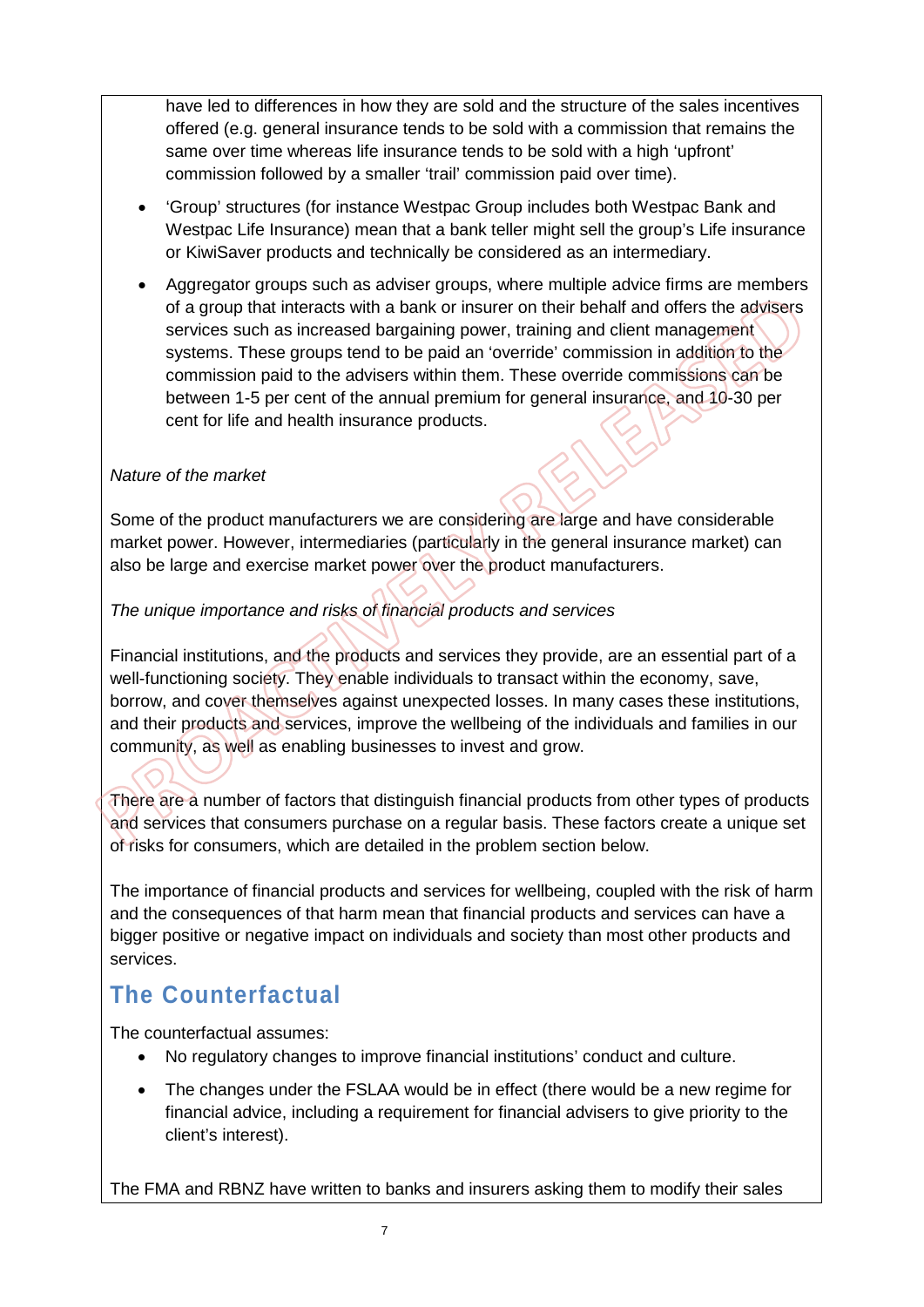incentives and remuneration structures and practices. There has been a positive response to these requests from banks, with all banks committing to remove sales incentives for frontline staff and sales managers.

On the other hand, there have been mixed results from life insurers, particularly those that rely on intermediaries. While some life insurers are making positive changes (for example by amending their adviser agreements with a revised set of obligations to enable more effective oversight) we have also seen an example of a life insurer reassuring its advisers that they do not need to be concerned about changes to either commissions or adviser agreements in the next 12 months, unless required by law or regulation. Overall, in the life insurance sector there has been little movement in the levels of high upfront commissions, and sales incentives based on value/volume being retained.

Under the counterfactual there would be no legal obligation for banks and insurers to respond to the FMA and RBNZ requests. The current positive response of the industry is likely based on goodwill and the threat of regulation to follow. If regulation does not follow this would signal that it is acceptable for financial institutions to have a culture that places sales over and above the needs of individual consumers, and no accountability for poor outcomes such as mis-selling or the risks that come from churn.<sup>[3](#page-8-0)</sup>

Under the counterfactual there would be no regulator with a direct legislative mandate for regulating the general conduct of institutions providing financial products and services to consumers. The FMA would have no ability to require financial institutions to change their conduct. Any financial institution that does not respond to the regulator's requests or reneges on its commitment would obtain a competitive advantage over other industry players. This would encourage other players to also ignore the regulator or renege on their commitments. Over time it could be expected that sales practices would return to how they are under the status quo.

Under the counterfactual the changes under FSLAA would be in effect, meaning that financial advisers would be required to give priority to their clients' interests. The FSLAA also includes a prohibition on providers offering their nominated representatives any kind of payment or incentive encouraging a breach of duties – including the duty to give priority to the clients' interests (section 431R(4)). However, there are risks that remain despite the implementation of FSLAA.

First, FSLAA does not provide any protections for consumers who purchase products or services without financial advice. This leaves a number of unregulated distribution channels – such as the sale of finance and insurance through car dealers and retailers.

Second, the FSLAA duty is focused on managing of the conflict of interest – it does not require the removal or reduction of this conflict. Financial incentives would remain for advisers (whether intermediaries or 'in-house') to prioritise their own interests.

<span id="page-8-0"></span>**ENEVAL 2018**<br><sup>3</sup> 'Churn' is the practice of moving customers from one life or health insurance policy to another in order to generate additional revenue from high upfront commissions. This practice creates a significant risk of harm to the customer if they lose cover for pre-existing conditions. This has the potential to be problematic, as 98 per cent of life insurance sales in New Zealand are replacing existing policies.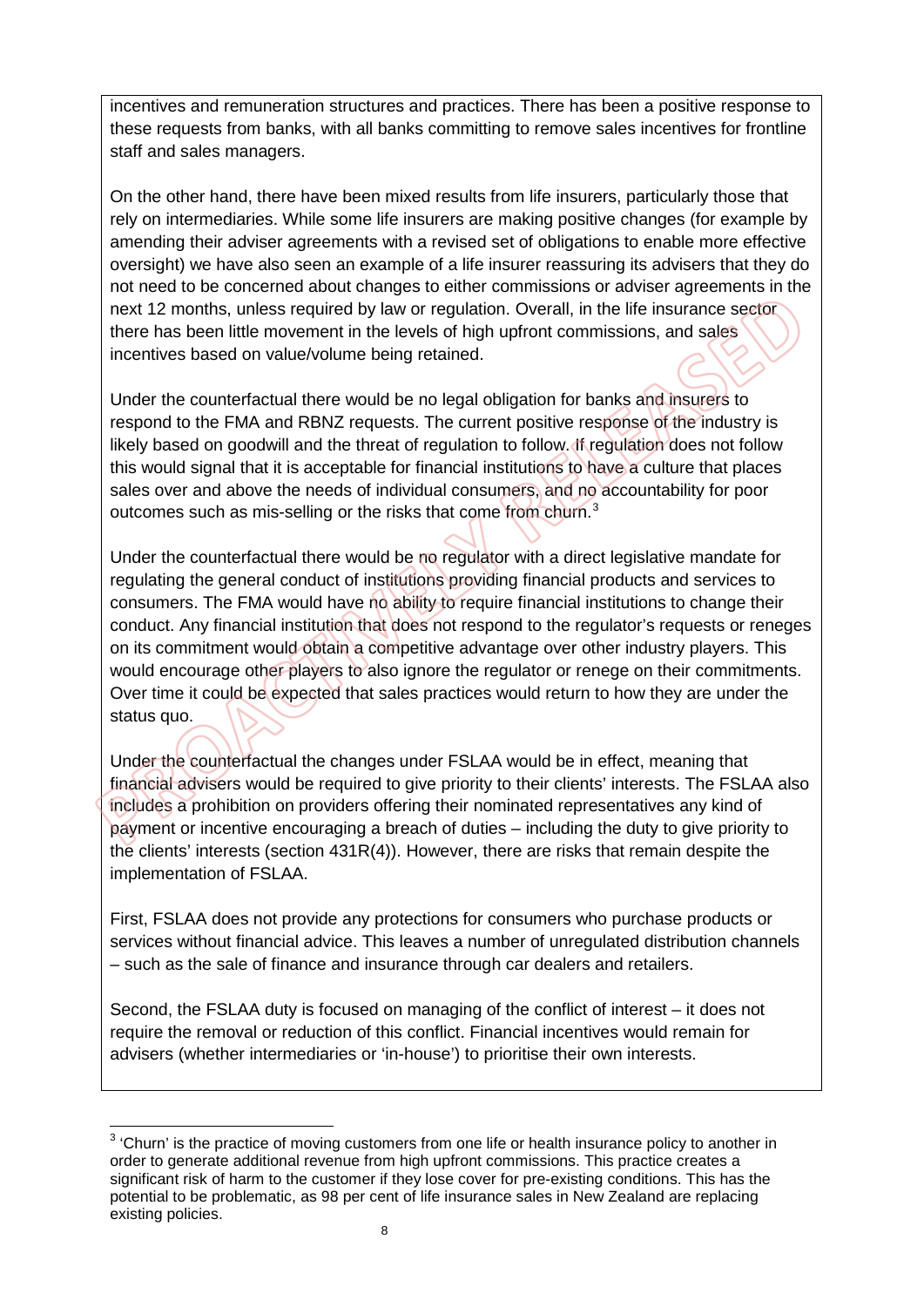#### **2.2 What regulatory system, or systems, are already in place?**

## **Key features and objectives of the regulatory system**

New Zealand has a 'twin peaks' model of financial regulation where prudential regulation and market conduct are administered by separate regulatory bodies.

The financial markets conduct regulatory system is a foundational system providing the legal framework for New Zealand's capital markets and financial services. That legal framework:

- provides for fair dealing in financial markets
- regulates offers of financial products and the governance of certain types of financial products
- regulates financial product markets
- regulates certain financial market services (including financial advisers and registration and dispute resolution requirements) and
- establishes and funds the FMA as the system enforcement agency.

The Financial Markets Conduct (FMC) Act 2013 is the main piece of legislation governing this financial markets conduct regulatory system. One of the primary objectives of the FMC Act is to ensure confident and informed participation of consumers in financial markets. Existing conduct regulation focuses on investment products, which were assumed to pose the highest risks, with an emphasis on providing sufficient information for informed decisionmaking. It largely does not extend to consumer financial products such as retail banking and insurance contracts. The FMC Act is enforced by the FMA.

The Financial Services Legislation Amendment Act 2019 (FSLAA) amends the FMC Act by providing for a new regulatory regime for governing the provision of financial advice. This is aimed at improving access to, and the quality of, financial advice.

The financial markets conduct regulatory system excludes prudential regulation of banks, non-bank deposit takers and insurers (which is led by the RBNZ). Prudential regulation is focused on institutional soundness, and promoting the maintenance of a sound and efficient financial system. The RBNZ is responsible for this under the RBNZ Act 1989. It registers and undertakes prudential supervision of banks under the RBNZ Act and insurers under the Insurance (Prudential Supervision) Act 2010.

The financial markets conduct regulatory system also excludes the consumer credit protections in the Credit Contracts and Consumer Finance Act 2003 (CCCFA), which is considered part of the commercial and consumer regulatory system. The CCCFA is enforced by the Commerce Commission. However, the CCCFA also seeks to protect the interests of consumers in connection with credit contracts, consumer leases, buy-back transactions of land and credit-related insurances, so there is likely to be some overlap in what is covered by the CCCFA and what will be included in the new conduct regime.

## **Fitness-for-purpose of the system**

MBIE has primary responsibility for maintaining, monitoring, evaluating, and improving the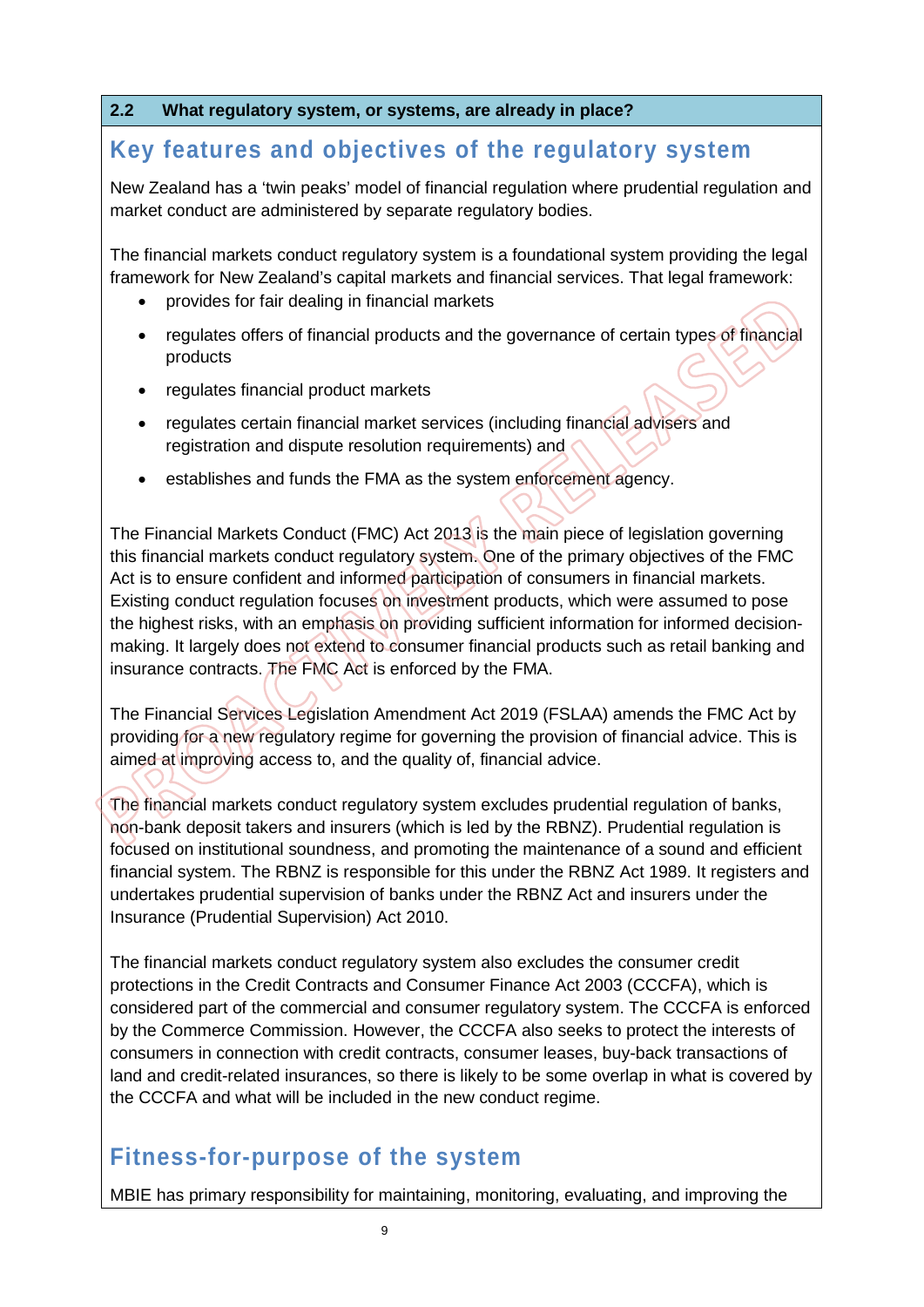financial markets conduct regulatory system. In doing so, MBIE is directly accountable to the Minister of Commerce and Consumer Affairs. A regulatory charter for the wider financial sector has been put in place under the auspices of the Council of Financial Regulators involving MBIE, FMA, RBNZ, and Treasury.

A regulatory system assessment is expected to take place every five years. The International Monetary Fund (IMF) also carries out an in-depth analysis of New Zealand's financial sector every ten years, and last carried out an assessment in April 2017. The IMF found that New Zealand's financial markets reforms had significantly improved the regulatory framework, and made recommendations to improve the regulation of some insurance intermediaries and the resourcing of the FMA. The broader piece of policy work to consider the conduct of financial institutions is taking some of the IMF recommendations forward.

#### **2.3 What is the policy problem or opportunity?**

## **Why does the counterfactual constitute a problem?**

As outlined in the section on the counterfactual above, we consider that non-regulatory options are unlikely to lead to enduring positive changes in the sector. The characteristics of financial products and services mean that some underlying issues such as information asymmetry, conflicts of interest and an imbalance of power exist. Conduct and culture problems in the industry mean that institutions may not take these underlying characteristics into account or are able to take advantage of them.

The lack of an overall conduct regime for the financial sector means that there are regulatory gaps which exacerbate conduct and culture risks. Regulators are currently unable to properly oversee and respond to these risks or remediate issues where identified.

Without conduct regulation, the existing weaknesses in the governance and management of conduct risks and the lack of focus on consumer outcomes are likely to worsen over time, which could lead to more widespread consumer harm in the long-run.

There are also risks that remain despite the implementation of FSLAA. First, FSLAA does not provide any protections for consumers who purchase products or services without financial advice. This leaves a number of unregulated distribution channels – such as the sale of finance and insurance through car dealers and retailers. Second, the FSLAA duty is focused on managing of the conflict of interest – it does not require any reduction of this conflict. Product manufacturers are free to create incentives for financial advisers (whether intermediaries or "in-house") to prioritise their own interests.

## **General problems posed, and risks created, by financial products and services**

Financial products and services create a unique set of risks for consumers. These include:

- When things go wrong with financial products or services it can be catastrophic at the individual level and cause significant harm at the broader societal and economic level.
- Many financial decisions are one-off with little ability for the individual to learn from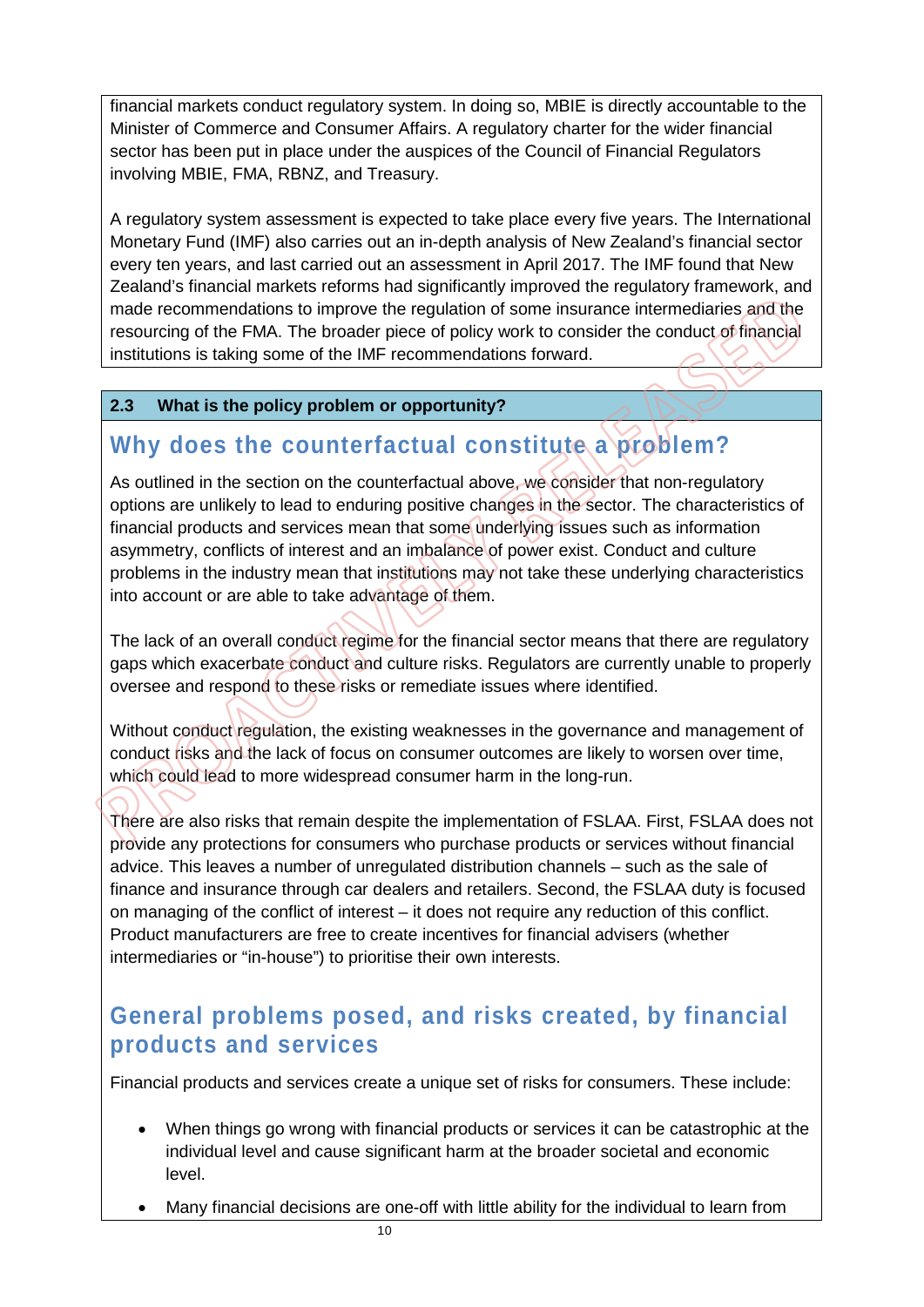mistakes. For instance, a poor investment decision can result in an individual losing all of the wealth accumulated over their lifetime. A life insurance product that does not provide the cover expected can mean that an individual's family is unable to provide for themselves when that individual dies. Credit card debt can be crippling if it gets out of hand and mounts overtime. Often the cost is borne not just by the individual but by their family.

- Financial products can be difficult for consumers to understand. This information asymmetry means that consumers do not always understand exactly what they are purchasing and they cannot always tell when things are going wrong or whether a product is in their best interests. For example, it can take 20 years to know whether an insurance product was suitable, whereas a consumer is able to get clear feedback about the quality of a car or TV they purchase. The Insurance and Financial Services Ombudsman (IFSO), in their submission on the insurance contract law (ICL) issues paper, stated that: *"Cases about information and advice tend to involve mismatched expectations between the customer and the bank, either about whether insurance is in place or the scope of cover."* The Banking Ombudsman, when submitting on the same issues paper, noted: *"Some of our cases also illustrate a lack of consumer understanding about how insurance products work. For example, customers not being aware that premiums increase over time, funeral policies stop at 65, policies have expiry dates and are not perpetual, critical care may require a separate product to health insurance."*
- There is an inherent imbalance of power between financial institutions and consumers. This underlying problem was one of the Australian Royal Commission<sup>[4](#page-11-0)</sup> (ARC)'s "four observations". The ARC observed that financial institutions acted the way they did "because they could" due to the marked imbalance in knowledge and power. The imbalance of power arises due to:
	- o The information asymmetry mentioned above, which means a consumer does not always know when something has gone wrong or is not in his or her best interests. For instance, if a life or health insurance consumer is encouraged to change their policy or provider they may not sufficiently understand their contract to realise that they have lost cover for pre-existing conditions. The consumer may not realise this until it comes to claims time.
	- o Consumers are offered standard form contracts with very little or no ability to negotiate.
	- o Consumers have limited drive and resources to enforce a contract. For instance, Assure Legal's submission on the Insurance Contract Law issues paper noted that "*an older couple were pressured to replace a life insurance policy with a less suitable product, which subsequently ran afoul of a decline for a pre-existing condition… The claim would have been upheld and paid if the matter had gone to Court (it was outside of the IFSO jurisdiction) but the widow lacked the funds to pursue the case".*
	- $\circ$  It is difficult for consumers to organise themselves as a bloc to overcome lack of scale.
	- o Disputes regarding financial matters create financial and emotional pressure

<span id="page-11-0"></span> $\overline{\phantom{a}}$ <sup>4</sup> The Australian Royal Commission report into *Misconduct in the Banking, Superannuation and Financial Services Industry*, which was released in February 2019.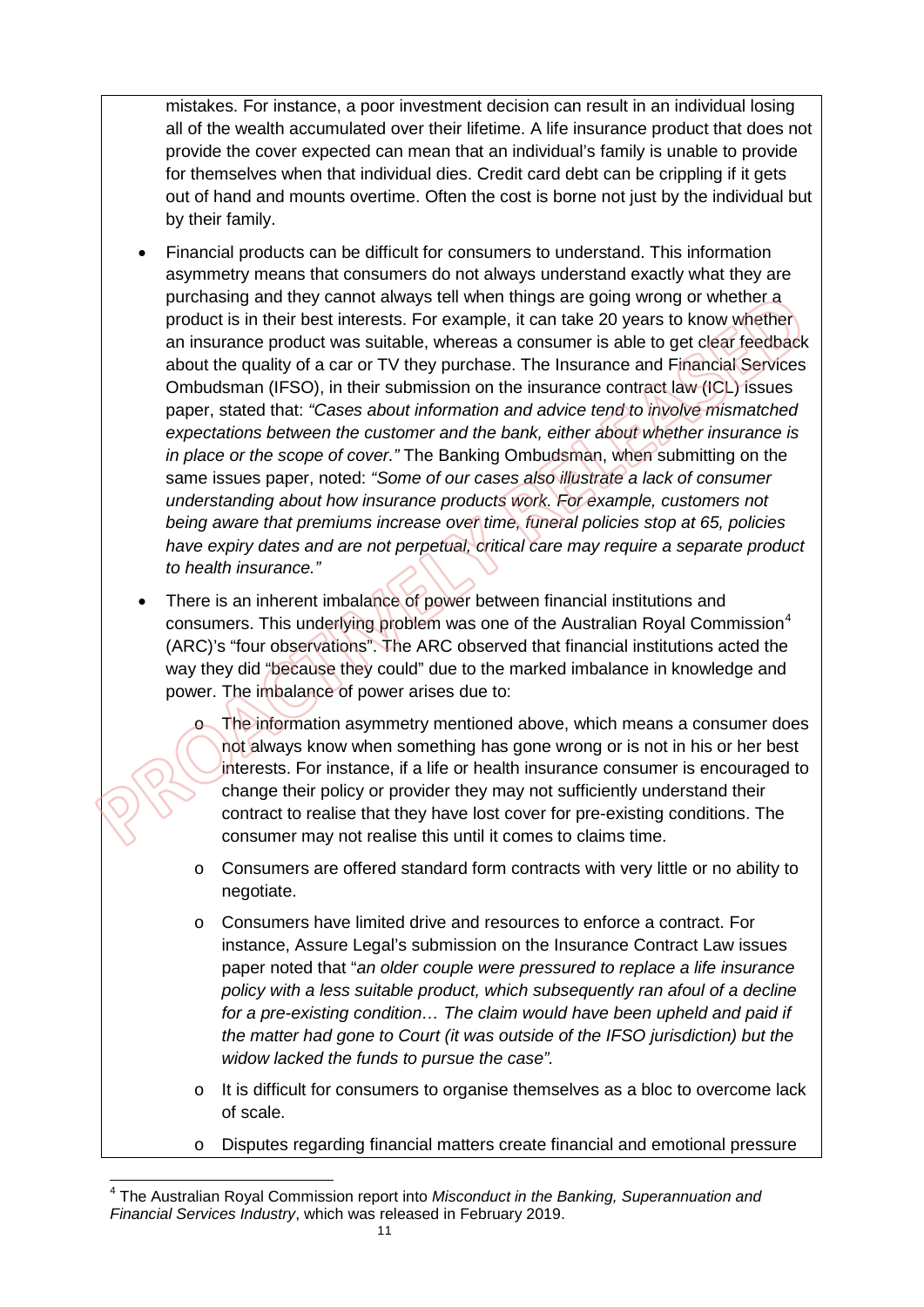on a consumer that can affect the consumer's physical environment (in the case of general insurance claims) and physical and mental health.

## **Problems at the product design stage**

#### **Products are not always designed with good customer outcomes in mind**

There is variability in the processes financial institutions have in place for designing products. While some financial institutions design products with customer needs in mind, others have been primarily focused on how the product benefits the bank or the insurer, rather than customers.[5](#page-12-0)

The FMA and RBNZ's review of life insurer conduct and culture found: *"There was limited evidence of products being designed and sold with good customer outcomes in mind, and very little in the way of policies for identifying and dealing with potentially vulnerable customers."* The report recommended that new products should be designed to provide good customer outcomes.

#### **Poor-value products or products that are not fit-for-purpose**

Poor-value products are products which often provide poor outcomes for customers due to limited benefits, misunderstanding of coverage and eligibility, or being sold to customers for whom the product is not suitable. For example, in their submission on the Insurance Contract Law Issues Paper, Consumer NZ identified credit card repayment insurance as a product that often provides consumers with very little benefit, as there are often significant limitations on the cover provided by this type of insurance it is unlikely to be a good choice for most consumers.

The problem with poor-value products is that while there may be a subset of customers for whom these products are suitable, for a high proportion of customers they provide little or no value.

For insurance, low rates of claims being made, or high rates of denied claims could indicate that products are poor-value or are being sold to customers they are not suited to, although this will depend on the particular product. The FMA and RBNZ's Life Insurance Conduct and Culture Review states that insurers have this information but do not fully utilise it when reviewing products, developing new products or determining who the products are suitable for. $^6$  $^6$ 

## **Problems in relation to sales incentives**

#### **Sales incentives of any kind increase conflicts between the interests of the salesperson and the customer (conflicted remuneration)**

Conflicted remuneration increases the likelihood that a consumer is mis-sold something they do not need or something that does not end up meeting their needs. The points mentioned in the context section above about the nature of financial products and services mean that any conflicted remuneration in the financial sector has a significant impact on consumers.

 $\overline{a}$ <sup>5</sup> FMA/RBNZ Bank Conduct and Culture review and Life Insurance Conduct and Culture review.

<span id="page-12-1"></span><span id="page-12-0"></span><sup>6</sup> FMA/RBNZ Life Insurance Conduct and Culture review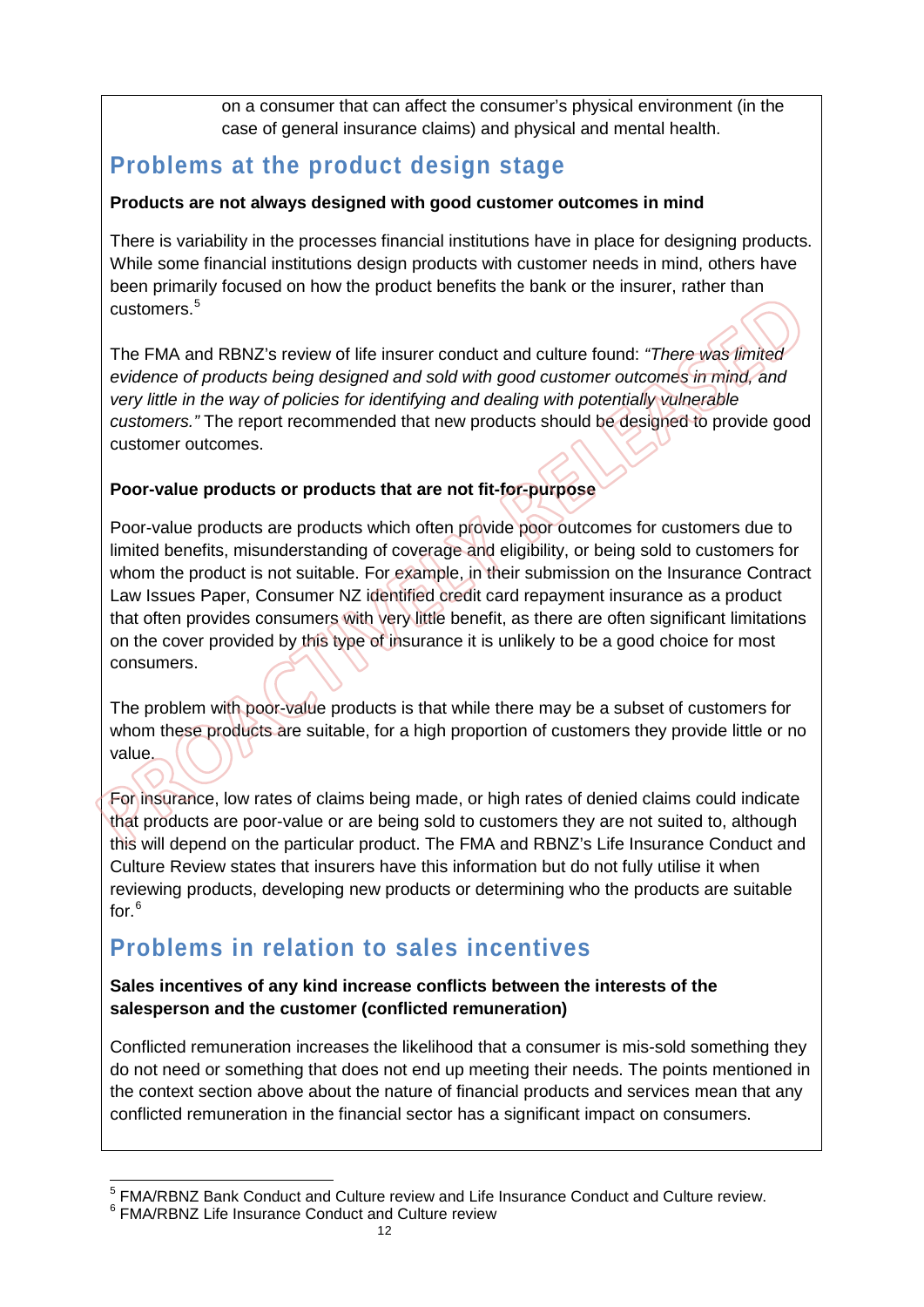Any individual who stands to benefit from the sale of a product or service is potentially conflicted when they make a sale. This is especially the case if the individual making the sale is expected to provide a service (such as providing information or financial advice) to a customer but gets paid for the sale rather than the provision of the service. At the point of sale they have their own interests to consider as well as the interests of the person to whom they are selling. If those interests do not align then there is a conflict of interest. This means that any form of variable remuneration or incentive linked to sales creates conflicts of interest. These conflicts of interest increase the risk that a consumer will be sold a product and service that they do not need or that does not meet their needs.

These conflicts of interest exist with all sales in many industries, not just financial services. However, as shown earlier, there are a number of factors that set financial products and services apart from other products and services and increase the potential for harm, including the fact that financial products are often complex and difficult for consumers to understand. Financial products are often long-term products, and the consequences of misselling are often not realised for a long time, or until a claim is made, which can be decades after the original sale. These factors mean that consumers often rely on the advice and information that they are provided and cannot always be expected to understand financial products and services well enough to make sound financial decisions. When something goes wrong it can be catastrophic for the individual

In addition to this, some products, like credit and insurance, can also be readily "bundled" with other products that consumers might actually want (like a motor vehicle), which makes them easier to mis-sell. This makes the risk of mis-selling higher than for most other products.

#### **The inherent conflicts of interest in sales incentives are exacerbated by how that incentive is structured**

Common remuneration structures that increase the conflict of interest include:

- Sale targets and other volume/value-based commissions or remuneration (whether 'soft commissions'<sup>[7](#page-13-0)</sup> or otherwise) – these exist across the financial sector and take many forms.
- High upfront commissions these particularly exist in life and health insurance.

Any volume or value-based remuneration component increases the incentive to sell. These incentive structures are commonly used in New Zealand's financial sector, although they differ between products and financial institutions. The reward may be monetary in nature or a 'soft' commission, such as sponsorship, gifts, business support, educational and training programmes, shares and overseas trips. For instance, the FMA's 2018 thematic review of banks' incentive structures<sup>[8](#page-13-1)</sup> found:

*"Sales performance typically determines the majority of a salesperson's variable pay. Incentive schemes are structured to encourage high sales performance, commonly incorporating minimum sales thresholds and larger rewards for bigger sales. Manager incentives are typically based* 

<span id="page-13-1"></span><http://www.fma.govt.nz/assets/Reports/181114-Bank-Incentive-Structures.pdf>

<span id="page-13-0"></span> $\overline{a}$  $7$  Soft commissions are usually additional non-monetary benefits or incentives such as gifts, trips, sponsorships, hospitality given to advisers and salespeople to encourage them to sell the provider's product.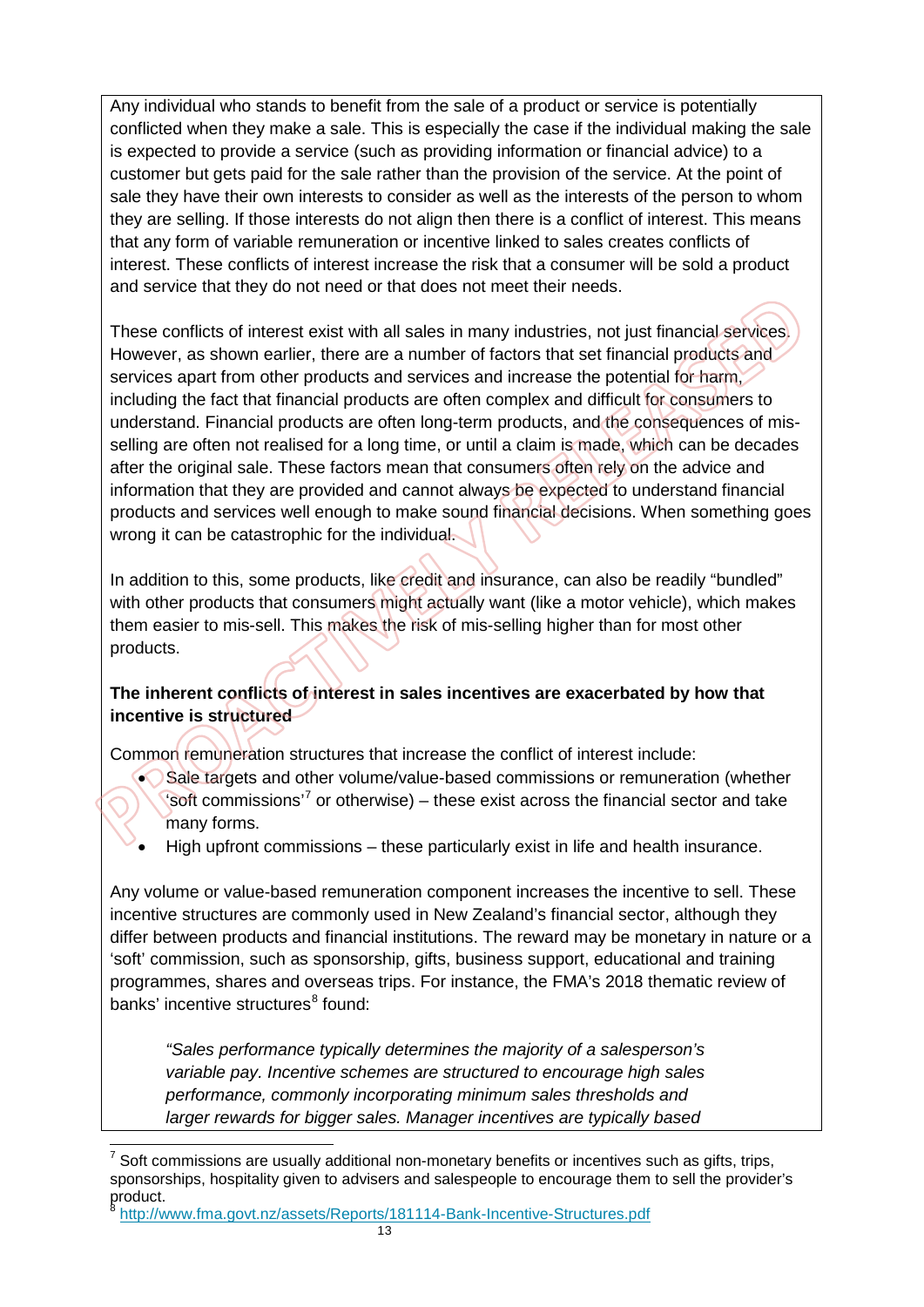*on the sales performance of their salespeople, likely adding more pressure on staff to sell. This means that the risk of inappropriate sales practices occurring is high. It is therefore unsurprising that we were told by some salespeople of inappropriate sales practices taking place."* 

Remuneration tied to sales targets is particularly problematic because as the target is approached it creates an increasingly strong incentive to sell the product. Sales targets can result in staff pursuing sales in order to obtain a reward or avoid being performance managed by their bosses. The FMA's 2018 review of life insurer conduct and culture gave an example of one insurer where "*20 per cent of sales staff were on performance improvement plans and receiving additional coaching because they were not meeting sales targets. At this insurer, there were visible leader boards showing each person's number of sales, adding to the pressure on staff to sell.*"

Upfront commissions for the sale of life insurance commonly range from approximately 180 to 230 per cent of first-year annual insurance premiums, and average renewal commissions are usually between 7.5-10 per cent. This is less of an issue in general insurance, as policies are renewed on an annual basis. Commissions for the sale of general insurance are typically 10-30 per cent of the annual premium. High upfront commissions and lower renewal commissions can encourage "churn", which occurs when an intermediary switches customers between products or insurance providers in order to earn the upfront commission. While changing insurers or policies can be beneficial to the customer if they do not have any pre-existing conditions and end up with better value cover, in the life insurance sector, changing insurers or policies can be harmful if a customer loses cover for pre-existing conditions or ends up with cover that costs more over the long term than their previous cover. This was one of the findings of the life insurer culture and conduct report, as well as prior FMA reports. The life insurer conduct and culture report concluded:

*"We saw evidence of sales incentive structures (internal and external) creating risks of sales being prioritised over customer outcomes and of policies being churned".* 

Inappropriate policy replacement activity has been estimated to add 10-15 per cent to industry costs. In a life insurance industry with around \$1 billion of annual life risk premium *"this equates to over \$100 million every year in excess cost to customers and to the economy of New Zealand."*[9](#page-14-0) Even where there is no direct harm to the customer, payments for replacement business that do not lead to a material benefit to the customer introduce unnecessary cost into the system, which gets passed on to policyholders.

A submission to the Finance and Expenditure select committee regarding the Credit Contracts Legislation Amendment Bill also raised a situation relating to interest rate differentials. The submission described a situation where a car dealer was an intermediary offering finance to potential car buyers. If the car dealer managed to sell the car on finance and managed to do so at an interest rate higher than the standard rate the dealer could keep half of the increase. E.g. if the standard interest rate was 20 per cent and the car dealer managed to sell a car and include finance at 25 per cent, then the car dealer would get 2.5 per cent of the interest paid. We cannot see any way in which this interest rate differential example leads to an outcome that is in the consumer's interests.

<span id="page-14-0"></span> $\overline{a}$ <sup>9</sup> Melville Jessup Weaver (2015). *Review of Retail Life Insurance Advice.* <u>https://mjw.co.nz/wp-</u> [content/uploads/2015/11/MJW-Independent-Report-Final-November-2015\\_pwd.pdf](https://mjw.co.nz/wp-content/uploads/2015/11/MJW-Independent-Report-Final-November-2015_pwd.pdf)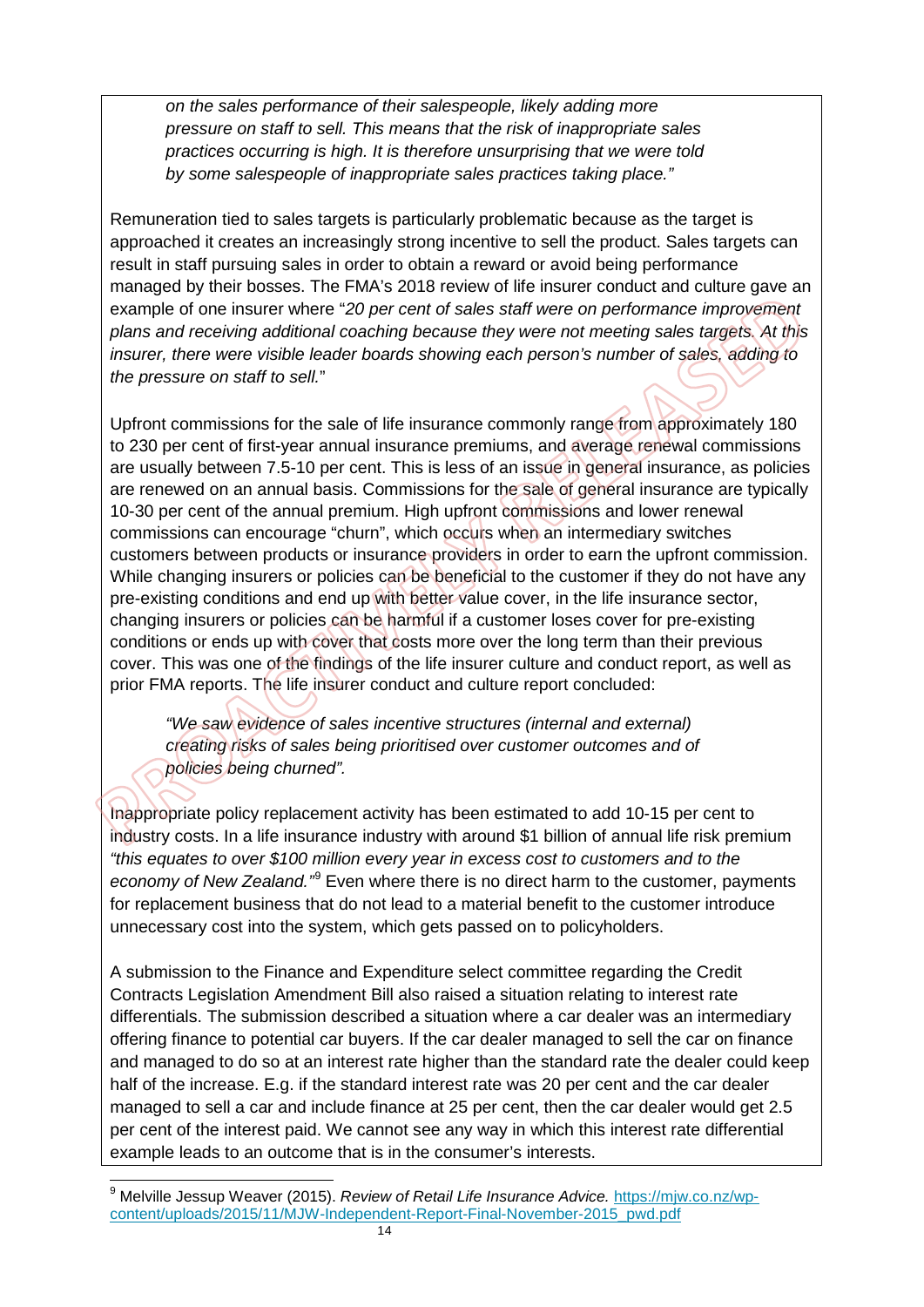The life insurance industry has acknowledged these conflicts of interest. For instance, the FSC's submission on the insurance contract law issues paper stated: *"We acknowledge that sales incentives potentially create conflicts of interest. We also acknowledge some concerns about poor consumer outcomes arising from these conflicts".*

The life insurer conduct and culture report noted the possibility that the general conduct and culture issues identified in the life insurance sector also exist across other insurance sectors. While the FMA and RBNZ have not undertaken an in-depth conduct and culture study of general insurers, many of the incentive and remuneration structures are similar to those existing in life insurance and banking (with the exception of high up front commissions). This implies that the risks associated with conflicted remuneration also exist in the health and general insurance industries.

The bank conduct and culture report concluded that the sales performance measures for front line staff and their managers meant *"that the risk of inappropriate sales practices occurring is high. It is therefore unsurprising that we were told by some salespeople of inappropriate sales practices taking place."*

The life insurer conduct and culture report concluded that incentives offered to sales staff and high upfront commissions and 'soft' commissions offered to intermediaries were typically highly focused on driving sales, which increased the risk of poor conduct.

Overall, the FMA/RBNZ reports found that often sales are seen as more important than good customer outcomes.

The ARC into Misconduct in the Banking, Superannuation and Financial Service Industry has found that Australia's financial sector has been focused on short term profit and sales at the expense of basic standards of honesty.

Evidence from the 2018 Colmar Brunton/MBIE survey of insurance consumers suggests that over half of insurance purchasers may have experienced some form of attempted pressuresale (see chart below). While many of the sales techniques mentioned below can be legitimate, they can also be used to unduly increase the pressure on a consumer to make a purchase. When insurance is strongly pushed the risk increases of consumers buying a product that they do not need or that does not meet their needs.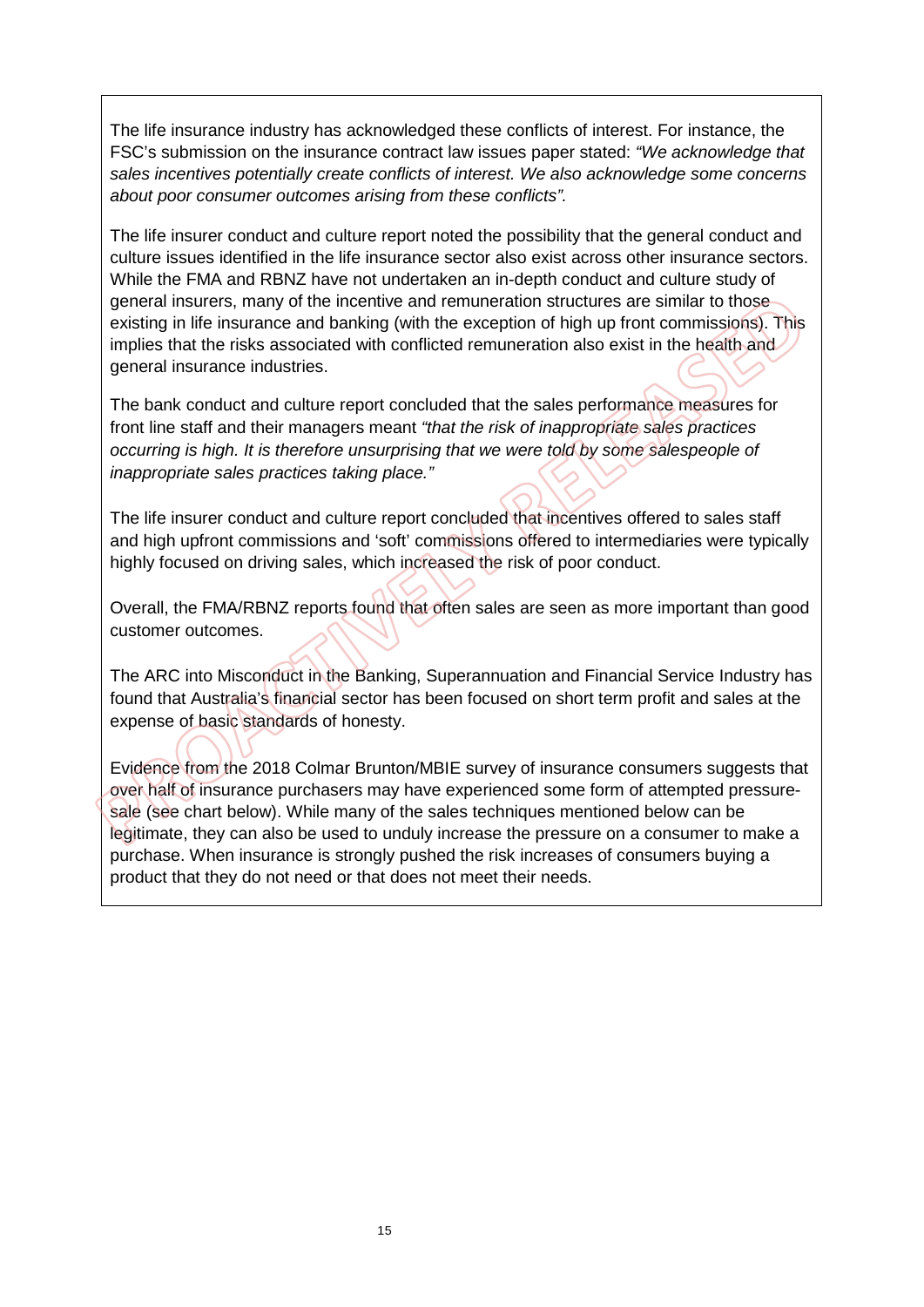

Source: Colmar Brunton survey of insurance consumers, commissioned by MBIE in 2018

Consumer NZ's submission on the ICL issues paper noted that their "latest banking satisfaction survey shows 27 per cent of bank customers reported getting unsolicited offers from their bank in the past year. Life insurance was among the most commonly offered products. Only 21 per cent of consumers offered the product considered it was suitable for them."

Submissions on the ICL issues paper also raised numerous examples of, and concerns about, mis-sold insurance. Some of these include:

- Concerns that sales of add-on insurance through car dealers often provide consumers with very little benefit but may be presented as a requirement when vehicles are bought on credit.
- Income protection cover being sold to people who are not employed.
- A tetraplegic individual who had life insurance but a carve-out for anything related to tetraplegia, making the cover essentially meaningless.
- A 25-year-old consumer with no dependents was sold a life insurance policy by his bank when he signed up for KiwiSaver. He only purchased the product because he was led to believe it was required as part of joining KiwiSaver.

Sales incentives are one of the reasons why financial products get pushed.

*"The mis-selling of personal protection insurance in the UK and the evidence presented to the Royal Commission in Australia shows that financial services is susceptible to pressure sales. In part this is due to risks inherent in the intermediated*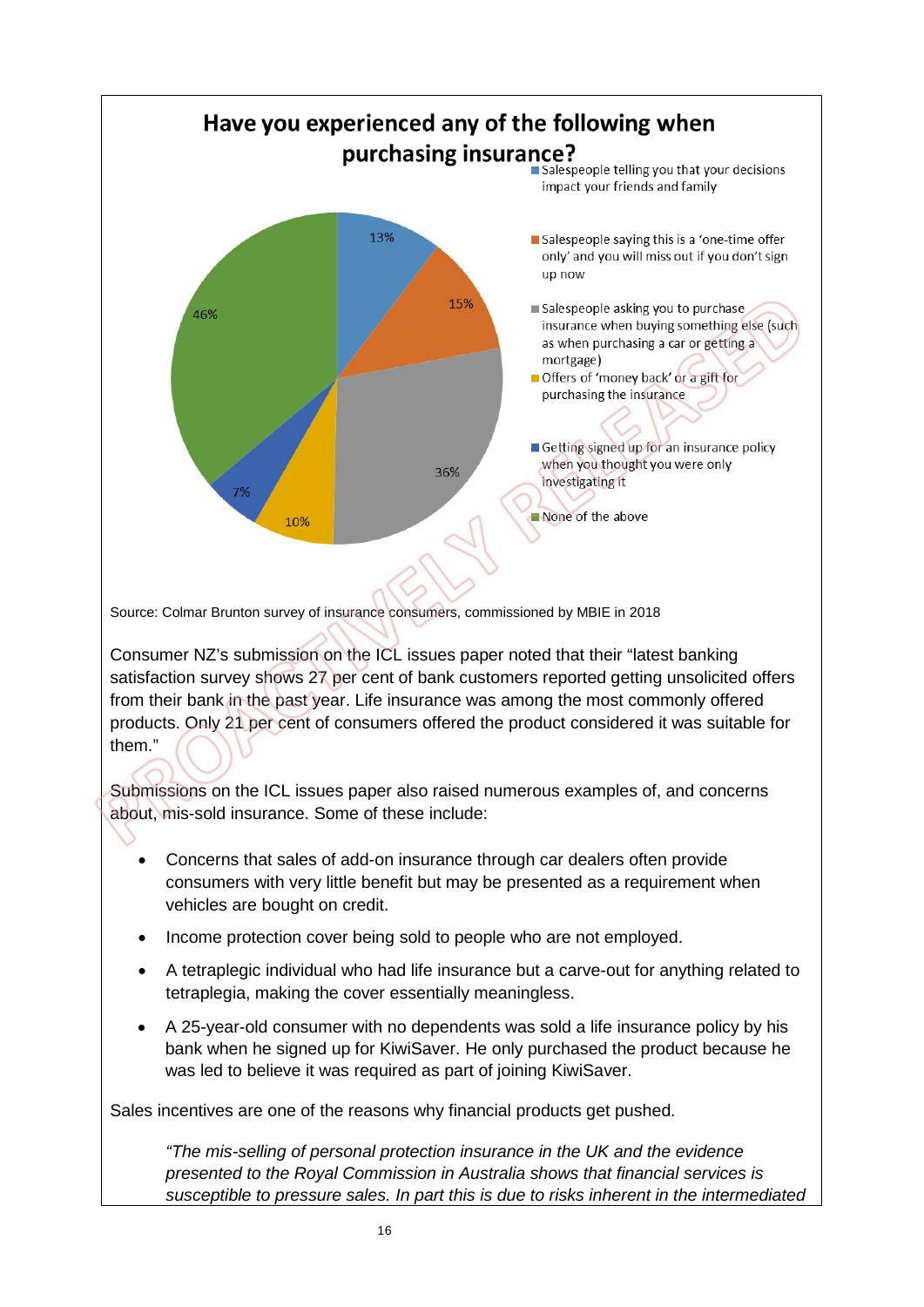*distribution of insurance." (Rebecca Sellers' submission on the ICL issues paper.)* 

*"We do consider there is a serious risk that sales incentives contribute to poor outcomes for consumers…" (Financial Services Complaints Ltd (FSCL)'s submission on the ICL issues paper)*

In May 2018 the FMA also undertook a thematic review looking at soft commissions in the life and health insurance industry.<sup>[10](#page-17-0)</sup> The FMA concluded that soft commissions were effective sales incentives for financial advisers. They found that:

- A higher value of soft commissions is related to higher sales income for insurers.
- Increased spending by insurers on soft commissions appears to correspond with increased sales, but only by a small amount.
- The qualification date for trips appears to correspond with a peak in sales.
- When one insurer removed overseas trips their saes dropped by about a third in the year after the trips were removed.
- 42 per cent of soft commissions required the adviser to sell a particular number or value of the insurer's product.

The FMA concluded that this suggests that "*soft commissions definitely have an impact on adviser behaviour, and that in some instances advisers are acting in their own interests, rather than their customer's interests*."

If the sales incentives that are in place actually work then we would expect financial institutions and their front line staff to place a strong focus on sales. We see this in New Zealand, including some evidence of pressure sales.

#### **Financial institutions are not adequately managing the risks associated with conflicted remuneration**

Despite the high risk of inappropriate sales practices occurring, financial institutions (who create the conflicted remuneration structures) are not adequately monitoring and controlling this risk. The FMA and RBNZ conduct and culture reports found a lack of investment in systems and processes for measuring and reporting on customer outcomes and a general lack of effective controls and governance. This means that the risks of mis-selling is not being properly identified and mitigated. Some firms failed to identify how their incentive schemes may encourage their staff to mis-sell. This suggests they have not sufficiently considered the risks, or have ignored these risks. For example, for life insurance products sold without advice, particularly via telephone sales, the FMA and RBNZ report found there are limited or no processes to consider customer needs and suitability.

In 2018 the FMA conducted a thematic review of qualifying financial entity (QFE) insurance providers' replacement business practices. They found that *"less than half of the entities advise customers that replacing their life insurance could lead to worse cover or the potential loss of benefits. This casts considerable doubt on whether consumers have adequate* 

<span id="page-17-0"></span> $\overline{a}$ <sup>10</sup> FMA, May 2018. Accessed at: [http://www.fma.govt.nz/assets/Reports/Conflicted-remuneration-in](http://www.fma.govt.nz/assets/Reports/Conflicted-remuneration-in-the-life-and-health-insurance-industry.pdf)[the-life-and-health-insurance-industry.pdf](http://www.fma.govt.nz/assets/Reports/Conflicted-remuneration-in-the-life-and-health-insurance-industry.pdf)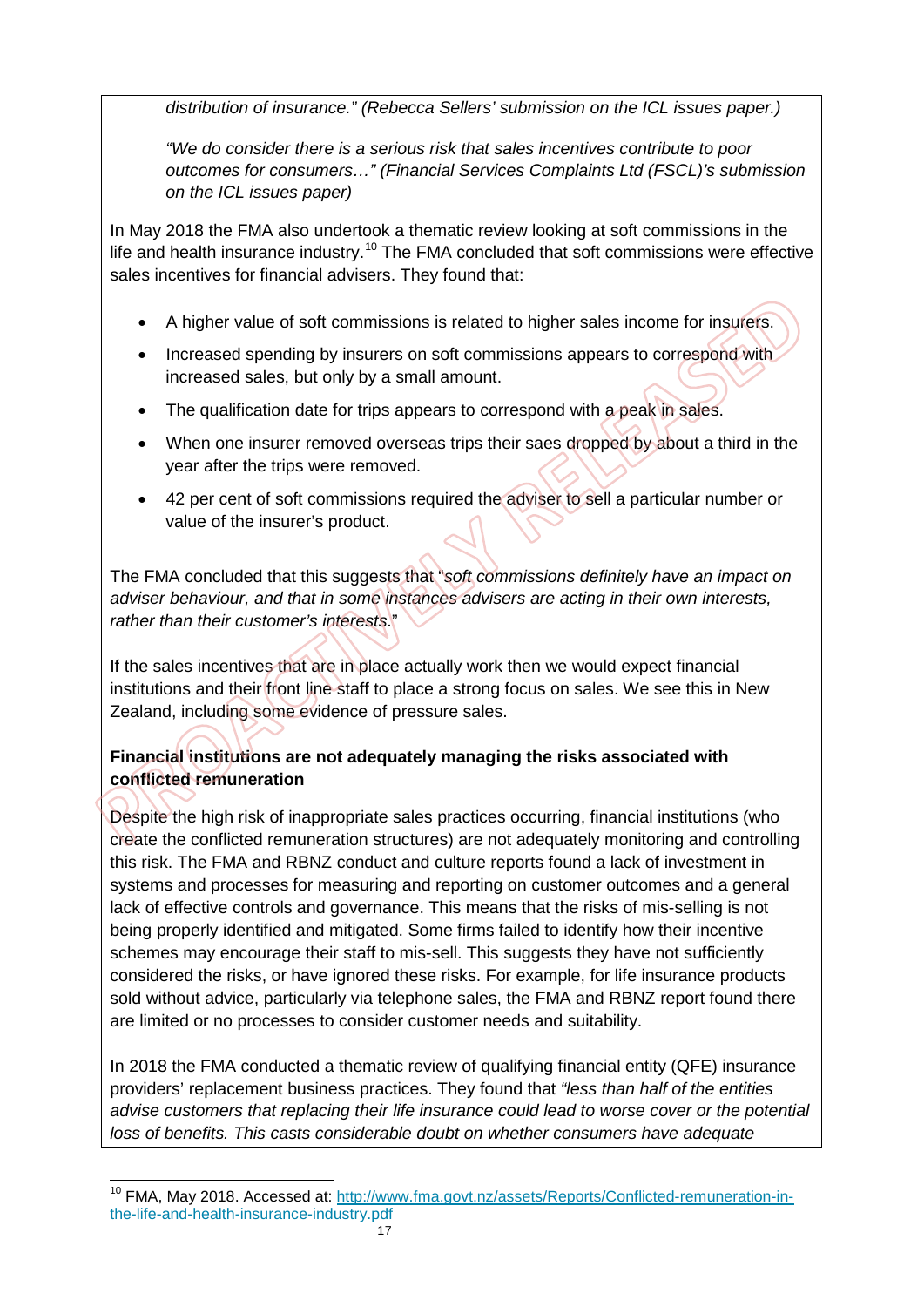*information to allow them to reach an informed decision, especially taking into account the complexity of insurance replacement. Seven of the 11 entities specifically advise their staff that they expect them to prioritise the interests of their customers, or words to that effect. However, their sales practices for replacement business are not always consistent with this."* 

The FMA's 2018 thematic review of bank incentive structures found that: *"Controls appear to be ineffective at mitigating conduct risks… controls are often designed and conducted in a way that makes it unlikely they will be effective at identifying inappropriate sales. This means poor customer outcomes are likely to go undetected… Boards and senior management often seek and receive little information on the risks of inappropriate sales. While boards and senior management receive information on the operation of incentive schemes themselves, some receive little information on the risk of inappropriate sales and how that risk is being managed."* 

## **Other problems at the product distribution stage**

#### **Lack of oversight of intermediaries**

For financial institutions distributing products through intermediaries, communication with customers is often inconsistent and, in some cases, largely left to intermediaries. The FMA and RBNZ reports particularly identified issues in the life insurance sector. The FMA and RBNZ found that some life insurers considered direct communication with customers to be inappropriate, as the customer 'belongs' to the intermediary and that the conduct of the intermediary was not their responsibility. We have also heard that some insurers are contractually prohibited by advisers from communicating with the end customer.

The FMA and RBNZ report into bank conduct also found that, while a number of banks highlighted conduct risks associated with their limited oversight of the customer interactions that occur through intermediaries, there was little evidence of banks having enhanced controls and oversight of their higher-risk products and distribution channels.

This has led to some financial institutions stating that they do not have any responsibility for customer outcomes where the products are sold by intermediaries, and making little effort to maintain visibility of customer outcomes. This is problematic as it significantly increases the risk of poor conduct going undetected and customers being sold unsuitable products. This issue may be exacerbated where intermediaries carry out functions that would usually be viewed as core functions of a financial institution (such as underwriting, settling claims and designing policies).

## **Other problems identified**

#### **Systems are not always updated to implement new products/promotions**

In their reviews of banks and life insurers the FMA and RBNZ found examples of underinvestment in systems and training as well as reliance on manual processes to compensate for system weaknesses.

This overreliance on manual processes heightens the risk of errors or omissions that ultimately impact customer outcomes – such as when details are incorrectly recorded or fees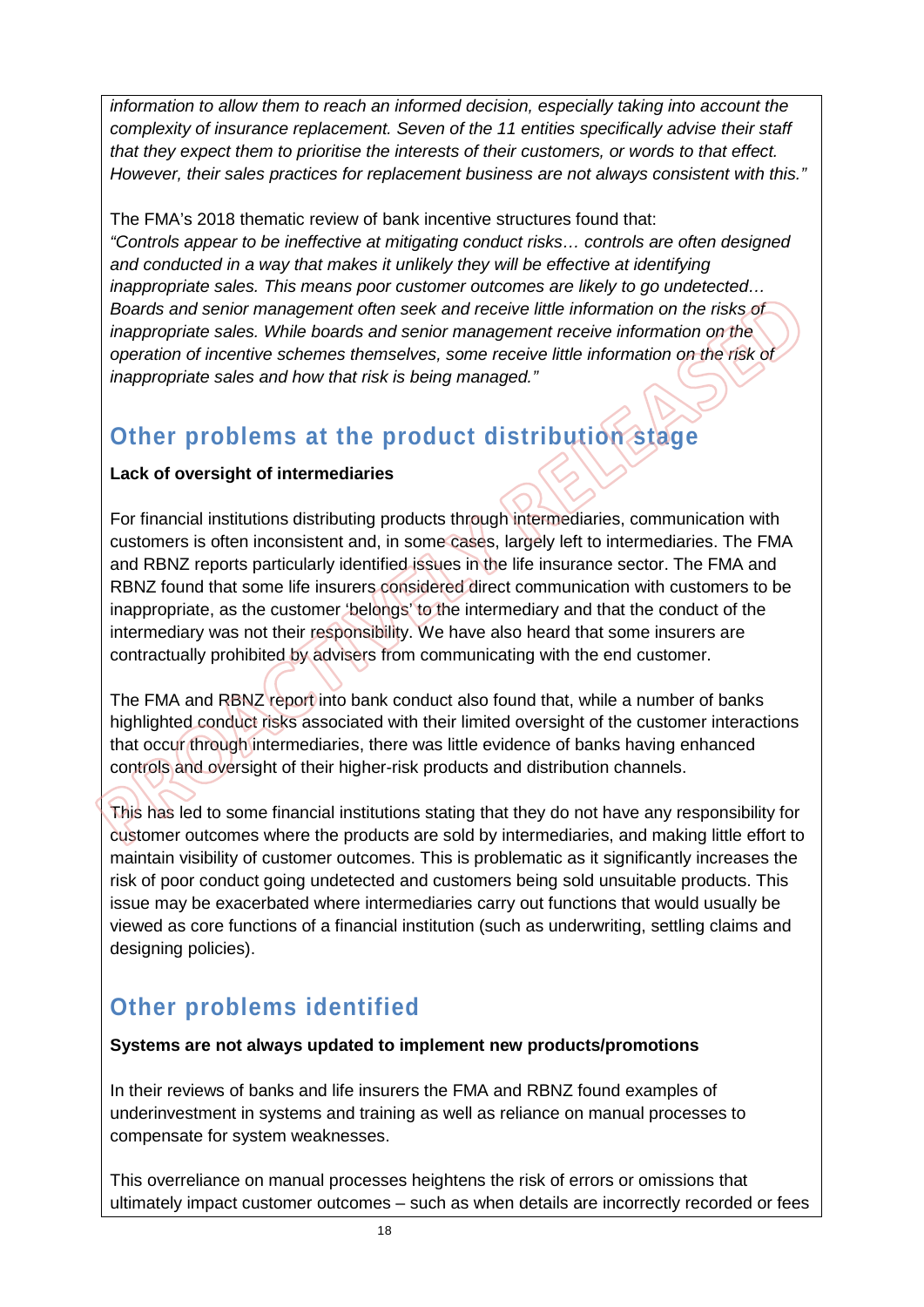are incorrectly charged. Inadequate system support and integration may also mean that where errors or omissions occur they are not identified and remedied within a reasonable timeframe.

Poor systems can also lead to some customers (e.g. new customers) getting better support than others (e.g. old customers). The FMA and RBNZ life insurer report noted that legacy customers (or indeed customers who use products that lack system support) are sometimes given less attention than newer customers or treated in a way that risks poorer outcomes for them.

#### **Communication breakdowns when claims take long periods of time or are disputed**

Submissions to the Insurance Contract Law issues paper highlighted that inadequate attention is often given to communication with customers at important stages of the contractual relationship other than contract formation. Specifically, communication breakdowns were reported where claims on an insurance policy are made and take a long time to settle or are disputed by the parties.

A lack of communication or a breakdown in communication with customers presents a high risk of poor customer outcomes, especially where there is a large focus placed on initial sales and the sometimes distressing nature of events that necessitate making a claim on an insurance policy. As the review of life insurers pointed out, ongoing communication with customers appeared limited and compliance-orientated rather than driven by a desire to be proactive.

#### **Insurance claims are not always handled in a fair, timely and transparent manner**

Disputes regarding financial matters create financial and emotional pressure on consumers which can significantly affect their physical environment (in the case of general insurance claims) and physical and mental health (relevant to most types of insurance). Consumers may consider the process is unfair or lacking in transparency when claims handling is taking longer than expected, or when lower than expected settlement amounts are being offered by the insurer. If the customer disagrees with an insurer's assessment, it can be difficult for the customer to challenge the decision and enforce their contractual rights. For example, disputes with a value of greater than \$200,000 cannot be taken to the IFSO and must be taken to the courts.

Submissions on the Insurance Contract Law review indicated that many consumers experienced delayed and drawn-out disputes over claims, and felt pressured to settle for an amount that was lower than they expected to be owed. For instance, one independent claims management company provided MBIE with data from 181 claims that it helped to manage following the Christchurch earthquakes. Across these claims the average value of the claim (as assessed by the insurer) when the customer approached the claims management company was \$294,503. Following the intervention of the claims management company the average value of the final settlement was \$727,056. However, we note that the Canterbury situation was one of the world's largest and most complex insurance claim events, may not be representative of usual claims experiences, and involved a wide range of factors that complicated the settlement of claims in this context.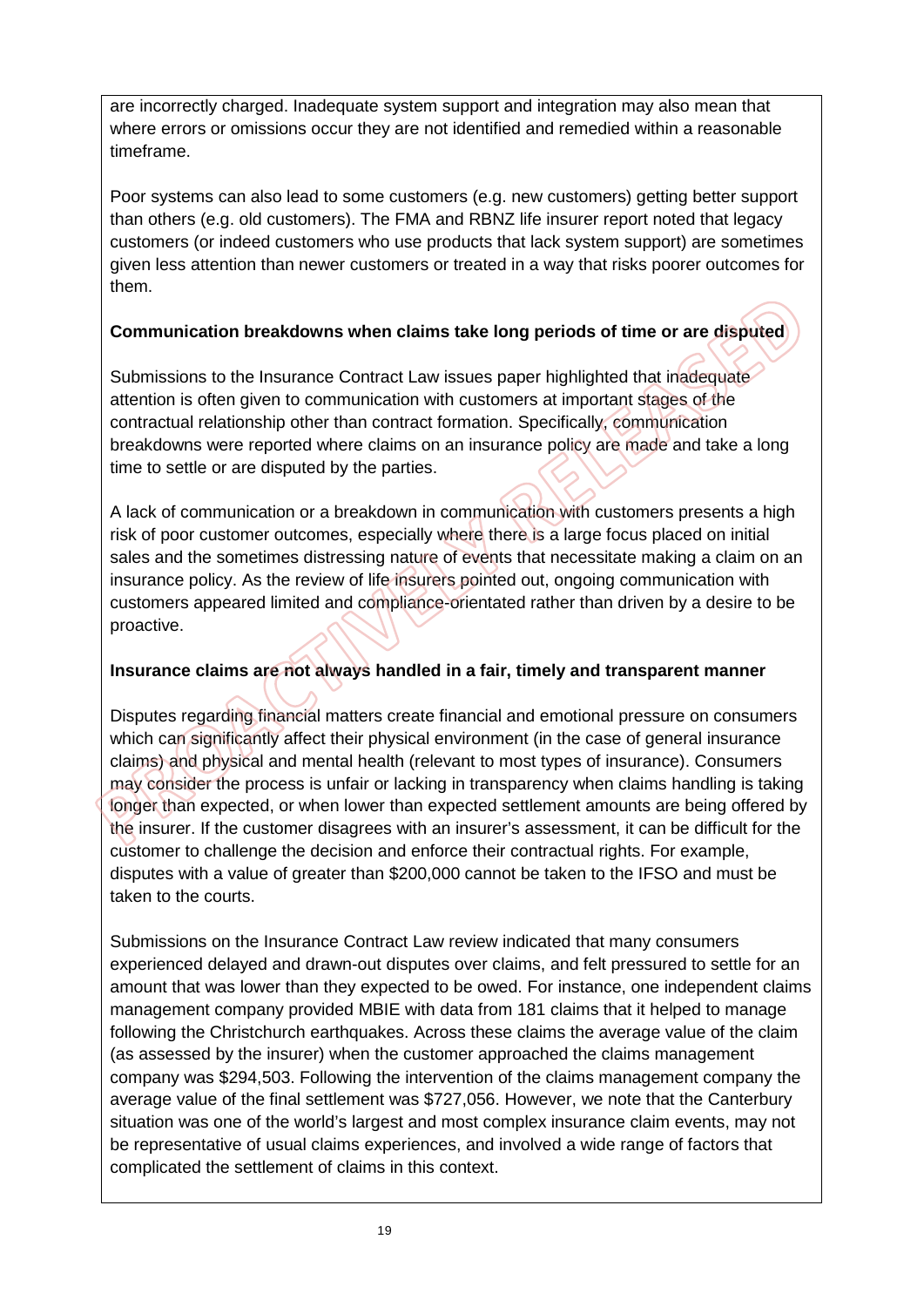Below are a number of charts drawn from nationally representative research conducted in 2018 for MBIE by Colmar Brunton. The data in the charts represents successful claims in the last two years. The charts show that while there are many claims that were settled satisfactorily, there is also a significant proportion where claimants felt that they were not kept well informed, claims took too long to settle, settlements were less than the claimant thought they were entitled to, and the claimant was dissatisfied with the insurer and claims process.

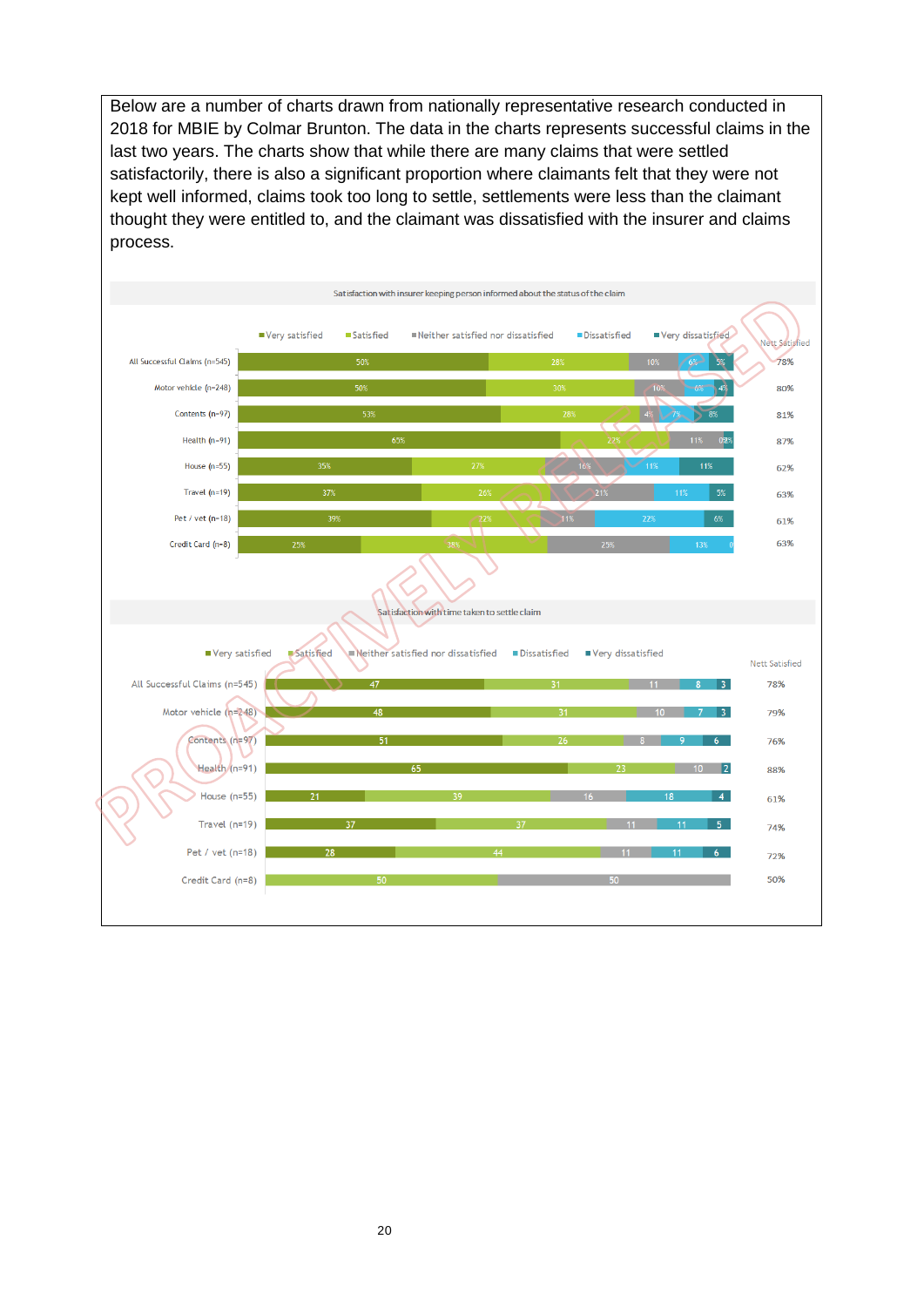

## **Summary of problems**

Together, the problems related to mis-selling, product design, poor remediation of customer issues and weaknesses in the management and governance of conduct risk all indicate broader failings in the conduct and culture of financial institutions.

While there are inherent risks in financial products and services due to the nature of the market, there is evidence of weaknesses or failings in conduct and culture at every point of the product lifecycle. There is particularly strong evidence of conflicted sales incentives, which is a key underlying cause of poor conduct and culture. We therefore think there is a strong need for a broad regulatory regime to govern the conduct of financial institutions, and more specific obligations to address conflicted sales incentives given the prominent evidence of harm in this area.

## **Robustness of evidence**

These problems have been raised through the FMA/RBNZ reports, as well as submissions on the ICL issues paper and the options paper on the conduct of financial institutions. A range of information was requested by the FMA/RNBZ and the responses from 11 banks and 16 life insurers were assessed by the FMA/RBNZ to reach the conclusions in their reports. The FMA/RBNZ reviews also included further monitoring activity by the regulators to validate the information provided, interviews with staff and feedback from external stakeholder groups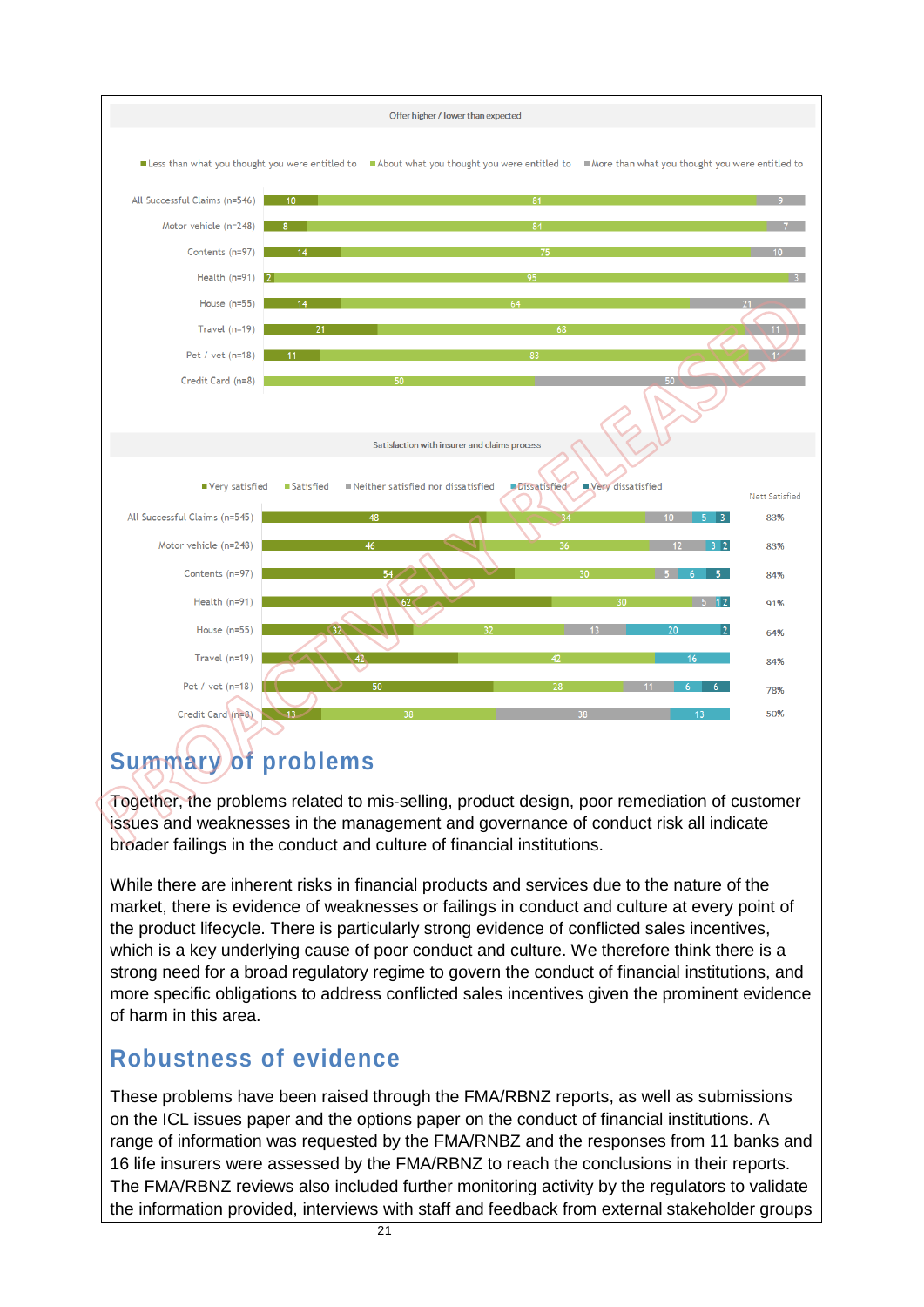(including Consumer NZ, the Financial Services Council, FSCL and IFSO).

#### **2.4 Are there any constraints on the scope for decision making?**

The timing for decisions has been a constraint on the scope for decision making. As noted in Section 1, the Minister of Commerce and Consumer Affairs has directed MBIE to prepare legislation to be introduced by the end of 2019.

We think a broad financial conduct regime is required. This RIS sets out a high-level framework for a broad conduct regime but the details will need to be fleshed out over time, through regulations and potentially further legislative changes, once there has been opportunity for further policy thinking.

There are some interdependencies with the new financial advice regime under the FMC Act, which aims to address some conflicts of interest in the financial advice industry.

The policy framework also makes use of the existing regulatory tools in the Financial Markets Conduct Act 2013 rather than revisiting all of these tools and powers.

### **2.5 What do stakeholders think?**

## **Who are the stakeholders? What is the nature of their interest?**

The main stakeholders are the providers of financial products and services, the distributors of these products and services (i.e. financial advisers and other intermediaries), the regulators, and consumers of these products and services.

#### *Summary of key themes from options paper submissions regarding the duty to consider and prioritise the customer's interest, to the extent reasonably practicable*

Submitters were relatively evenly split on whether or not they supported a duty to consider and prioritise the customer's interests to the extent reasonably practicable. Those that submitted against the introduction of this duty mostly suggested that this was too vague and ambiguous. Some of the submissions that supported the duty also stated that more guidance would be needed in order for the duty to be workable. Many of the submissions mentioned a preference for a standard of fairness rather than prioritising customer's interests, stating that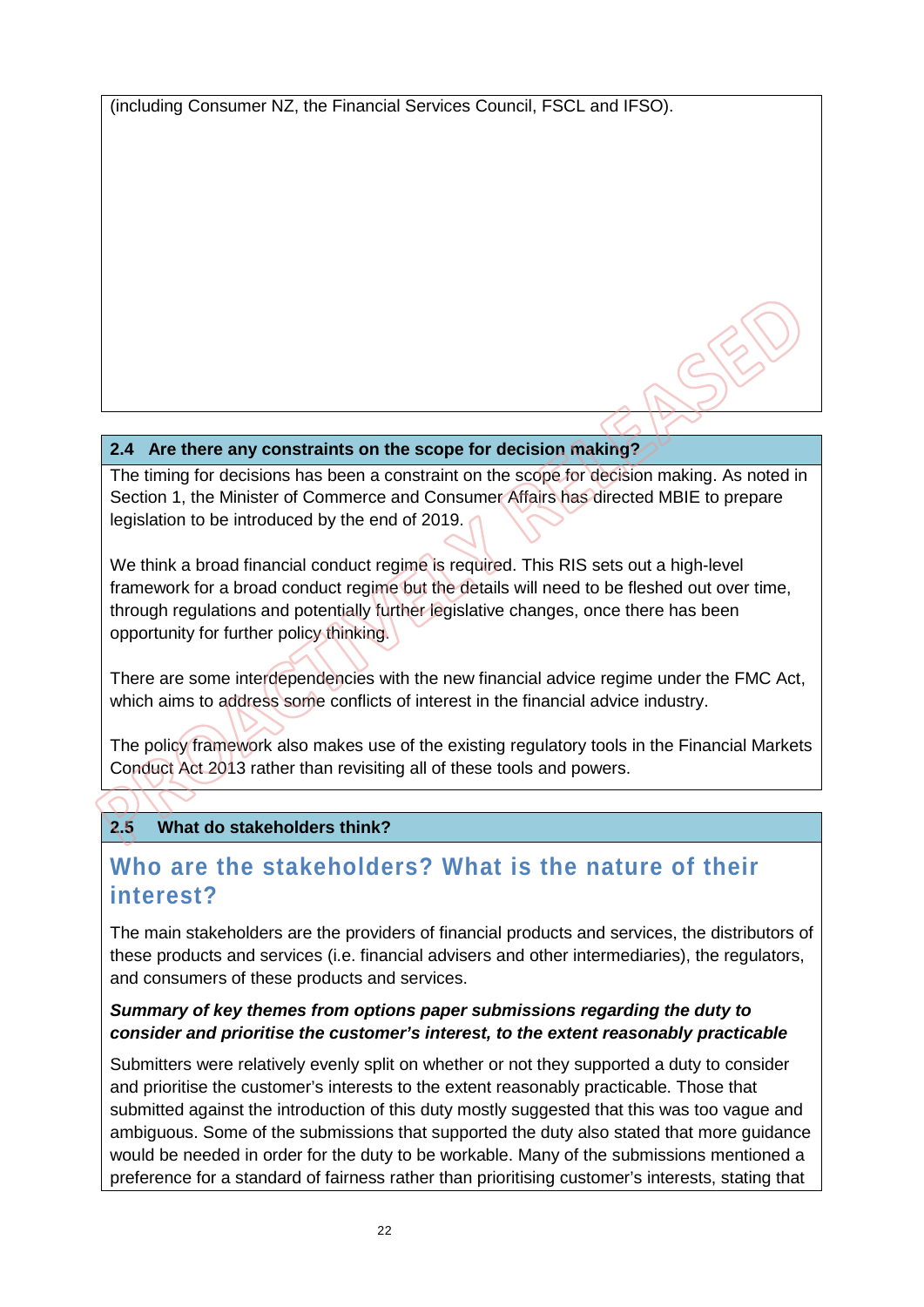this would maximise consistency with other laws and codes.

#### *Summary of key themes from submissions regarding the duty on manufacturers to take reasonable steps to ensure sales are likely to lead to good customer outcomes*

Submitters were generally supportive of the duty on manufacturers to take reasonable steps to ensure the sales of its products are likely to lead to good customer outcomes but raised some concerns such as the need to recognise the separate roles and responsibilities of intermediaries and manufacturers, and the limited control manufacturers have over intermediaries to ensure this duty is practical and workable. A common concern was that this duty could impose obligations on manufacturers that they may be unable to fulfil, because it may require action or an outcome that is outside their control. Many submitters, while supportive of the duty, requested that more clarity be provided about the extent to which manufacturers should have oversight of distributor conduct. There was general support for the 'reasonableness' standard included in the duty, though some submitters stated this would need clarification/guidance as to what 'reasonable steps' are.

#### *Summary of key themes from submissions regarding incentives*

Submitters were generally in agreement that rewards based on sales alone can create tensions with good outcomes, particularly for frontline staff. Submitters were broadly supportive of initiatives which focus on consumers and their interests. There was general acknowledgement that soft commissions generally no longer have a place in the industry as a justified means of incentivising.

There were some divergent/alternative views, including comments that there was a lack of evidence of harm from incentives and that the phrase 'good customer outcomes' is not fit for purpose. Some submitters thought that the problems identified have been sufficiently addressed by existing law and/or new FSLAA regime. Concern was expressed that significant change in remuneration models may reduce access to financial advice.

## **What consultation has already taken place and with whom?**

A public consultation document titled *Conduct of Financial Institutions Options Paper* was released in April 2019 seeking public feedback and views on wider conduct and culture problems in the financial services sector and proposed solutions. Around 85 submissions were received from a range of stakeholders including large organisations, small-to-medium financial advice providers, industry bodies, dispute services and the general public.

In addition, an *Insurance Contract Law Review Options Paper* also released in April 2019 sought public feedback on more technical insurance contract law problems and proposed solutions which are of relevance to this work. Around 300-400 submissions were received from a range of stakeholders and where relevant have been considered. Prior to this, an *Insurance Contract Law Issues Paper* was released in mid-2018, which, in addition to technical insurance issues, sought feedback on issues with the conduct of insurers. Around 110 submissions were received on that Issues Paper and have been considered in the current review of the conduct of financial institutions.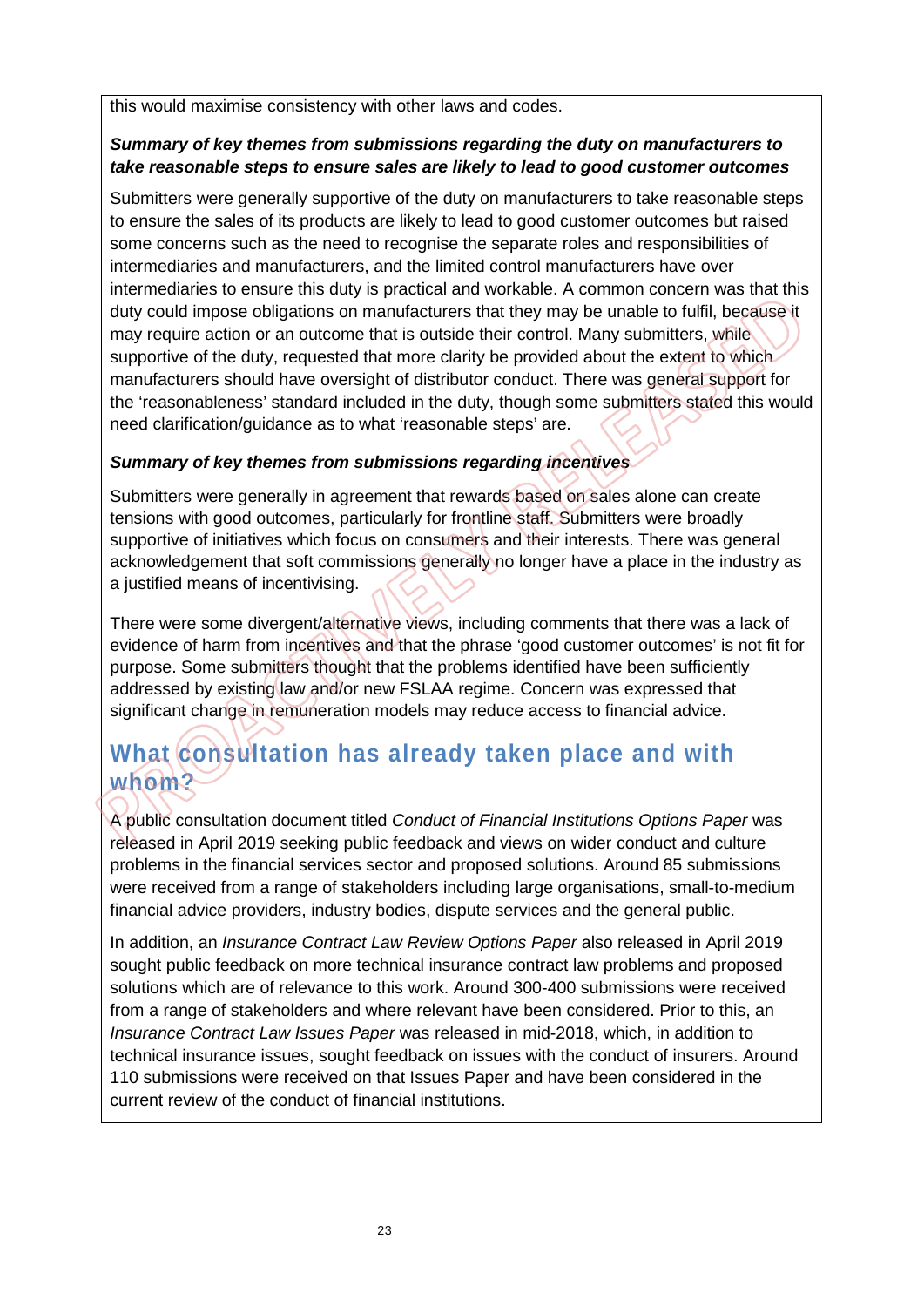#### **2.6 Objectives**

Our overall goal is to ensure that conduct and culture in the financial sector is promoting good outcomes for all customers.

In the context of this review, 'good outcomes for all customers' means that their interests and needs are served by financial institutions. These interests and needs include treating customers fairly, ensuring products are suitable and understood, identifying and remediating issues in a timely manner, and mitigating the risks of mis-selling. This is aligned with one of the main purposes of the FMC Act, which is to ensure confident and informed participation of consumers in financial markets.

To achieve this goal, we have set a number of policy objectives for this review:

## **Financial institutions are treating customers fairly**

Customers should expect their financial products and services to meet their needs from institutions they trust. Financial institutions should be able to show consistently that fair treatment of customers is at the heart of their business model.

## **The imbalance of power between customers and financial institutions is alleviated**

There is an inherent imbalance of knowledge and power between customers and financial institutions. It is important that institutions recognise and mitigate this power imbalance and ensure customers can understand the products and services they are offered.

## **Financial institutions have appropriate systems and controls to govern and manage conduct**

Financial institutions need to have appropriate systems and controls to support good conduct and address poor conduct. This objective is about identifying and remedying issues and risks of poor outcomes in a timely manner, and ensuring products operate as intended.

## **Financial institutions take responsibility for managing conduct risks**

Financial institutions ultimately need to be accountable for ensuring that their governance structures, control mechanisms and culture support good organisational conduct. Where intermediaries are used, there needs to be a shared responsibility for ensuring good customer outcomes.

For ease of reference, the criteria that we use in the impact analysis section combines the four objectives above into one overarching criterion: Effectiveness in addressing broader conduct and culture issues.

The criteria used in the impact analysis section also include the two more specific objectives below, which are focused on addressing issues with conflicted remuneration.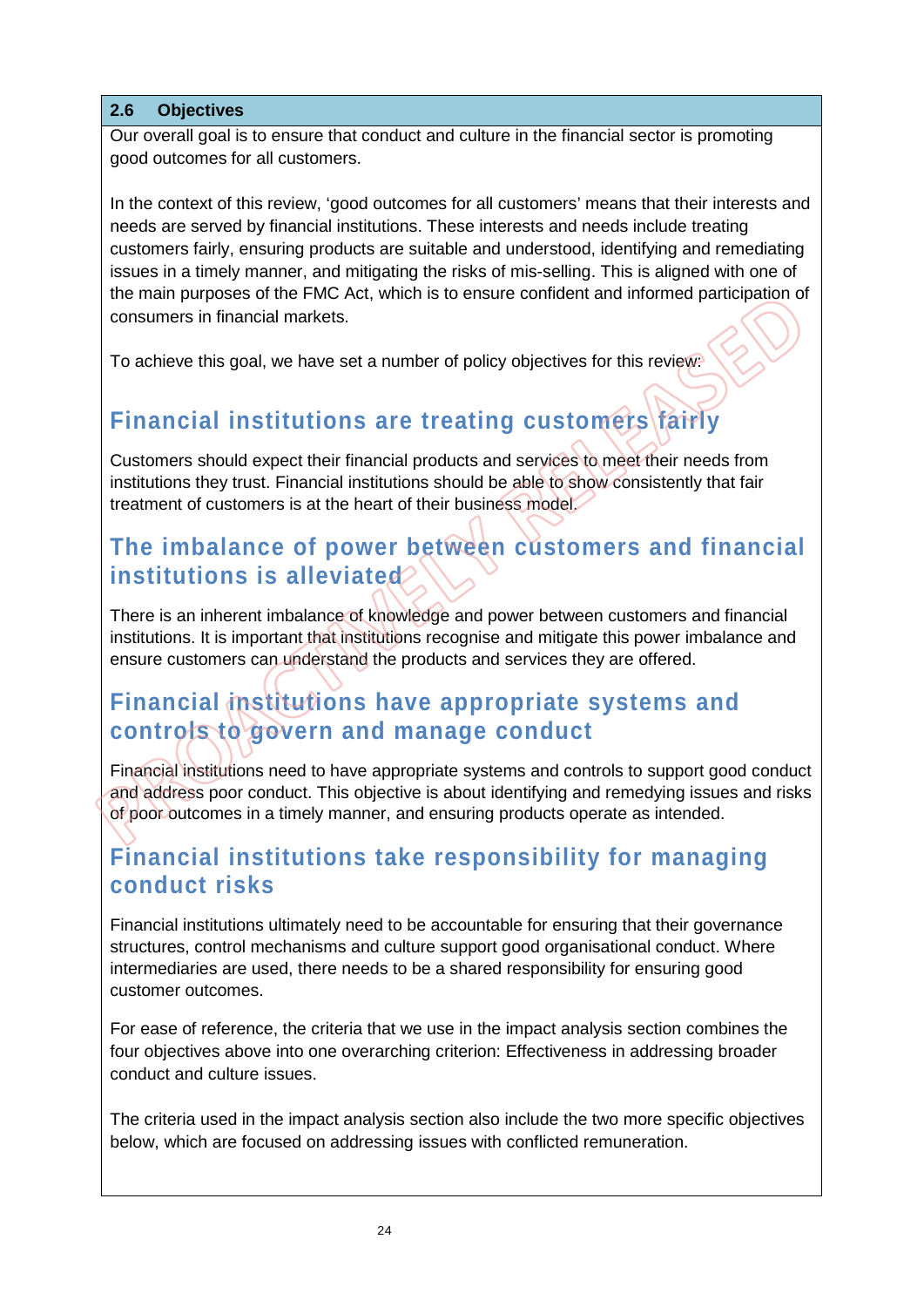## **Conflicts of interest throughout the chain of supply of financial products and services are reduced**

Providers and distributors of financial products and services often face inherent conflicts of interest, because they may have incentives (due to existing remuneration structures) to sell products and services which are not necessarily aligned with the consumer's interests and needs. Where possible, incentives should be realigned to reduce conflicts of interest, rather than taking measures that merely manage conflicts of interest.

## **Consumers continue to have access to high quality financial advice, and suitable financial products and services**

All consumers should be able to access the right kind of advice and suitable financial products and services to meet their needs and interests. Some remuneration structures are fundamental to the sustainability of the financial advice industry in New Zealand, and we consider it is important to retain consumer access to high quality financial advice.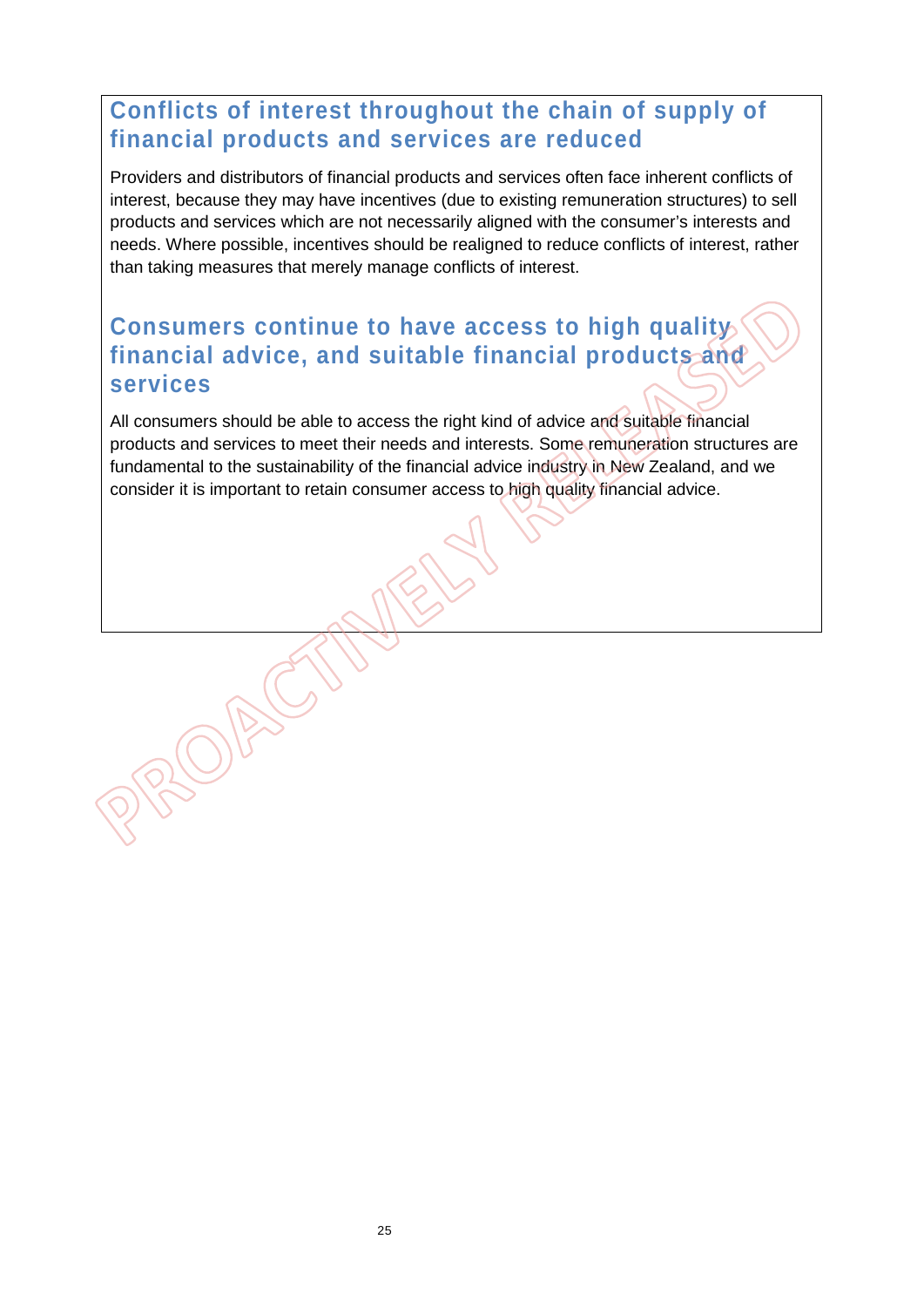# **Section 3: Options identification**

#### **3.1 What options are available to address the problem?**

### **Summary of options**

To address the problem above, we are considering the following options below.

- Option 1: A high-level 'fair treatment' conduct standard (**preferred**)
- Option 1A: Licensing regime for banks and insurers (**preferred**)
- Option 1B: Obligation regarding how banks, insurers and NBDTs design incentives (**preferred**)
- Option 2: A prohibition on internal and external remuneration and incentives based on sales value or volume, including soft commissions (**preferred**)
- Option 3: Prohibit internal remuneration and incentive structures linked to sales measures
- Option 4: Impose parameters around the structure of commissions
- Option 4A: Impose parameters around the structure of commissions for the sales of life and health insurance.

The table below sets out which problems are addressed by each of the options above. As noted earlier, there are broad conduct and culture issues as well as more specific issues with conflicted sales incentives. This is why we are considering a high-level 'fair treatment' standard to govern conduct and culture, supported by specific options to address conflicted sales incentives. The proposed high-level conduct standard implemented through a licensing regime will enable more specific regulatory obligations to be brought in over time, to address the wider problems.

|                                                        |                         |                  |    |                  | <b>Options identified</b> |                           |                           |    |
|--------------------------------------------------------|-------------------------|------------------|----|------------------|---------------------------|---------------------------|---------------------------|----|
|                                                        |                         | 1                | 1A | 1B               | $\overline{2}$            | 3                         | $\overline{4}$            | 4A |
| where problems have<br>been identified<br><b>Areas</b> | Product design          | ✓                |    | $\boldsymbol{x}$ | X                         | $\boldsymbol{\mathsf{x}}$ | X                         | X  |
|                                                        | Sales incentives        | $\boldsymbol{J}$ |    | J                | $\overline{\mathcal{L}}$  | $\checkmark$              | √                         |    |
|                                                        | Product<br>distribution |                  |    |                  | X                         | X                         | X                         | X  |
|                                                        | Systems and<br>controls |                  |    |                  | $\boldsymbol{\mathsf{x}}$ | $\boldsymbol{\mathsf{x}}$ | $\boldsymbol{\mathsf{x}}$ | X  |
|                                                        | Communications          | $\checkmark$     |    | X                | X                         | X                         | X                         | X  |
|                                                        | <b>Claims handling</b>  | √                |    | X                | X                         | $\boldsymbol{\mathsf{x}}$ | $\boldsymbol{\mathsf{x}}$ | X  |

## **Scope of these options**

#### *Which entities would these options apply to?*

Banks, insurers and Non-Bank Deposit Takers (NBDTs) would be captured by options 1, 1A and 1B. These institutions would be responsible for ensuring that those of their intermediaries who are not financial advice providers complied with the obligations.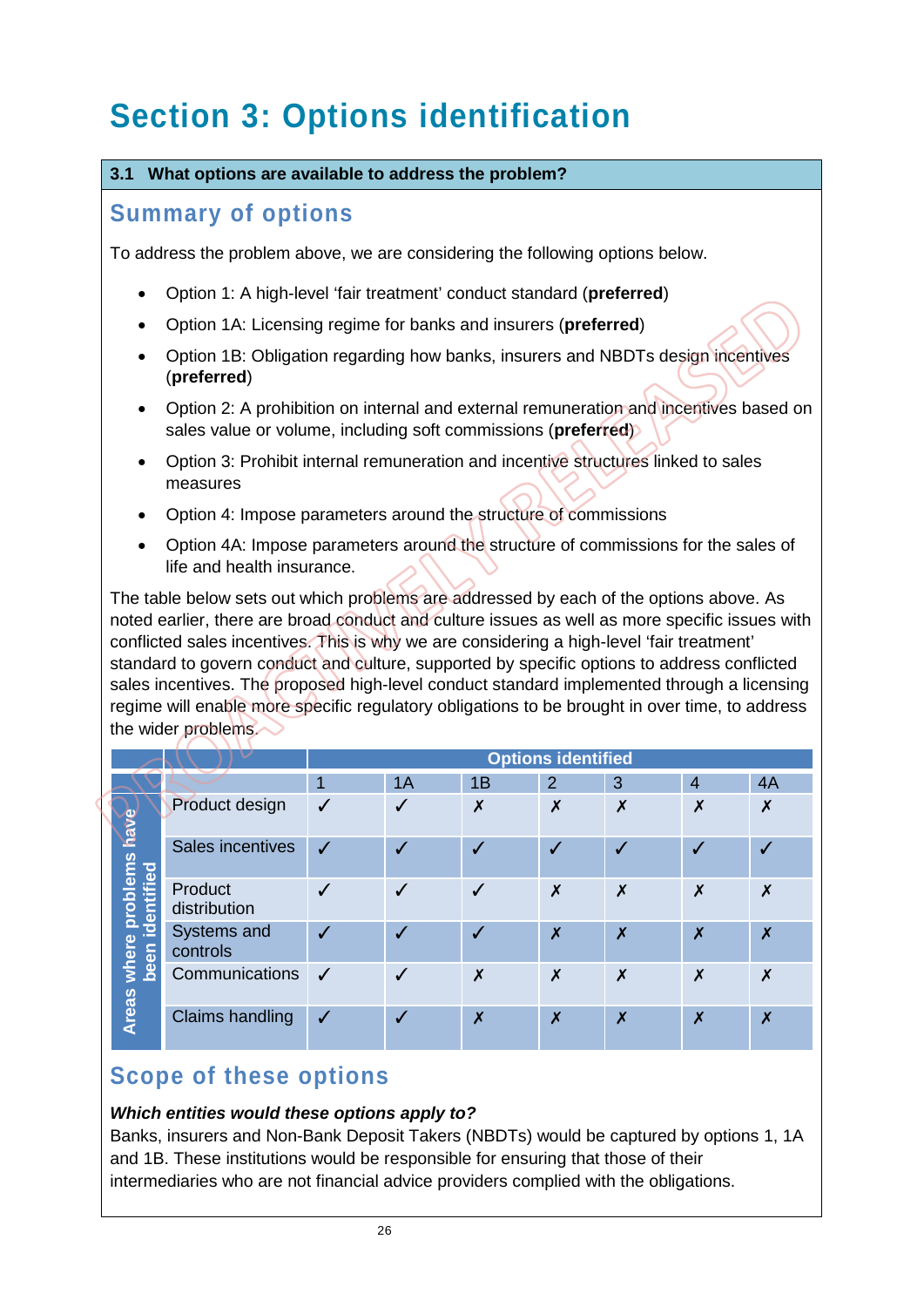Option 2 would apply to Banks, insurers and NBDTs, as well as all of their intermediaries.

Option 3, while not preferred, would apply to sales incentives provided to the internal bank, insurer or NBDT front-line staff who are part of an incentive scheme and deal directly with consumer transactions, and their managers (but not senior managers or directors). While the influence of senior management on lower-level staff should not be underestimated, the risk of harm to consumers from mis-selling is greatest where consumers interact directly with sales staff.

#### *Who would be protected by these options?*

Our current thinking is also to cover sales to all "retail" customers (in a way that is broadly consistent with the existing definitions in the FMC Act). This would cover general consumers and most small businesses with assets up to \$5 million in the previous two years. This is because the concept of "retail investor" is familiar to most banks and insurers that are subject to regulation under the FMC Act, and avoids introducing a new concept of "consumer" into the Act. We do note however that many insurance contracts are offered on the basis of consumer vs business, so a retail vs wholesale distinction would be new to them. We are still considering this point and may need to revisit this if it poses an issue for industry.

#### *What are the consequences of breaching these obligations?*

Civil liability, including an appropriate pecuniary penalty, would attach for non-compliance.

## **Option 1: A high-level 'fair treatment' conduct standard**

This option would involve the setting of a high-level conduct standard in legislation – e.g. to set the expectation that licensed entities should pay due regard to customers' needs and interests and treat customers fairly. This would be implemented in conjunction with Option 1A (a licensing regime for banks, insurers and NBDTs).

Banks, insurers and NBDTs would be required to show what they are doing to meet this general conduct standard. For example, licensing may be used to require them to have the policies, procedures, systems and controls in place to enable them to meet the standard. This option sets the expectation that licensed entities' business model and strategy take customers' interests into account and that they appropriately monitor whether customers' needs are being met.

This approach is intended to form the basis of a broad and flexible conduct regime that could be expanded over time to introduce more specific obligations through future legislative changes or regulations and licence conditions.

Fair treatment may mean that:

- Customers have confidence that they are dealing with firms that place the fair treatment of customers at the heart of their business.
- Customers receive clear, fair and not misleading information and are kept appropriately informed at every point they interact with the business, including during any claim or complaint.
- Institutions target, and customers ultimately receive, products and services that meet the customers' needs.
- Customers do not face unreasonable pressure to retain or change product, switch provider, submit a claim, make a complaint, or make other product or service decisions or changes – but neither are they unreasonably prevented from doing so if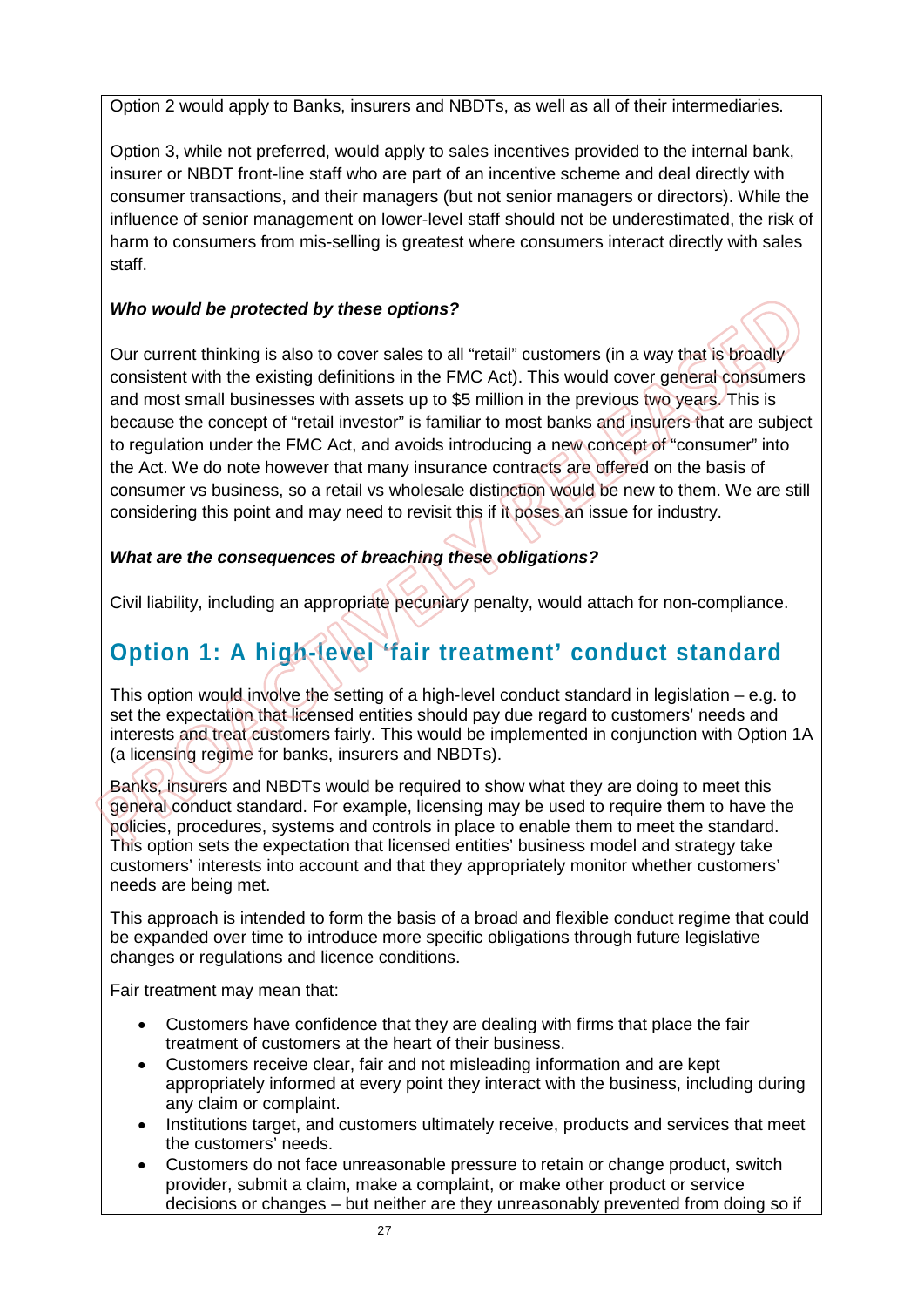they wish to.

- Customers are provided with products and associated services of an acceptable standard and which perform or operate as firms have led them to expect.
- Firms establish, implement and maintain effective and transparent complaint-handling systems and customers are treated fairly in interactions with such systems.

#### *How this option will address the problem or opportunity*

There are a broad range of problems that have been identified and that go to the heart of how financial institutions run their businesses. This option is a broad obligation that will cover an institution's entire business. It is intended to encourage financial institutions to put their customers at the heart of their business. This option provides the basis for a broad and flexible conduct regime, utilising existing regulatory tools that are in the FMC Act. It will provide a general 'direction setting' standard for the overall regime and enable future work to flesh out more detailed requirements  $-$  e.g. through regulations or licence conditions  $-$  that can be used to address a broad range of problems.

#### *How this option will deliver the objectives*

By setting a high-level standard, this option will enable regulations and/or the regulator to require that licensed entities take steps to meet the following objectives of the review:

- Financial institutions are treating customers fairly
- Financial institutions take responsibility for managing conduct risks across the business.
- The imbalance of power between customers and financial institutions is alleviated.
- Conflicts of interest are reduced.

By providing the basis for a broad and flexible conduct regime, this option will also start to deliver the objective of alleviating the imbalance of power between customers and financial institutions.

## **Option 1A: Licensing regime for banks, insurers & NBDTs**

This option would involve introducing a mandatory licensing regime that applies to banks and insurers in respect of their general conduct in relation to retail customers. The licensing obligations would support the overarching obligations and ensure that licensed entities are subject to a greater degree of regulatory monitoring and enforcement, both in respect of the duties and any further obligations that may added under the licence in regulations. This conduct licensing regime will be an additional licence that these institutions will need to hold, but it will be consistent with the Financial Advice Provider regime and the existing licensing framework set out in Part 6 of the FMC Act.

The licence would be supported by further detailed obligations to ensure banks and insurers are properly implementing the overarching duties into their businesses. This would include requirements for licensed entities to have adequate systems and controls to meet the duties. These requirements to have adequate systems and controls to meet the high-level fair treatment standard would extend to the financial institution's intermediaries, including intermediaries that are financial advice providers. This would be achieved through obligations on the intermediary to comply with relevant parts of the institution's systems and controls.

However, we do not think these systems and controls should apply to activities carried out by intermediaries that constitute the giving of regulated financial advice, as this is already regulated through the FSLAA.

The FMA as regulator could seek civil pecuniary penalties if the licensed entity or their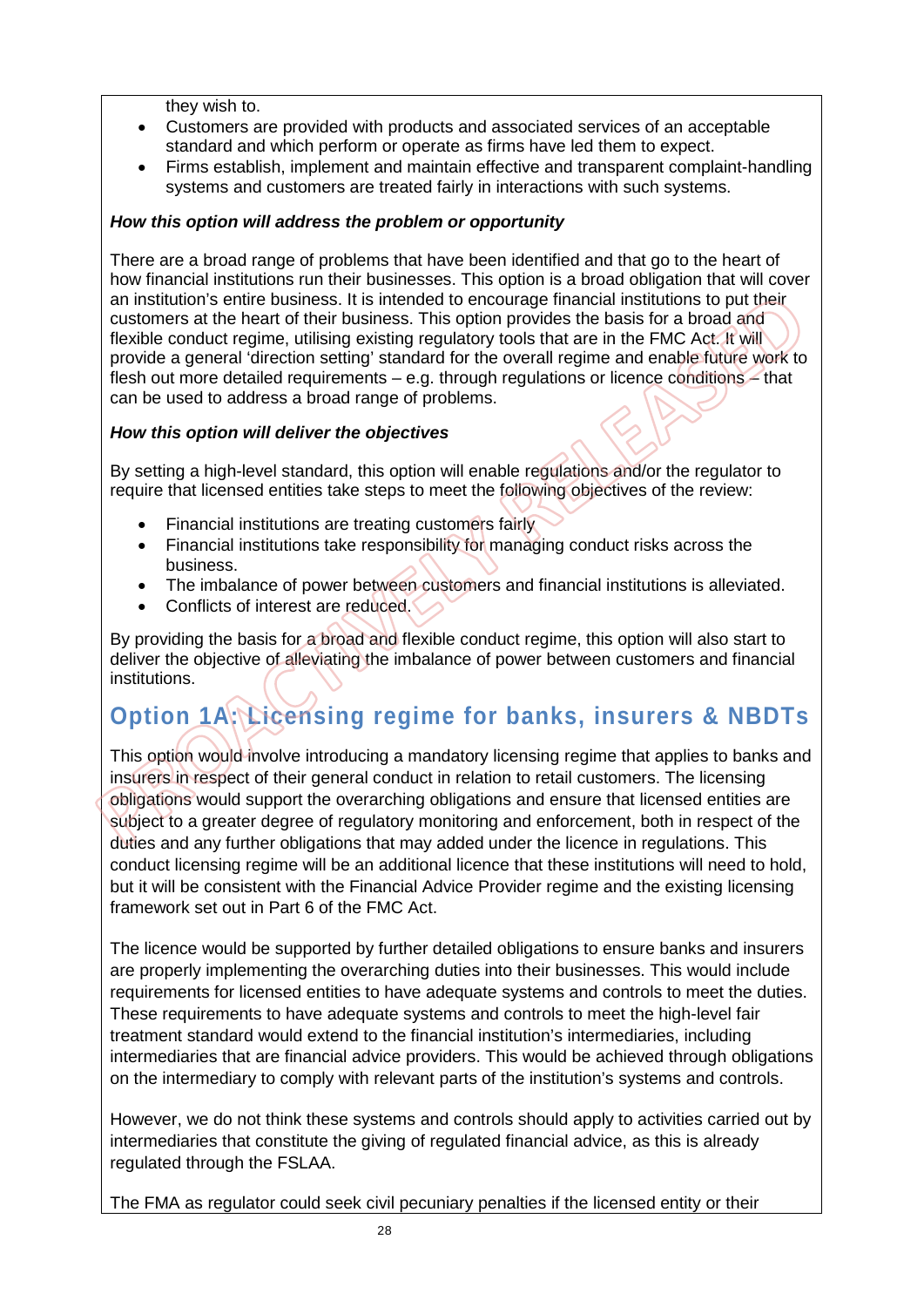intermediary failed to comply with these requirements or with any conditions on the licence imposed by regulations which are stated to be civil liability provisions.

Another option would be to license intermediaries in their own right, however we believe this would be too high a regulatory burden, especially for small non-adviser intermediaries. Financial advice providers (FAPs) are already licensed under the financial advice regime, so requiring intermediaries to obtain another license would create undue complexity and compliance cost.

#### *Who would this option apply to?*

We consider that the licensing requirements should apply to banks, insurers and NBDTs but not to their intermediaries at this stage. We do not consider that the same risks of harm arise from these intermediaries as with banks and insurers to justify the regulatory cost of licensing for these entities.

This is because:

- Apart from very large intermediaries with significant market power, the majority of sales incentives are currently created by the product manufacturers (i.e. banks and insurers) who want to sell their products and compete with their competitors. Licensing banks and insurers is therefore likely to capture the majority of the risk.
- Although risk of harm does also exist with intermediaries, licensing these entities would place a disproportionate regulatory burden on them and could create a barrier to entry for new financial service providers (e.g. brokers, advisers, dealer groups), which could reduce access to, and quality of, financial advice, and products and services.
- However, requiring intermediaries to comply with the systems and controls of the financial institution will ensure that intermediaries will also need to manage conduct risks in their business and meet the high-level fairness standard.

We note that all insurers (i.e. life and general) should be licensed. This was also recommended by the IMF in its 2017 Financial Sector Assessment Programme of New **Zealand.** 

Although different levels of risk/harm exist between different types of insurers and different insurance products, we consider that proportionality between different insurers/insurance types can and should be managed through the licensing application process and through conditions of licences. As a general proposition, we consider that all insurers should be subject to the regulatory monitoring and enforcement that comes with licensing as all insurance products can be complex and the same weaknesses in risk management and consumer-focus can exist across all insurers.

#### *How this option will address the problem or opportunity?*

#### *Advantages of licensing*

Licensing is a comprehensive and flexible framework for ensuring that financial institutions that have the greatest risk of harm address the conduct risks that arise throughout their business. These risks include poor systems and controls to identify, manage and remediate conduct risk, inadequate consideration of customer needs and interests, and conflicts of interests arising from sales incentives).

In addition to the high-level, principles-based duties, licensing also allows further a level of obligations to be placed on licensed entities through regulations (including conditions and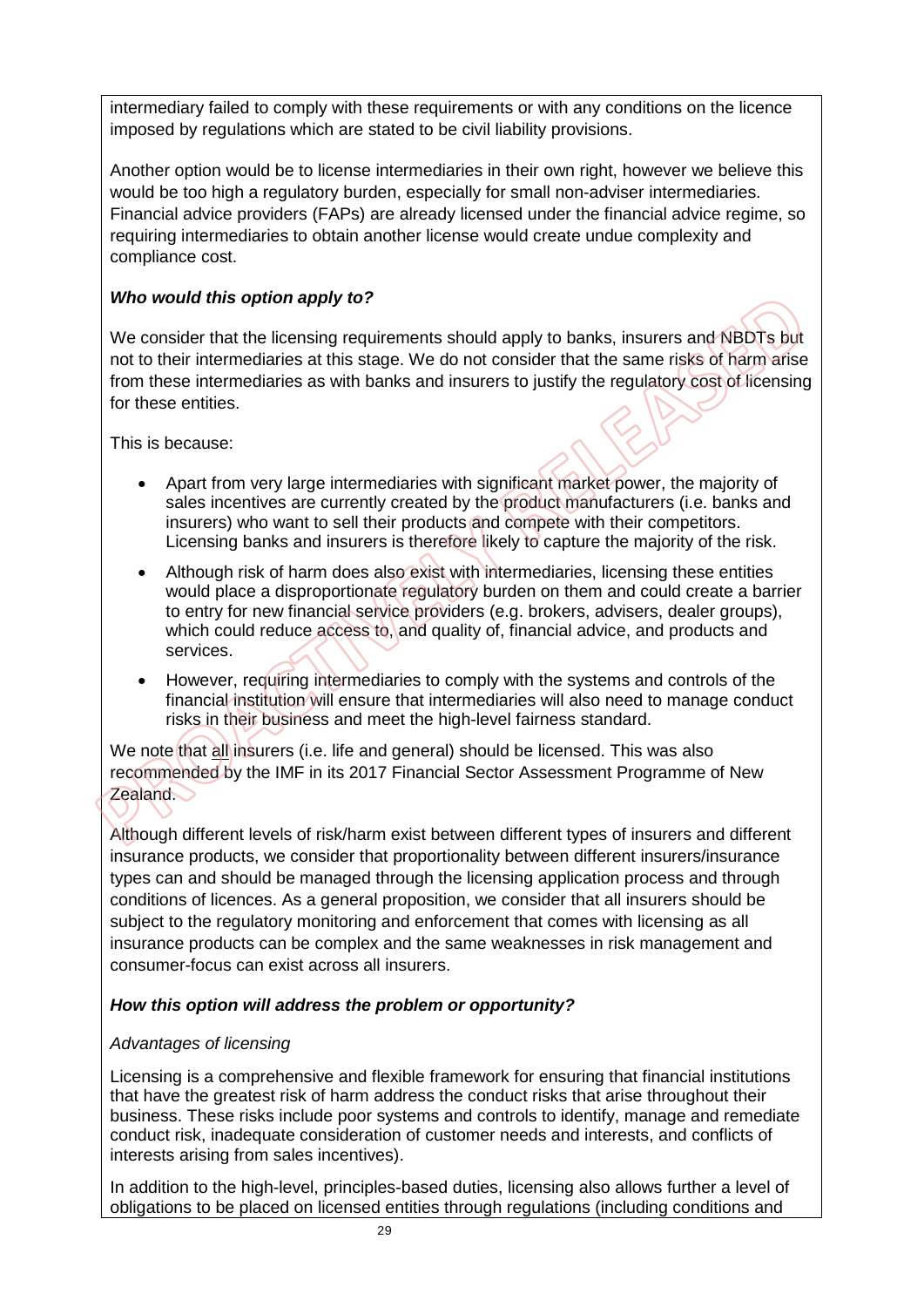eligibility criteria). This provides a greater degree of regulatory control as appropriate. It also provides the regulator with a range of appropriate tools to monitor and enforce compliance with these obligations both at application stage and on an ongoing basis.

Licensing can also be built on easily in the future eg through further licence conditions, application to additional entities, discretion for the regulator in licence conditions and applications.

#### *Disadvantages/risks of licensing*

Licensing can impose considerable costs on both the regulator and regulated entities (depending on the licence obligations). These costs need to be weighed against the benefits of a licensing regime.

Licensing can also create barriers to entry for new players. This could have an impact on future opportunities for enhanced competition and the structure of the market.

Another practical issue with licensing that will need to be address is that banks and insurers will be "dual licensed" for conduct and prudential reasons. This could give rise to compliance burden and practical issues for regulators e.g. how revoking an insurer's licence for conduct reasons could impact on their prudential licence. However, we consider that these issues would be manageable in practice. Australia and the United Kingdom also have dual conductprudential licensing regimes and are able to manage any practical issues.

We note further that many banks and direct insurers will likely also hold licences to operate as financial advice providers under the new Financial Services Legislation Amendment Act. Under this legislation, once in force, they will be subject to duties regarding customer interests, conflicted remuneration, and a code of conduct (which includes an obligation to treat clients fairly). Consideration has been given to how the proposed overarching duties interact with these existing obligations and care will be taken to manage the interaction in practice to minimise uncertainty for industry.

#### *How will this option deliver the objectives?*

This option enables the other obligations and specific requirements to be implemented. It does so by providing the regulatory tools for effective implementation and enforcement of the other options. By supporting the other options, this option also achieves the following objectives:

- Financial institutions are treating customers fairly.
- The imbalance of power between customers and financial institutions is alleviated.
- Financial institutions take responsibility for managing conduct risks across the business.
- Financial institutions have appropriate systems and controls to manage conduct risks.

## **Option 1B: Obligation regarding how banks, insurers and NBDTs design incentives**

It is intended that this obligation would require banks, insurers and NBDTs to consider the risks and potential harms that their incentives create, and then design and offer their incentives in a way that minimises the risk or is consistent with the overarching fair treatment standard (option 1 above).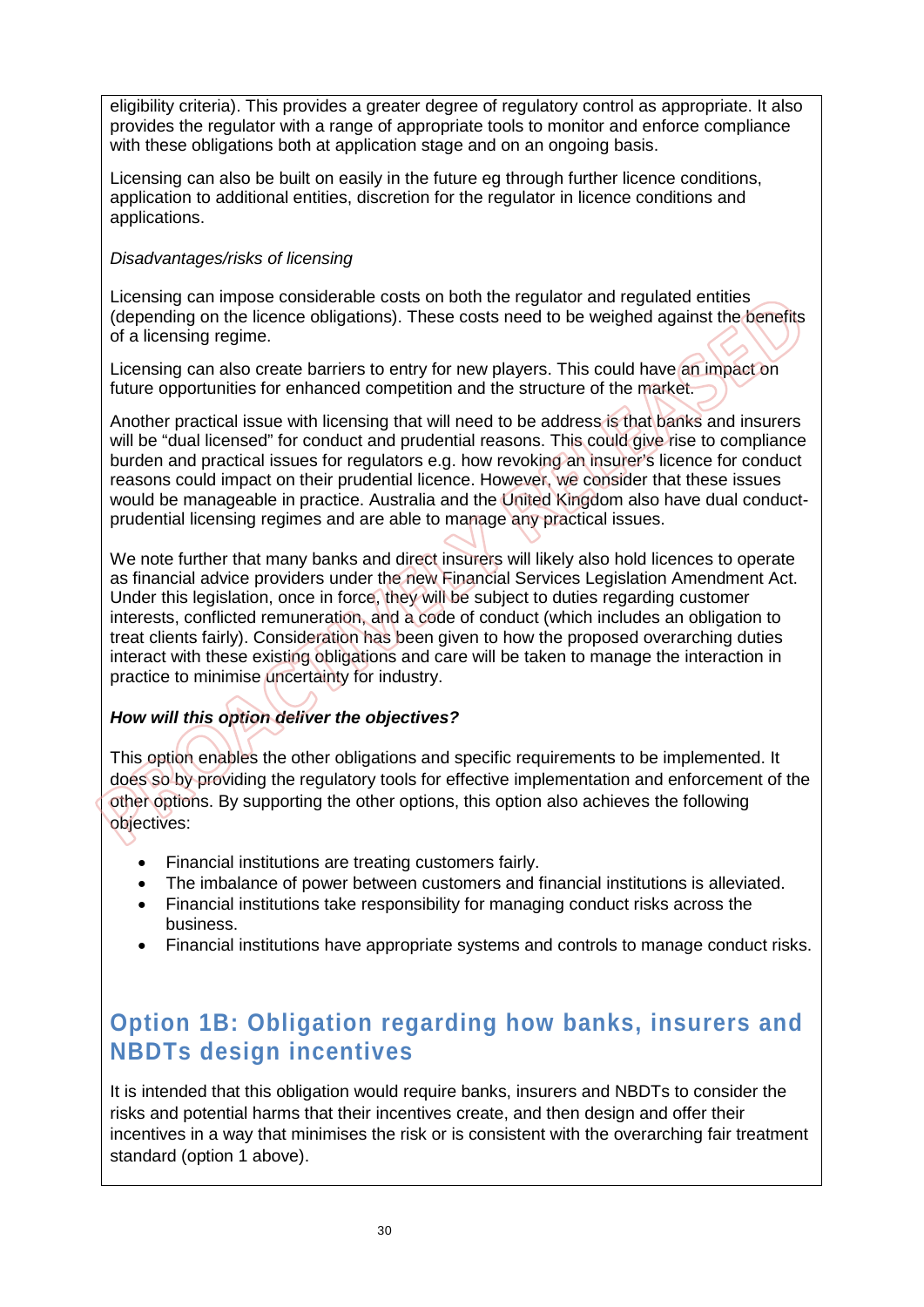Under this option it would be expected that banks, insurers and NBDTs would:

- Identify the incentives they are offering.
- Consider the risks of mis-sales that those incentives create. This includes considering the degree of risk that the incentive creates i.e. the strength of the incentive to sell and the possible harm that could occur from a mis-sale.
- In light of the factors in (2) above, take reasonable steps to reduce those risks
- Implement systems and controls to manage any remaining risk.

By mis-selling we mean (for example):

- Customers being sold products that don't meet their requirements and objectives
- Customers being sold products they can't afford.

This option refers to incentives in the broadest sense and would cover all internal and external remuneration and incentives, including monetary remuneration and non-monetary incentives provided to staff and intermediaries, commissions, soft commissions, bonuses, leader boards, performance management etc.

In practice, for example, this obligation could lead to businesses:

- Reducing the levels of existing commissions offered to intermediaries, for example reducing the existing levels of upfront commissions in the life insurance sector.
- Changing remuneration schemes so that they are not based on sales volumes or values.
- Removing all remuneration and incentive structures based on sales measures for frontline staff and their managers.
- Having an effective risk identification and mitigation process, including regular reviews of remuneration/incentive schemes and the effectiveness of controls, taking into account consumers' interests.
- Collecting sufficient information to be able to properly manage and mitigate risks of mis-selling arising from features of remuneration schemes.
- Strengthening governance arrangements around the design and approval of remuneration schemes.

While the principles-based nature of this obligation would have the advantage of flexibility for entities to design incentive structures that both meet the obligation and are suitable to their individual needs, the downside is the potential lack of regulatory certainty and enforceability. One way to address this is to have this obligation sitting under the overarching fair treatment standard in option 1, and implement the obligation through the licensing regime proposed in option 1A above.

#### *How this option will address the problem or opportunity*

Many banks and insurers have remuneration/incentive schemes that can encourage misselling. At the same time, there is a lack of effective systems and controls in place to adequately manage these risks. This option will require firms to address these issues.

#### *How this option will deliver the objectives*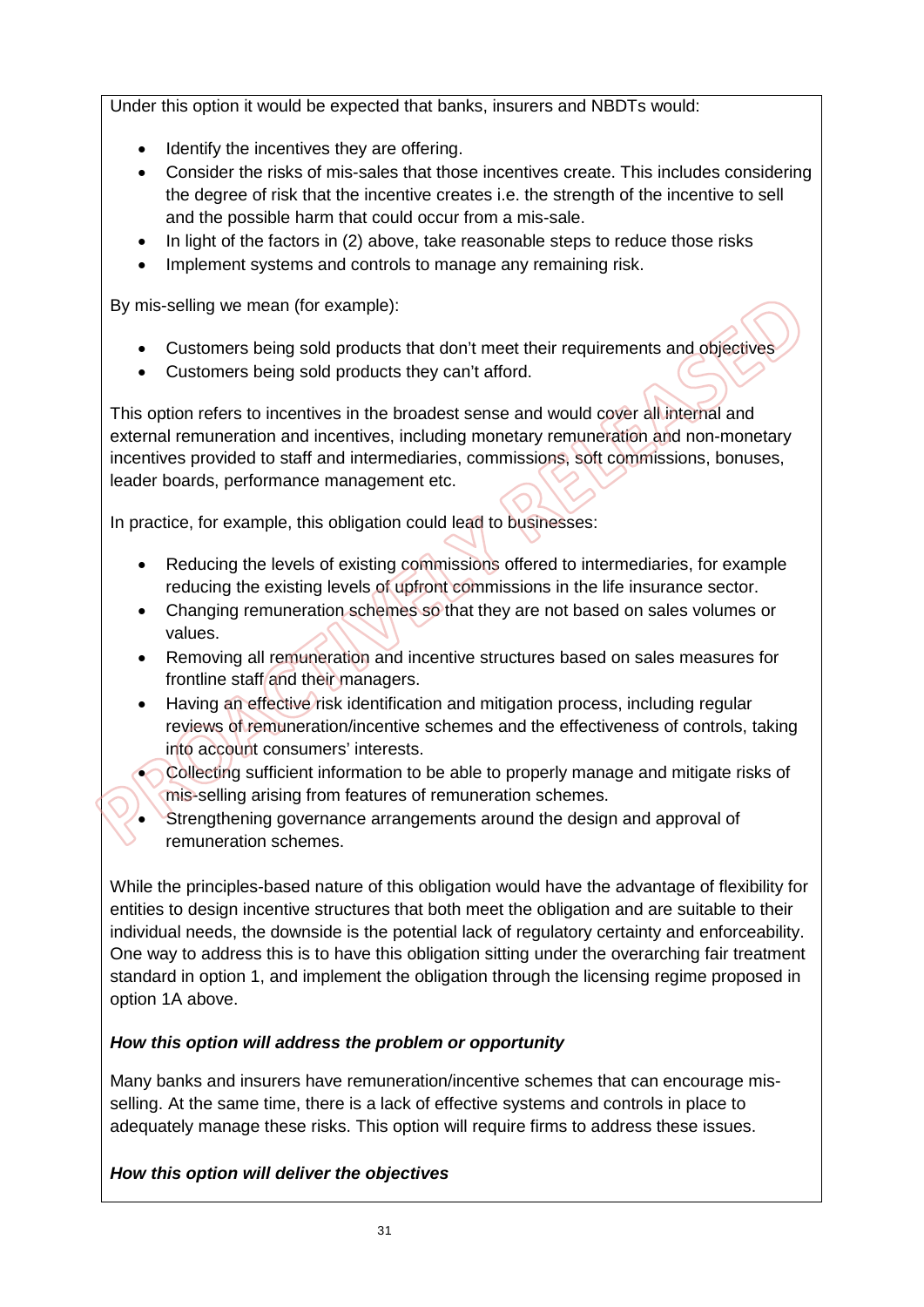This option particularly focuses on the objectives relating to conflicted remuneration but also contributes to the broader objectives of the review.

*Conflicts of interest are reduced throughout the supply chain of financial products and services* 

This option partially achieves the objective of reducing the conflicts of interest that exist in the sales process. It does this by requiring firms to design their incentive schemes so they reduce or mitigate conflicts of interest and the risks of mis-selling.

This would be an effective option at managing a range of conflicts and incentive schemes, as the flexibility of this obligation recognises there are a broad range of incentive schemes and many different ways to mitigate conflicts of interest.

While this option is encouraging a broader cultural shift away from rewards based on sales performance, it may not directly address issues with churn in the life insurance sector, which is driven by high upfront commissions. Life insurers may be reluctant to face the disadvantage of being the first to lower high upfront commissions and this option does not require them to. It is not clear what level of upfront commission is low enough to effectively remove the incentive to churn.

*Consumers continue to have access to quality financial advice and suitable products and services*

Research<sup>[11](#page-32-0)</sup> and overseas evidence<sup>[12](#page-32-1)</sup> indicates that the average consumer is unwilling to pay for financial advice, suggesting that some form of commission is required for the financial advice industry to survive. This option does not directly ban or limit the levels of sales incentives such as commissions, so we consider that it is unlikely to materially reduce consumers' access to financial advice.

## **Option 2: Prohibit internal and external remuneration and incentives (including soft commissions) based on sales value or volume targets**

This option would prohibit banks and insurers, and their intermediaries, from offering remuneration and incentives which are linked to sales volume or value targets, including soft commissions.

An example of a volume or value target based incentive could be a bonus of \$5,000 for being in the top 20 per cent of sellers or for selling \$5 million worth of insurance policies, while a soft commission could be a paid holiday to Queenstown or a set of luxury steak knives for selling a certain number of policies.

Remuneration and incentives not linked to sales volume or value or soft commissions (e.g. linear or flat line remuneration on the basis of each policy or product sold such as 5 per cent of the value of each policy) would still be available.

<span id="page-32-0"></span><sup>&</sup>lt;sup>11</sup> See 2018 MBIE/Colmar Brunton survey results in Section 3.3.

<span id="page-32-1"></span><sup>&</sup>lt;sup>12</sup> See *Relevant overseas experience* section below, where 80 per cent of Singaporeans indicated they were not willing to pay for financial advice.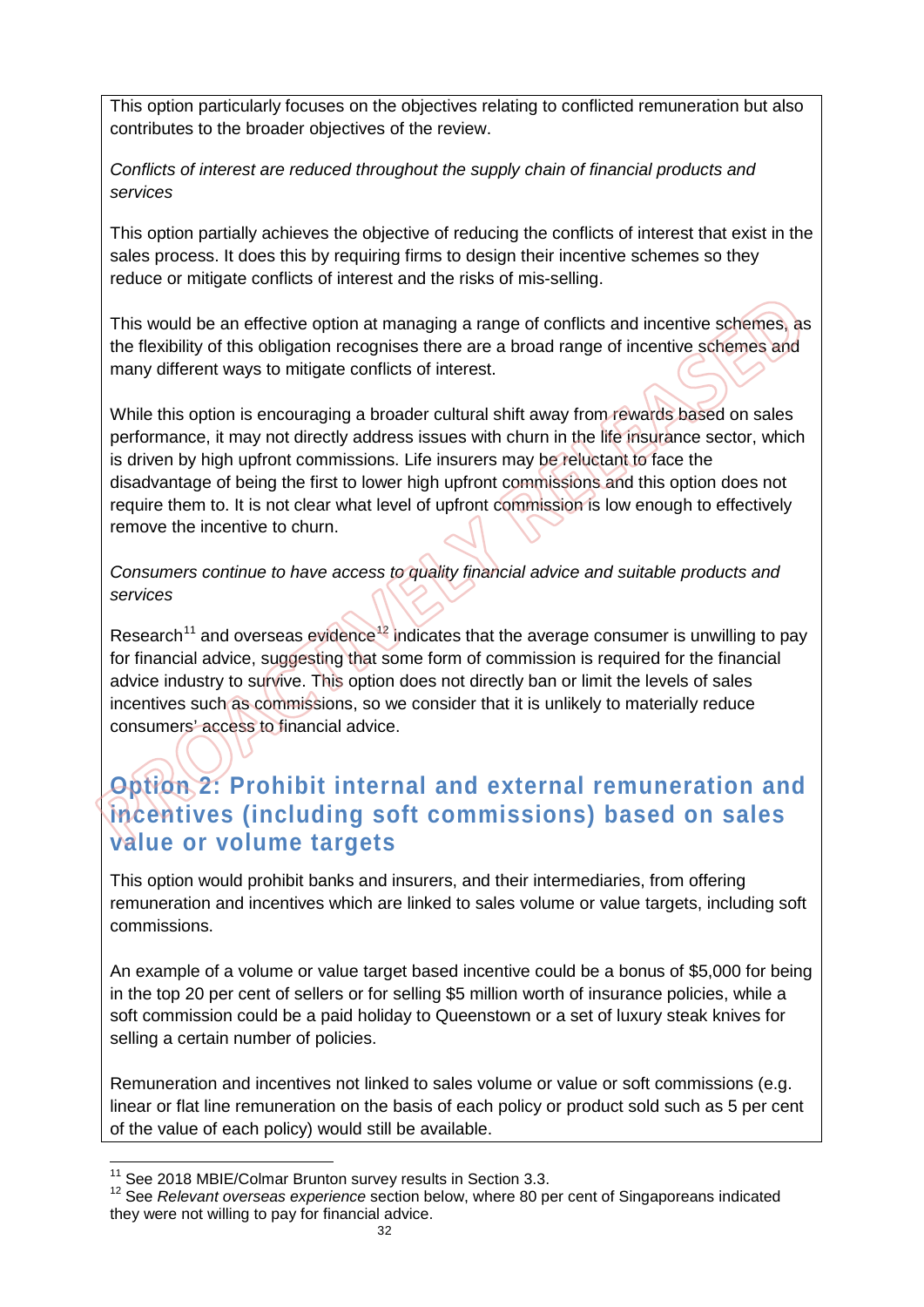#### *How this option will address the problem or opportunity*

This option works to address the problems identified by prohibiting some of the remuneration structures that increase the conflict of interest – namely volume or value based remuneration or soft commissions.

Under this option, there is a risk that institutions may simply incentivise more sales through other out-of-scope means. However, this risk can be mitigated by implementing the ban alongside Option 1.

#### *How would this deliver the objectives*

This option particularly focuses on the objectives relating to conflicted remuneration but also contributes to the broader objectives of the review.

#### *Conflicts of interest are reduced throughout the supply chain of financial products and services*

This option delivers on the above objective by removing problematic volume or value based remuneration and incentives and soft commissions. However, as the option only bans certain structures and not all sales based remuneration or incentives, it would not eliminate the conflicts and risk of mis-selling completely. It also does not address the high upfront commissions commonly offered when life insurance is sold.

However, this option does encourage institutions to continue and speed up commitments to remove sales remuneration and incentives and moves towards alternative structures that focus more on serving the needs of consumers and consumer-focused performance measures.

#### *Consumers continue to have access to quality financial advice and suitable products and services*

As this option would ban the offering of certain types of sales remuneration and incentives, it will necessarily require restructuring (and compliance costs) of remuneration and incentive structures across the industry. A blanket ban may affect existing business models and innovation more than a principle-based approach where businesses are allowed to determine their own mechanisms to reduce the risks arising from conflicted remuneration. However, as it still allows commissions, it would still sustain the advice industry and thus access to financial advice.

### **Option 3: Prohibit all internal remuneration and incentive structures linked to sales measures**

This option would prohibit banks and insurers from offering any remuneration or incentives based on sales measures to their internal staff (including staff of a related entity such as wholly-owned subsidiaries, given the close ties between such entities).

This option would only apply to internal staff within an entity, not external intermediaries (such as independent advisers) so its scope is not as broad as Option 2. However, it goes further in its application within the internal entity, as it would ban all types of incentives linked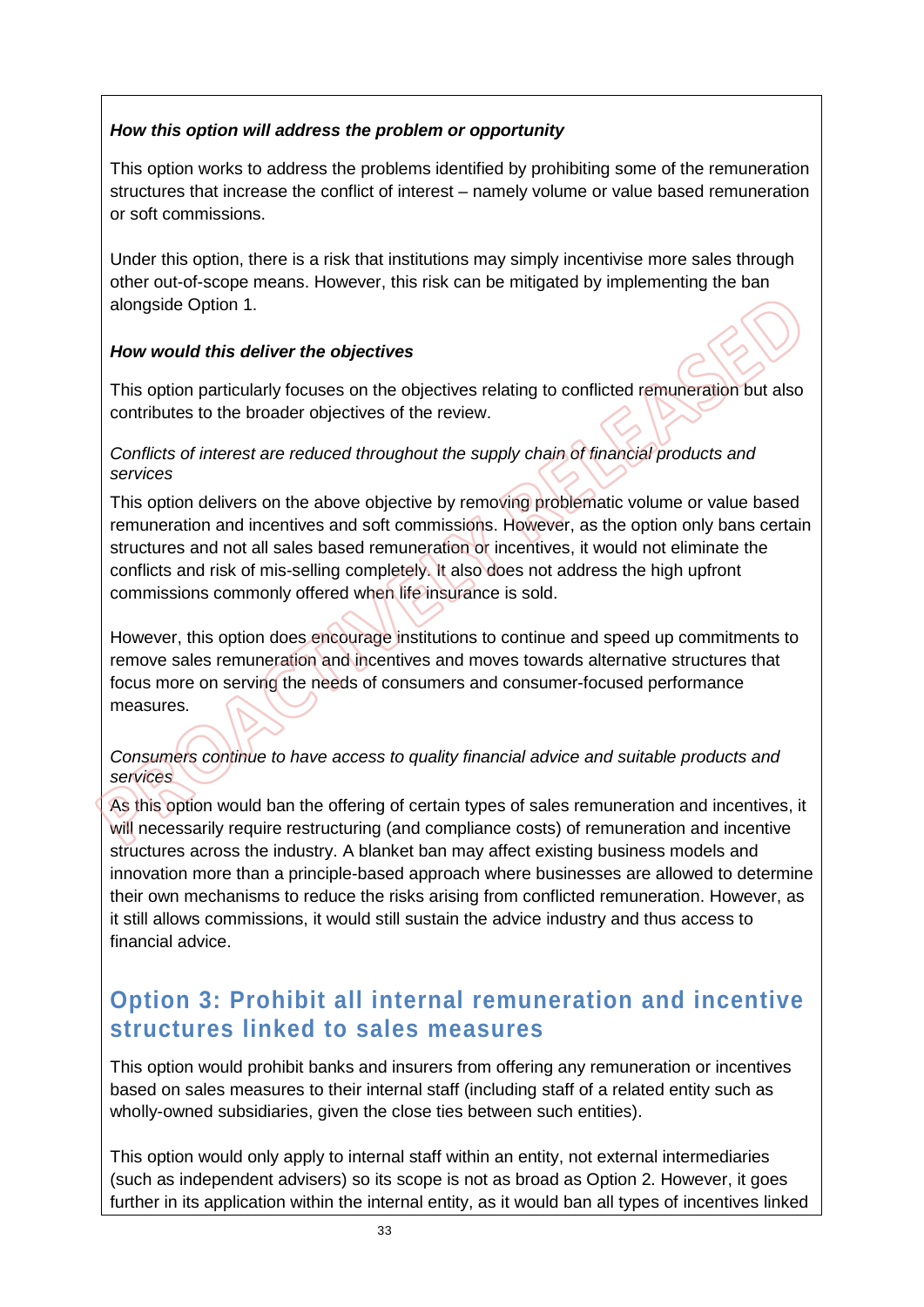to sales, not just sales value and volume.

The rationale for this distinction (not applying to intermediaries) is that the external/ advice channel relies on variable sales remuneration as the predominant form of compensating staff. On the other hand, internal staff can be remunerated through non-sales measures (e.g. salaries and consumer-focused incentives). Prohibiting the main form of compensation in the external/advice channel risks undermining the sustainability of the financial advice sector as well as consumers' access to financial advice.

#### *How this option will address the problem or opportunity*

This option would cement in the remuneration and incentive commitments made by banks and some insurers to the FMA and RBNZ, and create a regime for enforcement of breaches. For other institutions, it would work to improve their structures and practices relating to internal staff.

There is a risk that institutions may move to incentivise sales through other means not captured by the ban but which are less visible, especially given that the option applies unevenly to only internal channels. However, this can be mitigated if Option 1 (the duty to take steps to reduce/mitigate risks of mis-selling arising from incentives) is also implemented.

#### *How would this will deliver the objectives*

This option particularly focuses on the objectives relating to conflicted remuneration but also contributes to the broader objectives of the review.

#### *Conflicts of interest are managed, reduced, or eliminated throughout the supply chain of financial products and services*

This option delivers on the objective to reduce conflicts of interest by prohibiting the use of all sales remuneration and incentive structures for internal (and related entity) sales. This would reduce, to the extent possible, conflicts associated with internal sales based remuneration and incentives and thus reduce the likelihood of mis-selling. However, if applied in isolation this ban would not address sales conflicts in the external channel.

#### *Consumers continue to have access to quality financial advice and suitable products and services*

The option would be unlikely to impact the supply and cost of independent financial advice and sales which rely on sales based remuneration and incentives. We note that all banks and some insurers have already implemented this option reducing the overall compliance cost that would arise from implementing this prohibition.

## **Option 4: Impose parameters around the structure of commissions**

Under this option, there would be a cap on the amount or structure of commissions that can be paid to external intermediaries by banks or insurers. There could be explicit limits on the percentage of commission that could be offered to intermediaries, and/or rules around when different types of commissions could be paid. For example, an upfront commission cap of 70 per cent of the annual premium, with a maximum trail commission of 20 per cent over a set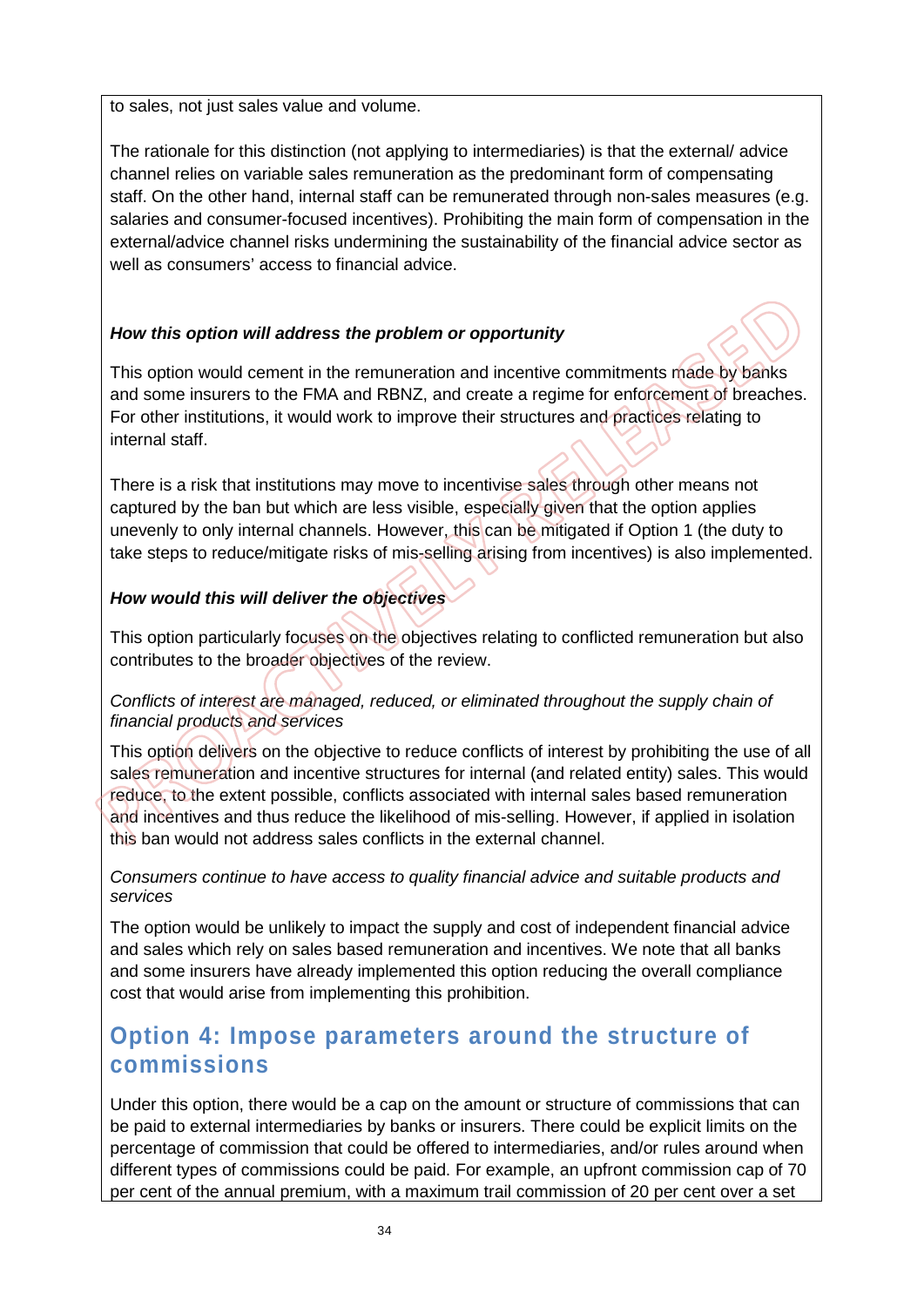#### period.

A sub-option is that caps would only apply to those selling health and life insurance<sup>[13](#page-35-0)</sup> products. This is detailed in Option 4A.

#### *How this option will address the problem or opportunity*

This option would work to address the problems identified, by limiting those structures or levels of commission that create strong incentives for intermediaries to sell 'at all costs' or to sell particular products over others.

If commissions were capped, the rate at which the cap is set would likely become the de facto commission rate offered. This would level the playing field between product manufacturers and significantly reduce the incentive on the intermediary to sell the product that provides them with the highest commission. If all products offer the intermediary the same rate of commission, the intermediary is not incentivised to sell a particular product over another and is more likely to consider which product is best suited to the customer's needs and interests. This would reduce the risk of mis-selling (and therefore the risk of customer harm).

Setting an appropriate cap on commissions would need to be a careful and considered process, and there would likely need to be periodic reviews to ensure the cap is appropriate on an ongoing basis. Setting the cap too high would not reduce the problem of conflicted remuneration. Setting the cap too low may result in some intermediaries not being able to operate sustainably, and this would reduce consumer access to financial advice.

Furthermore, if a commission cap is structured as a percentage of an insurance premium, there is a risk that manufacturers of insurance products could increase their premiums so that the dollar value of the commission does not reduce (although at some point increasing premiums would become price prohibitive for consumers and consumers would not purchase the product).

#### *How will this option deliver the objectives?*

This option particularly focuses on the objectives relating to conflicted remuneration but also contributes to the broader objectives of the review.

#### *Conflicts of interest throughout the chain of supply of financial products and services are reduced*

By offering commission to intermediaries to sell their products, product manufacturers are incentivising intermediaries to recommend products to customers based on which product will provide the intermediary the most commission rather than which product best serves the customer's objectives and requirements. By capping the commission that regulated entities can offer to intermediaries, this will help to reduce the conflict of interest by levelling the playing field between products.

However, it is possible that rather than reducing the conflict of interest, capping commissions may encourage intermediaries to simply sell more products because they are paid less per

<span id="page-35-0"></span> $\overline{1}$ <sup>13</sup> Life insurance here refers to the following insurance products: life insurance, accidental death cover, funeral cover, income protection insurance (including disability income and mortgage repayment insurance), trauma insurance and total and permanent disablement insurance.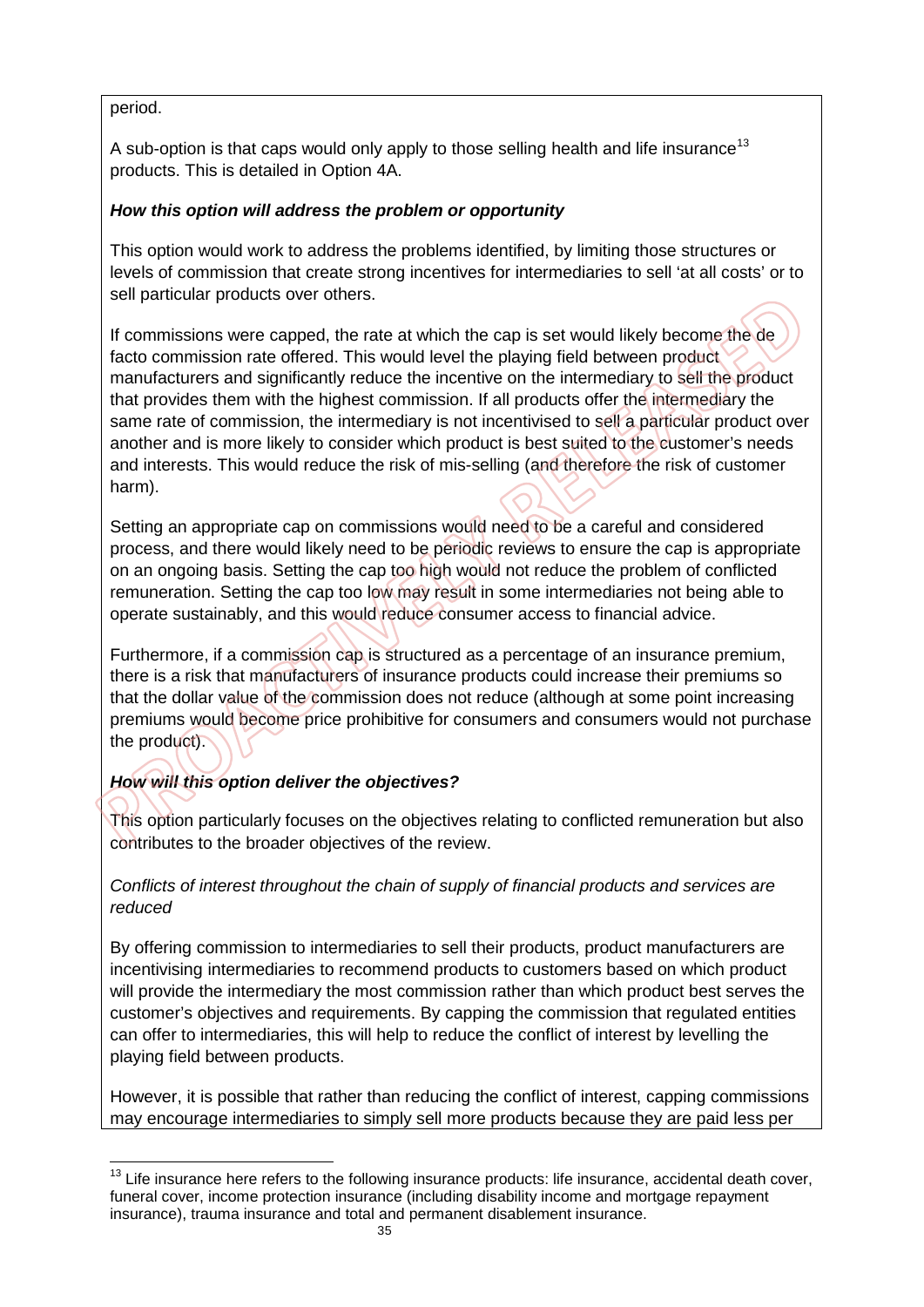product, thereby increasing the incentive to mis-sell products to consumers who these products are inappropriate for.

*Consumers continue to have access to quality financial advice and suitable products and services* 

This option would likely positively impact on the quality of advice, by reducing the incentive to sell products that may not be the product best suited to customers' objectives and requirements.

However, this option would require changes to how banks and insurers structure their remuneration and incentives, which would have compliance costs and risks. For many intermediaries, commissions are how they get their main source of income, as they often do not charge customers for their advice. By capping commissions this could have a significant effect on their ability to continue to operate. If advisers and other intermediaries exit the industry, this would reduce consumer access to advice and suitable products and services.

A blanket approach, such as this, may impact on existing business practices and models more disproportionately than a principle-based approach where businesses are allowed to determine their own mechanisms to reduce conflicts of interest or improve customer outcomes.

## **Option 4A: impose parameters around the structure of commissions (for the sales of life and health insurance)**

This is a sub-option of Option 4; whereby there would be a cap on the amount or structure of commissions that can be paid to external intermediaries selling health and life insurance<sup>[14](#page-36-0)</sup> products only.

#### *Who would this option apply to?*

The application of this option to life and health insurers rather than all financial products is in response to the risks created by the high upfront commissions that are commonly paid to intermediaries for the placement of health and life insurance, and the long term nature of the products. High upfront commissions may incentivise intermediaries to recommend consumers switch products in order for the adviser to obtain the high upfront commission. This is called 'churn'. However, this creates a risk that consumers may lose cover for conditions that they have developed in the interim.

General insurance is excluded from this option because the term of the product is usually for shorter periods of time (often one year) and as such, intermediaries do not receive a high upfront commission, followed by trail commissions. Some other financial products are long term products, such as mortgages, however switching products for other financial products does not create the same risk harm to consumers in terms of loss of cover as it can in health and life insurance.

#### *How this option will address the problem or opportunity*

Capping the amount or structure of commissions would help to reduce conflicted

<span id="page-36-0"></span> $\overline{1}$  $14$  Life insurance here refers to the following insurance products: life insurance, accidental death cover, funeral cover, income protection insurance (including disability income and mortgage repayment insurance), trauma insurance and total and permanent disablement insurance.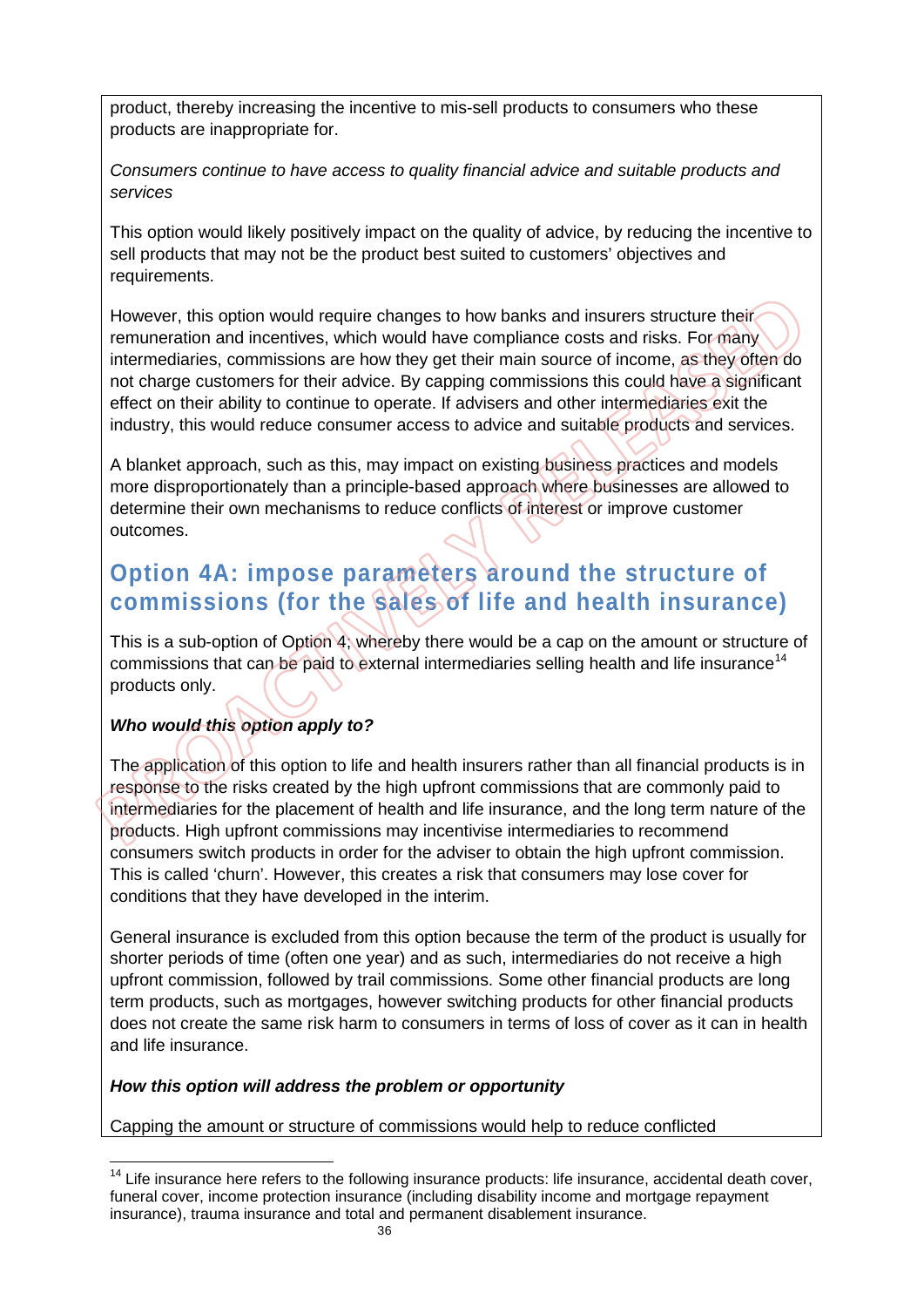remuneration that drives churn by limiting the amount of upfront commission able to be paid to health and life intermediaries, thereby reducing the incentive on intermediaries to recommend switching products.

While in some circumstances changing insurers or policies can be beneficial to the customer if they do not have any pre-existing conditions and end up with better value cover, in the life insurance sector, changing insurers or policies can be harmful if a customer loses cover for pre-existing conditions or ends up with cover that costs more over the long term than their previous cover.

As with Option 4 (impose parameters around the structure of commissions), setting an appropriate cap on commissions would need to be a careful and considered process, and there would need to be periodic reviews to ensure the cap remains set at an appropriate level. Setting a cap on upfront commissions too high would result in continued incentives to churn. Setting a cap on upfront commissions too low may result in some intermediaries not being able to operate sustainably, and this would reduce consumer access to financial advice.

Furthermore, if a commission cap is structured as a percentage of the premium, there is a risk that manufacturers of life and health insurance products could increase their premiums so that the commission does not reduce with regulation (although at some point increasing premiums would become price prohibitive for consumers and they would not purchase the product).

#### *How this option will deliver the objectives?*

This option particularly focuses on the objectives relating to conflicted remuneration but also contributes to the broader objectives of the review.

#### *Conflicts of interest throughout the chain of supply of financial products and services are reduced*

Capping the upfront commission that life and health insurers offer to intermediaries would reduce the conflict of interest that causes churn.

A cap on commissions for intermediaries selling life and health insurance would likely become the de facto commission rate offered by all product manufacturers. As with Option 4, this would level the playing field between product manufacturers and significantly reduce the incentive on the intermediary to sell the product that provides them with the highest commission. If all products offer the intermediary the same rate of commission, the intermediary is not incentivised to sell a particular product over another and is more likely to consider which product is best suited to the customer's needs and interests. This would be expected to reduce mis-selling (and therefore the risk of customer harm).

However, it is possible this may encourage intermediaries to sell more life and health insurance products because they are paid less per product, thereby increasing the incentive to mis-sell products to consumers who these products are inappropriate for.

*Consumers continue to have access to quality financial advice and suitable financial products and services*

As with Option 4, this option would likely positively impact on the quality of advice, by reducing the incentive to sell products that may not be the product best suited to customers'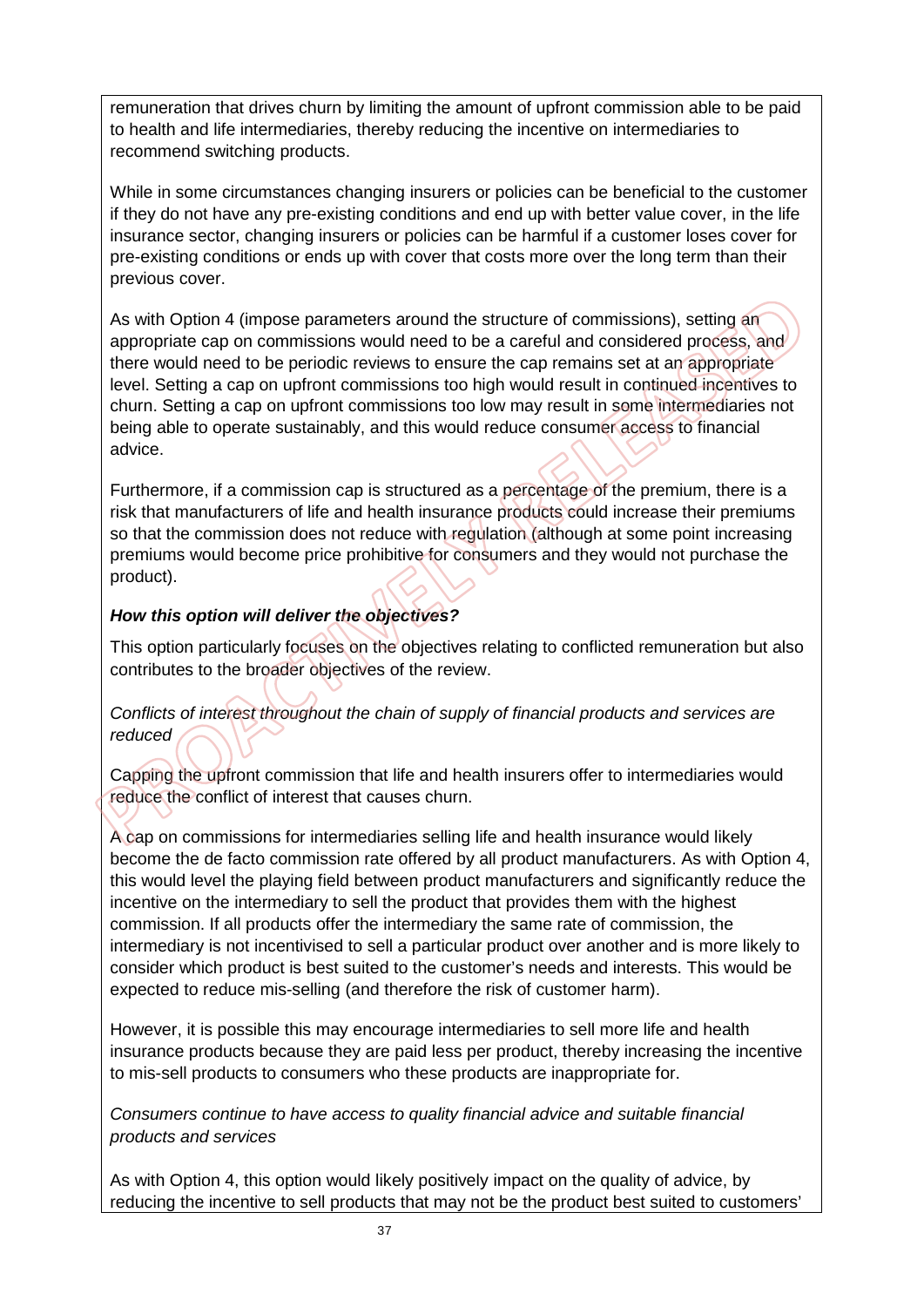needs and interests. This could incentivise intermediaries, such as financial advisers, to provide ongoing service and advice about product suitability, and for maintaining good customer outcomes rather than sales performance, thereby improving the quality of advice.

However, this option will require changes to how life and health insurers structure remuneration and incentives, which will have compliance costs and risks, which may make some adviser business models unsustainable. This would reduce consumer access to advice and suitable products and services if advisers exit the industry. A reduction in upfront commissions could also make it harder for new financial advisers to enter the industry. Over time, this would reduce competition and consumer access to advice.

## **How has consultation affected these options?**

#### **Regarding the high-level conduct standard**

Consultation in the Options Paper was on a high level duty to consider and prioritise the customer's interests to the extent reasonably practicable. Submitters were relatively evenly split on whether or not they supported this duty. Those that submitted against the introduction of this duty mostly suggested that this was too vague and ambiguous. Some of the submissions that supported the duty also stated that more guidance would be needed in order for the duty to be workable. Many of the submissions mentioned a preference for a standard of fairness rather than prioritising customer's interests, stating that this would maximise consistency with other laws and codes.

Submitters noted that a fair treatment approach is consistent with:

- the IAIS (International Association of Insurance Supervisors) Insurance Core Principles (ICP) that set out international best standards for insurance regulation (ICP 19 provides that "supervisors require insurers and intermediaries, in their conduct of insurance business to treat customers fairly, both before a contract is entered into and through to the point at which all obligations under a contract have been satisfied")
	- the new Code of Professional Conduct for Financial Advice Services, Standard 1 requires that "a person who gives financial advice must always treat clients fairly"
- the Insurance Council of New Zealand's Fair Insurance Code (which requires members to act "honestly, fairly, transparently and with the utmost good faith").

With this feedback in mind we have changed our approach to focus on fair treatment and having regard to customers' interests, rather than prioritising customers' interests. The regime that we are proposing will also create the means to provide more certainty as the regime is implemented.

#### **Regarding incentives**

Consultation feedback was broadly supportive of the need to respond to the risk of harm that conflicted remuneration and incentives can pose for customers. However, this feedback was often qualified with concerns that some options may undermine and threaten certain business models and reduce access to financial advice. The submissions have also informed the consideration of the potential costs and impacts of banning certain types of remuneration and incentives linked to sales.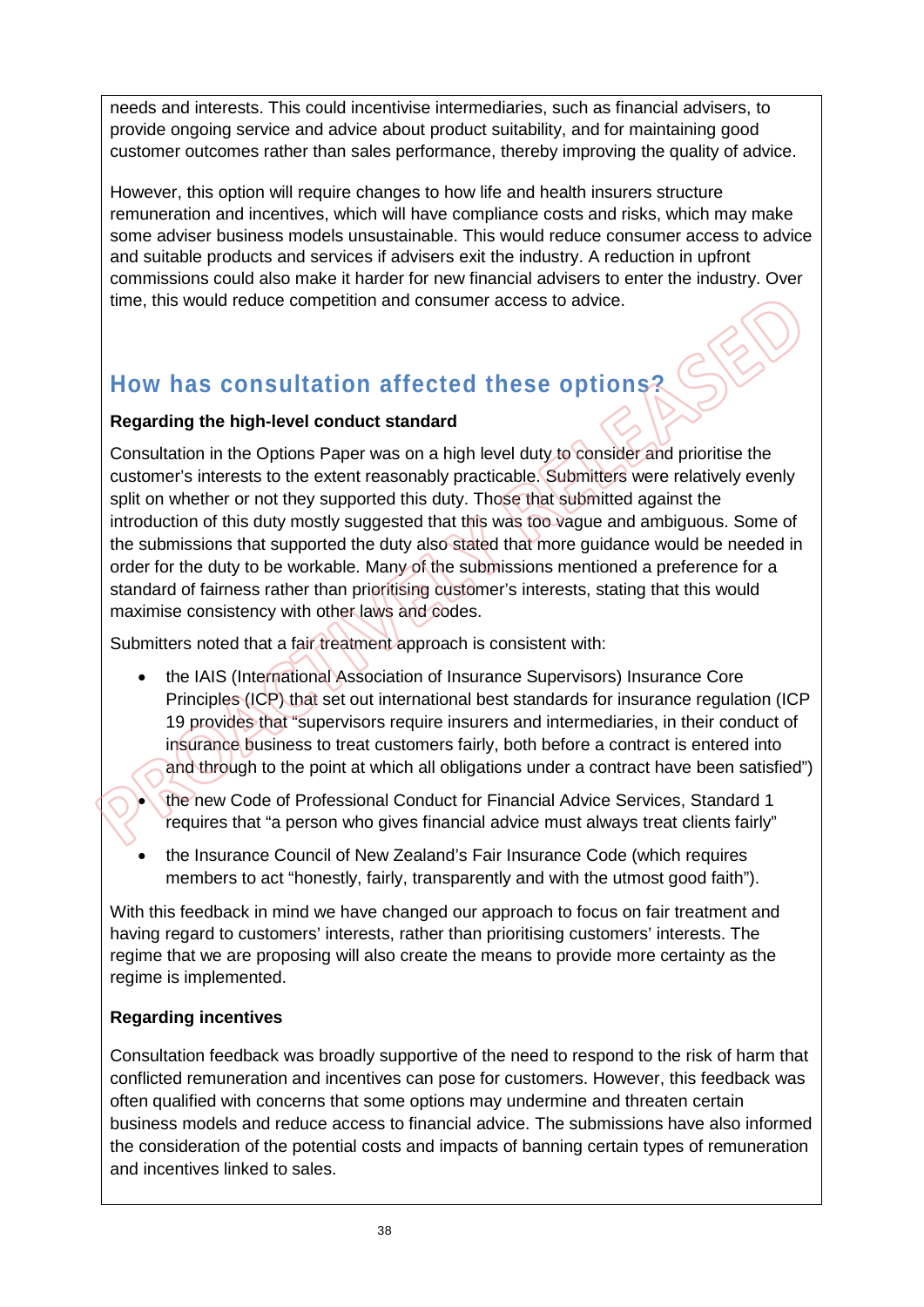A large number of submissions supported regulation taking a principles-based approach, with clearly defined overarching duties complemented by further specific requirements and/or detailed regulatory guidance that conveyed and enforced regulatory expectations of good conduct. There was also a theme in the submissions that regulation could not be one-sizefits all.

Overall, there was more support for the principles-based duties over the more direct interventions such as bans or restrictions on incentives. There was some support for options 2 and 3 but feedback and opposition was also received which either suggested that banning certain types of remuneration was unnecessary or that the same outcome could be achieved with less prescriptive and interventionist approaches such as a duty option. There was considerable opposition from the industry to Option 4, although this was not unanimous. Concerns raised included Option 4 being too blunt an instrument with significant downside risks. Consultation feedback often reiterated the importance of certain types of remuneration in the financial services industry and of the potential for unintended consequences if they were prohibited.

There were also some stakeholder concerns about the uncertainty around what 'good customer outcomes' are, so we have endeavoured to be more specific in our language rather than using this general statement.

## **Are these options mutually exclusive?**

With the exception of Options 4 and 4A which are alternative options, the options are not mutually exclusive – the options could work in combination with each other.

Options 1 and 1B establish overarching standards/requirements for firms and are more outcomes-focused and flexible in their application. Options 1 and 1B could only be effectively implemented in conjunction with option 1A (licensing).

Options 1 and 1B could be supplemented by the more prescriptive options (2, 3 and 4) which are targeted at removing certain forms of remuneration/incentive structures that exacerbate conflicts of interest in the sector.

Options 2 and 3 partially overlap to the extent that they would both prohibit incentives being offered that are based on sales volume or value and soft commissions for in-house staff. However, they differ in that Option 2 applies to both in-house staff and intermediaries while Option 3 goes further but applies exclusively to in-house staff. In this sense, the options could be combined to achieve a greater impact on the counterfactual, considering the different distribution structures of the banking and insurance industries.

Option 4 focusses on the conflicted remuneration caused by differing commissions, while Option 4A focuses on addressing specifically the harm caused by the problem of churn, which the other options less directly address. While Options 4 and 4A are direct tools to address the risks arising from high upfront commissions, Option 1 can also be a general mechanism to address these risks. Options 4 and 4A partially overlap with Option 2, to the extent that they are addressing the problem of conflicted remuneration for intermediaries, but do not overlap with Option 3 which focuses on addressing internal (staff) remuneration.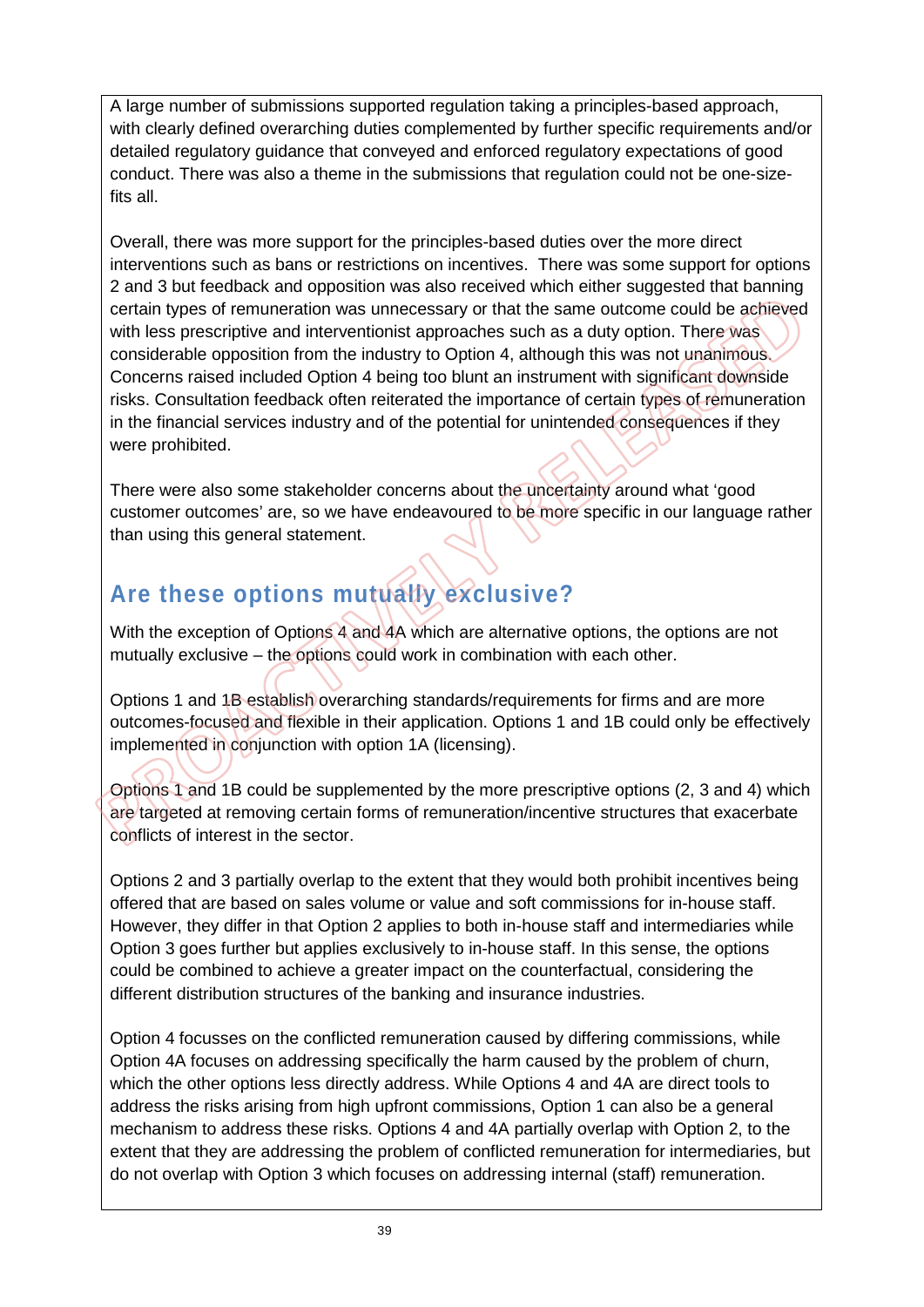## **Have non-regulatory options been considered?**

Non-regulatory options are not being considered further at this point in time. The financial sector already self-regulates its conduct through various industry bodies which has helped reduce risk to consumers, but there are gaps. There are ongoing concerns regarding conflicts of interest driving mis-selling despite the existing codes of conduct that govern the members of these industry bodies, and not all industry players have signed up to industry codes. There are inherent conflicts of interest and enforcement difficulties involved in selfregulation of incentive schemes, which would be inconsistent with the key objectives of this review.

Importantly, non-regulatory options to address incentive issues have already been attempted by regulators. The FMA/RBNZ's conduct and culture reports requested extensive information from banks and life insurers, and set clear expectations for firms to remove all incentives linked to sales measures for internal staff and to review commission structures and volume bonuses for intermediaries (noting that high upfront commissions are not considered acceptable). While banks have now committed to removing incentives linked to sales measures for in-house staff, initial indications are the response from the life insurance sector has been mixed, and it is likely that only some insurers will meet these expectations. This indicates that regulatory intervention is now required to ensure all participants comply with these expectations, and to ensure that participants who have already complied do not renege on these commitments if there is no credible threat of regulation.

For Option 4 and 4A in particular, non-regulatory options are unlikely to be successful as there is a first mover disadvantage which disincentivises product manufacturers from removing, lowering or changing the structure of the commissions they offer to intermediaries. Unless all product manufacturers change their commissions at the same time, the first mover will be disadvantaged, as intermediaries will be less likely to sell the products that offer less favourable commissions for them, and the product manufacturer's business will suffer as a result.

## **Relevant overseas experience**

Several countries, including the United Kingdom and Australia, have financial conduct regulation and have also taken a more stringent approach to sales incentives by placing outright bans on some commissions to help align incentives between financial advisers and their clients. However, other countries, like the United States, have stopped short of banning commissions for financial advisers and have instead sought to improve transparency of adviser compensation schemes. We are not aware of other comparable jurisdictions having implemented a duty around the design of incentives.

Across the European Union, and Germany in particular, recent legislation has sought to promote improved advice by creating classes of advisers that are to be compensated only through fees collected from clients to ensure that potential conflicts of interest are mitigated.

While there have been significant changes to regulatory regimes around the globe, using a variety of approaches, there is only limited, and preliminary, evidence about the impact of those changes on consumers.

#### **United Kingdom**

The UK Financial Conduct Authority (FCA) has a Treating Customers Fairly initiative which is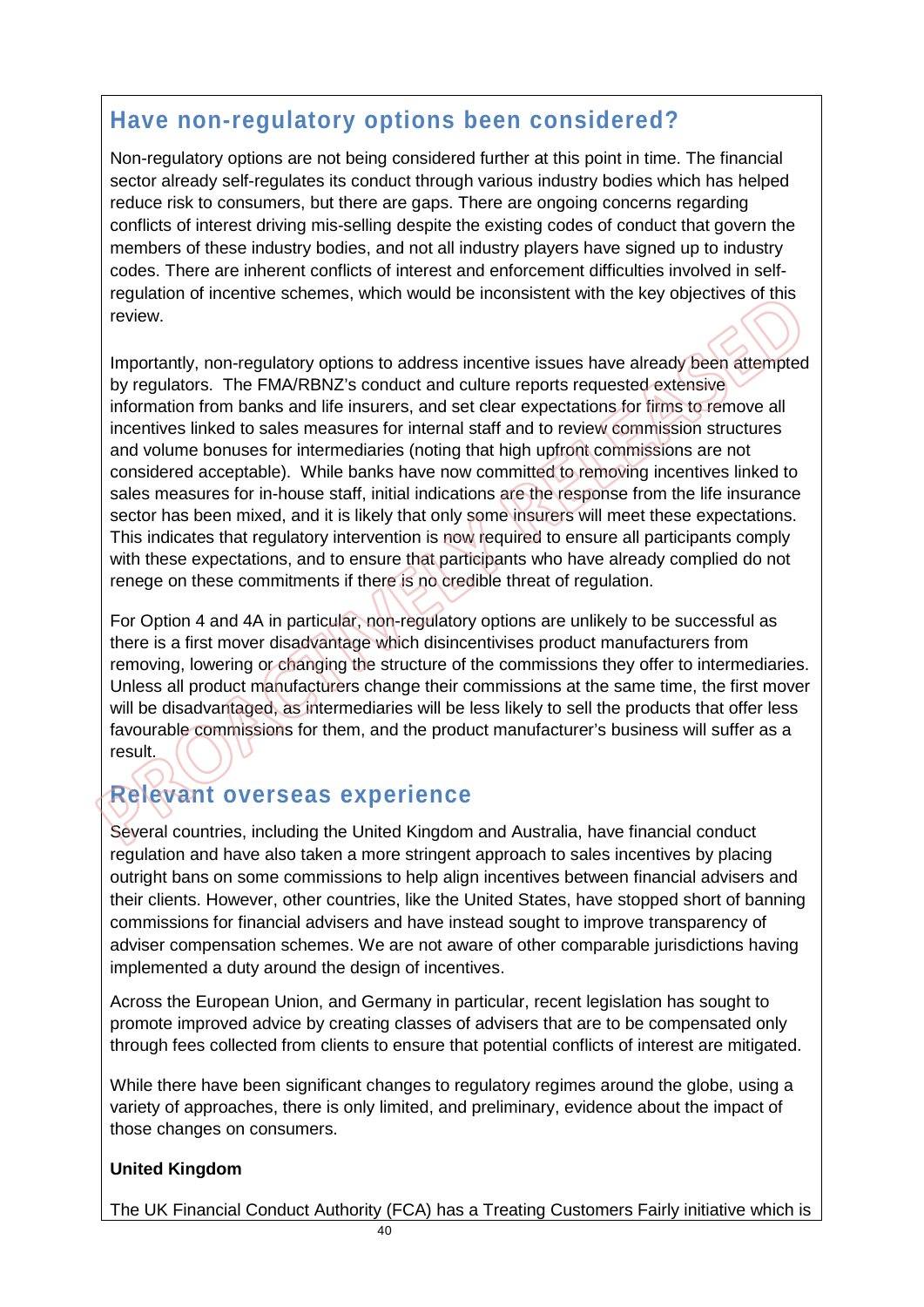principles-based approach to regulation. This includes the key principle that firms must "pay due regard to the interests of its customers and treat them fairly". Firms must also comply with the FCA's detailed rules and quidance.

Following the Retail Distribution Review in 2013, the FCA banned commissions for advised investment sales. The FCA has also done specific work on non-advice sales incentives and risks to customers from financial incentives<sup>[15](#page-41-0)</sup>.

Despite the benefits of removing 'commission bias', the change has contributed to some people not being able get the advice they want and need at a price they are willing to pay, especially for those seeking advice in relation to smaller amounts of money.

There is also evidence indicating that the cost of financial advice may have modestly increased, with some investors now paying 0.5 to 1 per cent in ongoing charges compared to pre-RDR trail commissions typically in the range of 0.5 to 0.75 per cent.

#### **Australia**

Since 1 July 2010, over AU\$128 million has been paid in remediation to consumers by financial services entities as a result of poor conduct in connection with add-on insurance, and almost AU\$250 million was paid to almost 540,000 consumers as a result of poor conduct in relation to home loans.

The Future of Financial Advice (FoFA) reforms in Australia banned conflicted compensation arrangements, including commission and volume payments in relation to advice about and distribution of many retail investment products. ASIC's preliminary analysis of the impacts of FoFA found little impact on the supply of advice and types of services offered. The study did, however, suggest adviser compensation had responded to the legislation, citing a reduction in commissions paid by product issuers, a reduction in fees based on volume of assets under advice, and an increase in fixed fees paid by clients.

In 2015, Australia began a three-year transition period limiting the amount of upfront and trail commissions payable for the sale of life insurance, which will ultimately be capped at 60 per cent up front and 20 per cent trail.

The ARC report also included a recommendation to ultimately reduce the cap on life insurance commission to zero unless there is 'a clear justification for retaining those commissions'. The Australian Government has signalled that it will be taking action on all of the recommendations in the final report, barring the recommendation of a ban on mortgage broker commissions.

#### **Singapore**

In Singapore, financial advisers can be paid through fees or commissions. However, there are some restrictions on life insurance commissions. For all regular premium life products, commissions are to be spread over the premium payment term or six years. First year commissions are capped at 55 per cent of total commissions, and 45 per cent over the following five years.

In 2016, the Monetary Authority of Singapore (MAS) banned short-term product-related incentives in the financial advice industry, and introduced a Balanced Scorecard Framework

<span id="page-41-0"></span> $\overline{a}$ <sup>15</sup> See [https://www.fca.org.uk/firms/remuneration/remuneration-and-performance-management-sales](https://www.fca.org.uk/firms/remuneration/remuneration-and-performance-management-sales-staff-sysc-19f)[staff-sysc-19f,](https://www.fca.org.uk/firms/remuneration/remuneration-and-performance-management-sales-staff-sysc-19f) and in particular [https://www.fca.org.uk/publication/finalised-guidance/fsa-fg13-01.pdf.](https://www.fca.org.uk/publication/finalised-guidance/fsa-fg13-01.pdf)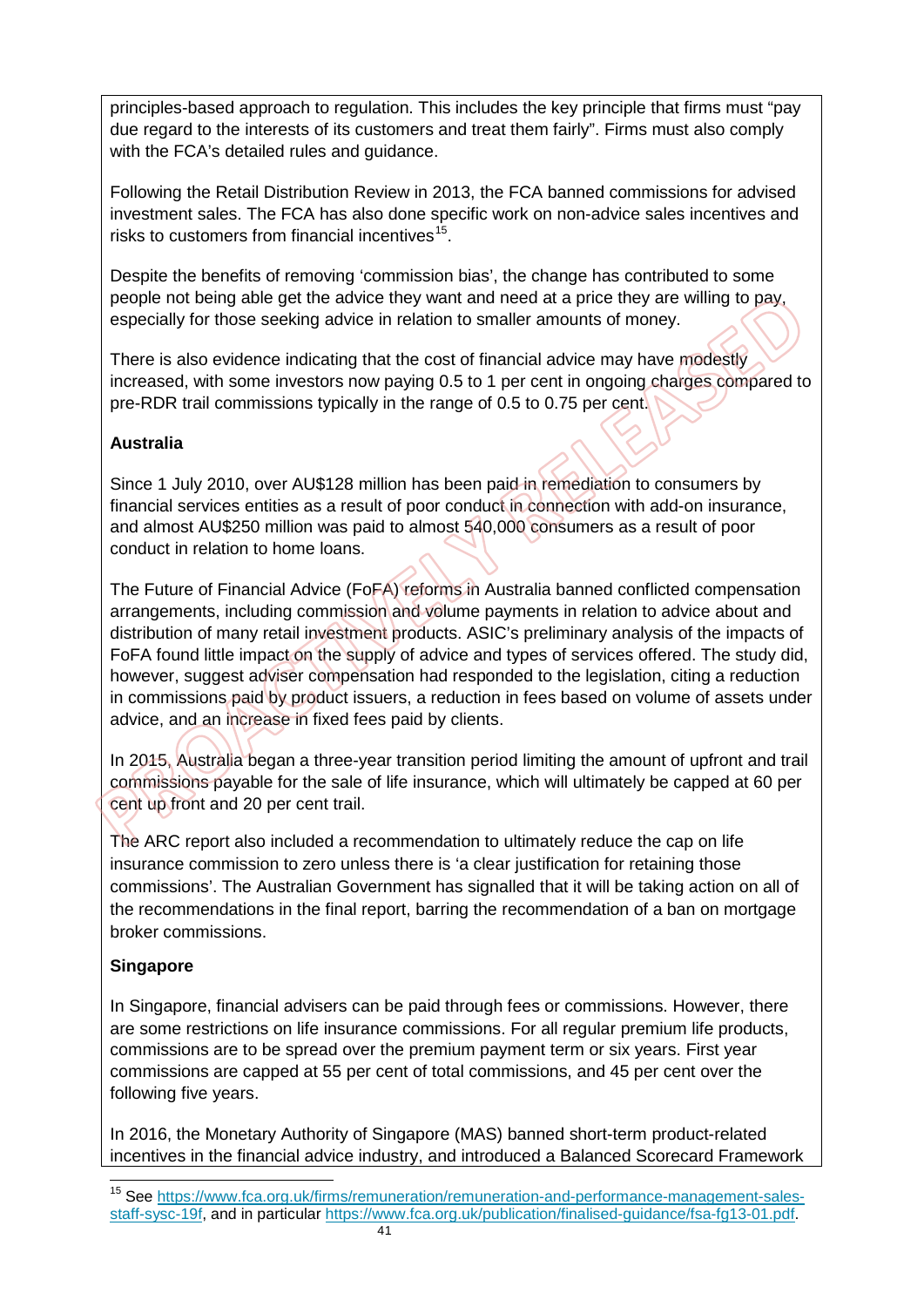which regulates the distributors of investment products and investment-linked insurance policies, including life insurance. Their scores will impact on the level of supervision and commissions received. However, commissions have not been banned, citing an April 2012 survey in which 80 per cent of respondents said they were not willing to pay an upfront fee for advice.

#### **European Union**

The "Markets in Financial Instruments Directive" (MiFID) I and II and the "Markets in Financial Instruments Regulation" (MiFIR) set behavioural requirements for banks, regulating the compensation of employees, and imposing requirements on offered financial products and disclosure rules. Under MiFID II, commissions or other monetary benefits from any third party in relation to services to clients were banned for firms providing advice on an independent basis (or portfolio management). This does not prevent those who do not provide independent advice from receiving commissions, although member states are allowed to impose additional restrictions in some circumstances.

#### **Germany**

Consumers in Germany can select from fee-based advisers or those compensated through commission. To increase transparency about adviser compensation and promote unconflicted advice, German lawmakers introduced the Fee-Based Investment Advice Act, effective August 1, 2014. The regulation introduces "fee-based investment advice" as a legally protected designation and imposes specific restrictions on those seeking to become fee-only advisers. As the name of the Act suggests, fee-only advisers are prevented from receiving commissions or remuneration from third parties and must receive payment only from clients. Moreover, firms are prevented from setting sales targets for their fee-only advisers that may conflict with the interests of clients.

#### **Netherlands**

In 2013 the Netherlands banned all commissions on life insurance policies. Since then, the Dutch Financial Markets Authority reported a slight increase in the quality of advice. However the number of intermediaries in the market has decreased, there has been a decline in the number of people seeking financial advice before purchasing financial products and there is evidence that consumers with low incomes are less likely to ask for financial advice because of the cost of financial advice.<sup>[16](#page-42-0)</sup>

**3.2 What criteria, in addition to monetary costs and benefits, have been used to assess the likely impacts of the options under consideration?**

The following criteria have been used to assess the likely impacts of the options:

- 1. Conflicts of interest throughout the supply chain of financial products and services are reduced.
- 2. Consumers can continue to access high quality financial advice, and suitable financial products and services.
- 3. Regulatory obligations are proportionate to the harms identified.

<span id="page-42-0"></span> $\overline{\phantom{a}}$ <sup>16</sup> A commission ban for financial advice: Lessons learned from The Netherlands, Dr Fred de Jong, [https://www.researchgate.net/publication/327933069\\_A\\_commission\\_ban\\_for\\_financial\\_advice\\_Lesso](https://www.researchgate.net/publication/327933069_A_commission_ban_for_financial_advice_Lessons_learned_from_The_Netherlands) [ns\\_learned\\_from\\_The\\_Netherlands](https://www.researchgate.net/publication/327933069_A_commission_ban_for_financial_advice_Lessons_learned_from_The_Netherlands)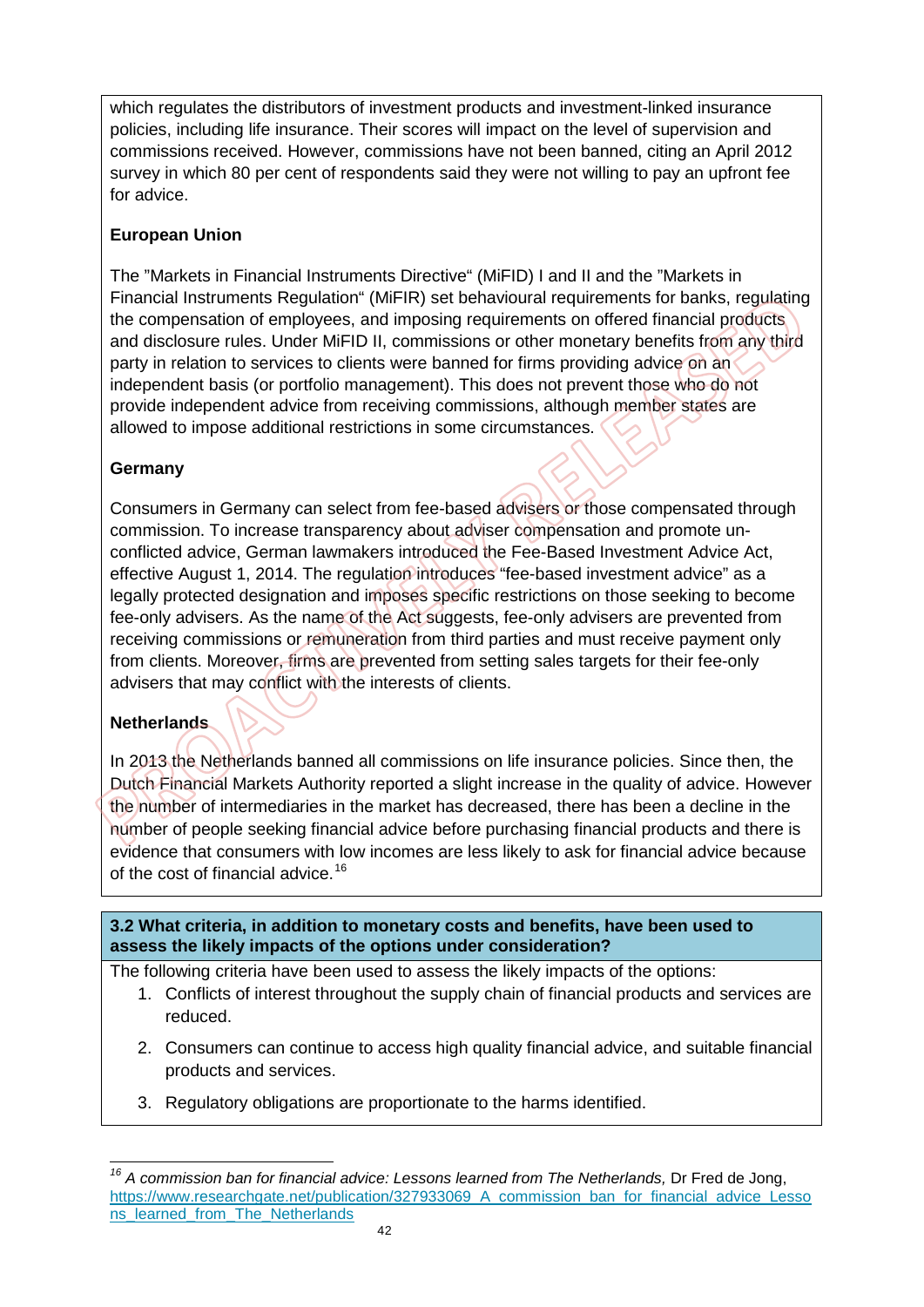- 4. Regulatory obligations are certain and predictable.
- 5. Effectiveness in addressing broader conduct risks.

The main issues these options are trying to address are to reduce the conflicts of interest which can lead to mis-selling and consumer harm, while ensuring consumers can still access appropriate financial advice and products. However, the reduction of all conflicts of interest may be at the expense of access to financial advice, so there needs to be an appropriate balance between achieving each of the criteria in the most effective manner.

We also want to ensure that regulation is targeted at areas where there is greatest risk of harm (i.e. regulation is proportionate to the identified harms), but this may reduce certainty and predictability of regulation, as achieving proportionality may create some uncertainty for instance, if a principle-based duty is used.

The discussion of the options and our overall recommendations take this into account, so that the extent to which the options address the problem is weighed against their costs.

#### **3.3 What other options have been ruled out of scope, or not considered, and why?**

#### *Ban all conflicted remuneration or commissions*

We are not considering a total ban on commissions at this time because there is a significant risk that this will reduce access to financial advice for consumers. A ban on commissions would be likely to make financial advice more expensive and difficult to obtain for the average consumer, as it would probably require consumers to pay upfront fees to obtain advice. The survey results below indicate that most consumers would be unwilling to pay for independent financial advice. A ban is also likely to lead to consequences such as driving all sales in-house, a reduction in the availability of financial advice.



COLMAR BRUNTON Source: Q19<br>Base: All respondents (1,021)

*Source: Colmar Brunton survey of insurance consumers, commissioned by MBIE in 2018* 

#### *Broader conduct options and regime*

The time constraints have not allowed us to consider some of the broader options and the full conduct regime that we consulted on in the Options Paper. These options include: design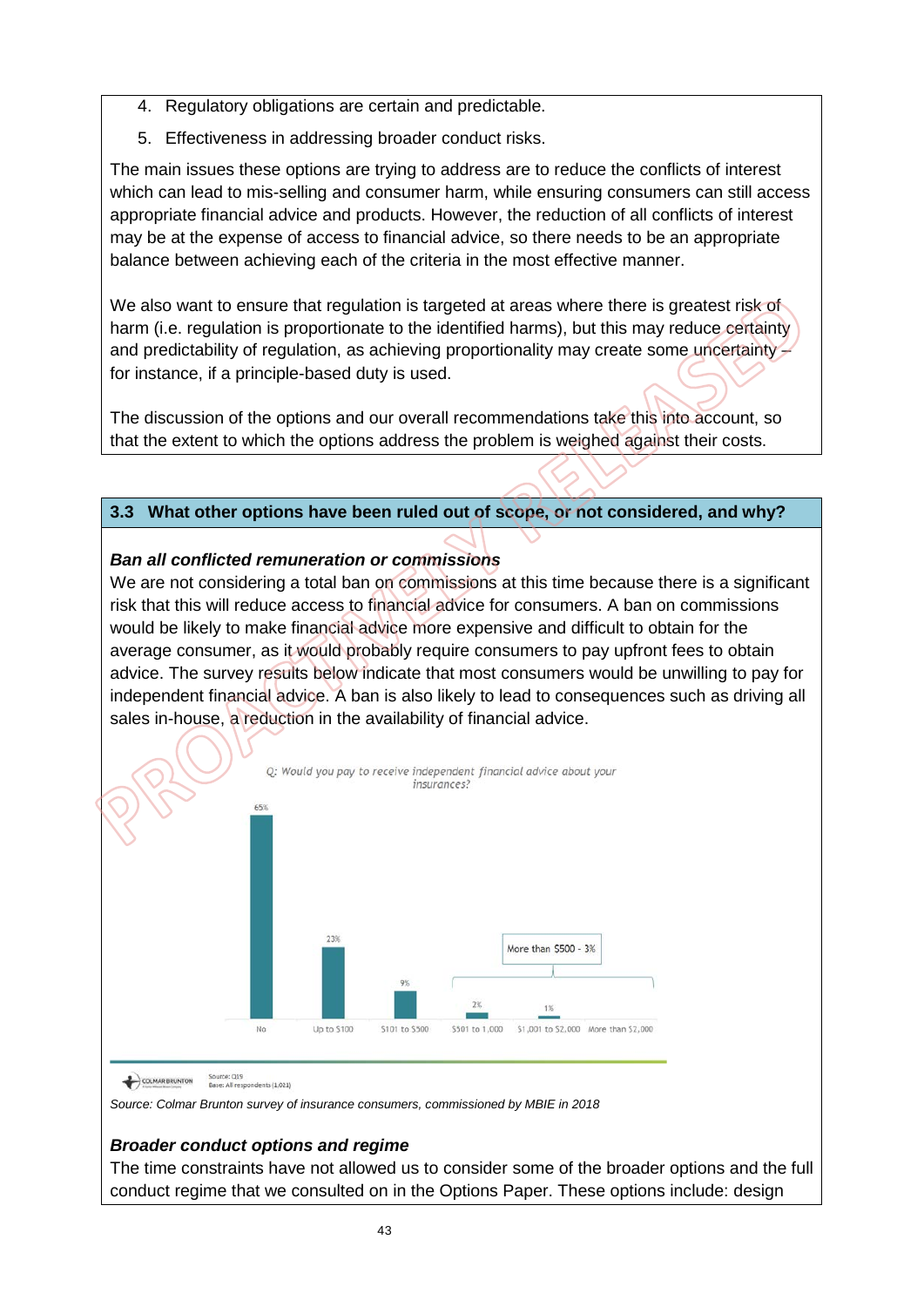and distribution obligations, product intervention powers and executive accountability. These options will be considered in the next stage of our policy work looking at the conduct of financial institutions.

**CASTINERS BELIEASED**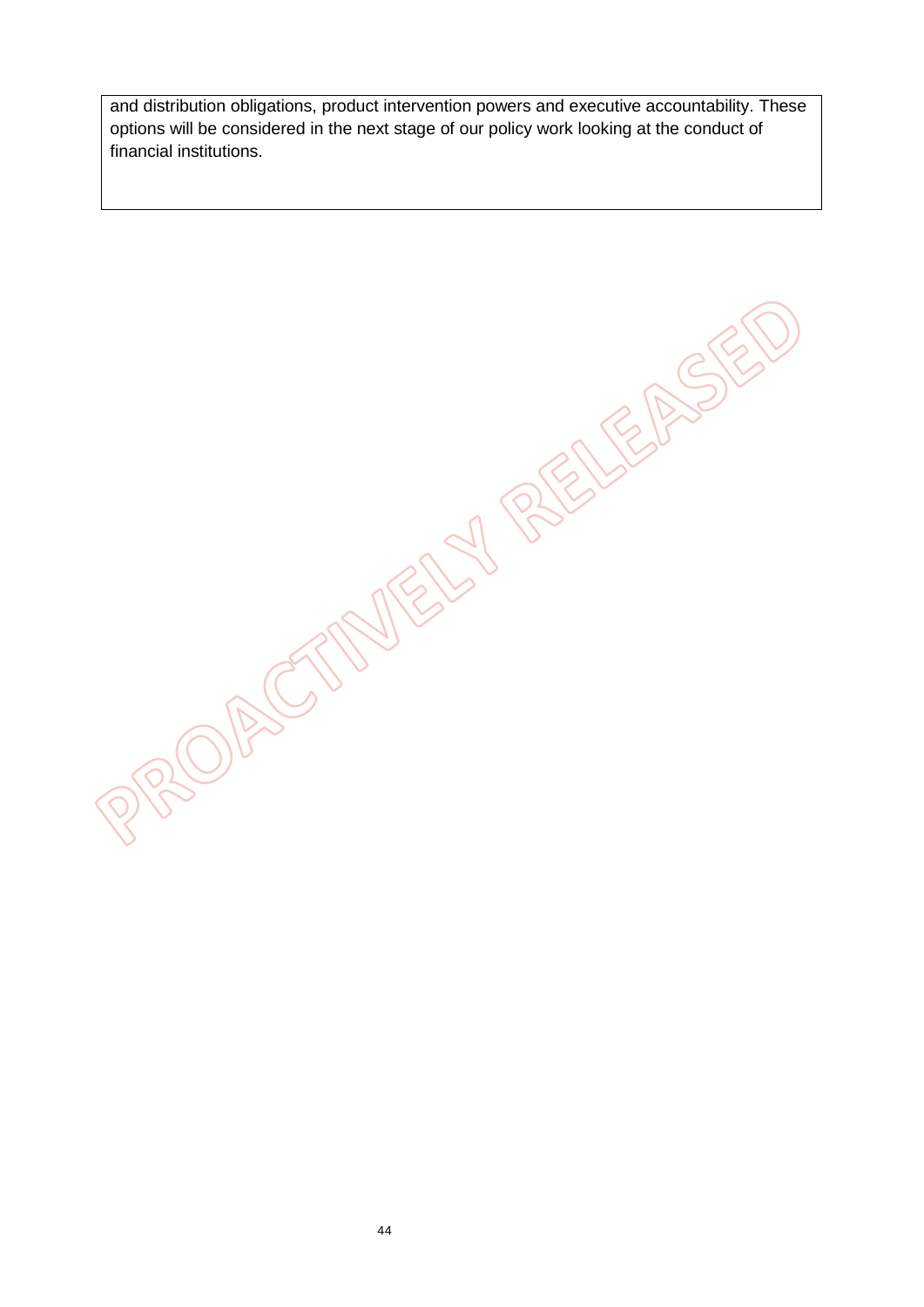# **Section 4: Impact analysis**

|                                                                                                                                 | <b>No</b><br>action | <b>Option 1</b><br>(A high-level fair<br>treatment conduct<br>standard)                                                                                               | <b>Option 1A</b><br>(Licensing regime<br>for banks,<br>insurers and<br><b>NBDTs, including</b><br>a requirement to<br>have effective<br>systems and<br>controls to meet<br>the high-level fair<br>treatment<br>standard) | <b>Option 1B</b><br>(Obligation<br>regarding how<br>banks, insurers<br>and NBDTs<br>design incentives)                                                                                                                                                   | <b>Option 2</b><br>(Prohibit all<br>internal and<br>external<br>remuneration and<br>incentives based<br>on sales value or<br>volume)                                                               | Option 3<br>(Prohibit internal<br>remuneration and<br>incentive<br>structures linked<br>to sales<br>measures)                                                                    | <b>Option 4</b><br>(Impose<br>parameters<br>around the<br>structure of<br>commissions)                                                                                                            | <b>Option 4A</b><br>(Impose<br>parameters<br>around the<br>structure of<br>commissions for<br>the sales of life<br>and health<br>insurance)                                                                                    |
|---------------------------------------------------------------------------------------------------------------------------------|---------------------|-----------------------------------------------------------------------------------------------------------------------------------------------------------------------|--------------------------------------------------------------------------------------------------------------------------------------------------------------------------------------------------------------------------|----------------------------------------------------------------------------------------------------------------------------------------------------------------------------------------------------------------------------------------------------------|----------------------------------------------------------------------------------------------------------------------------------------------------------------------------------------------------|----------------------------------------------------------------------------------------------------------------------------------------------------------------------------------|---------------------------------------------------------------------------------------------------------------------------------------------------------------------------------------------------|--------------------------------------------------------------------------------------------------------------------------------------------------------------------------------------------------------------------------------|
| <b>Conflicts of</b><br>interest<br>throughout<br>the supply<br>chain of<br>financial<br>products and<br>services are<br>reduced | $\mathbf 0$         | ÷<br>May lead to reduced<br>conflicts of interest<br>through consideration<br>of whether the<br>offering of certain<br>incentives are fair for<br>customers.          | $+ +$<br>Provides tools for the<br>FMA to require<br>licensed entities to<br>comply with the law.                                                                                                                        | $+$<br>Requires regulated<br>entities to consider<br>the risks their<br>incentives create take<br>steps to address<br>these risks. However,<br>this may not directly<br>address high upfront<br>commissions, so<br>these may still<br>incentivise churn. | Would reduce or<br>mitigate conflicts<br>across external and<br>internal channels.<br>Other forms of<br>remuneration and<br>incentives or<br>commissions may still<br>incentivise mis-<br>selling. | ÷.<br>Would substantially<br>reduce conflicts in<br>internal channels but<br>leave conflicts in<br>external channels<br>untouched that may<br>still incentivise mis-<br>selling. | ٠<br>May lead to reduced<br>conflicts of interest<br>for intermediaries as<br>it may reduce<br>personal benefit<br>gained from offering<br>specific products that<br>offer higher<br>commissions. | ÷<br>May lead to reduced<br>or mitigated conflicts<br>of interest for<br>intermediaries<br>through reducing the<br>incentive to churn life<br>and health insurance<br>products but does not<br>address internal<br>incentives. |
| <b>Consumers</b><br>continue to<br>have access<br>to high<br>quality<br>financial<br>advice, and<br>suitable<br>financial       | $\bf{0}$            | $\mathbf 0$<br>May lead to some<br>restructuring of<br>incentive schemes.<br>However, unlikely to<br>materially impact<br>supply and access to<br>financial advice as | $\mathbf 0$                                                                                                                                                                                                              | $\mathbf 0$<br>May lead to some<br>restructuring of<br>incentive schemes.<br>However, unlikely to<br>materially impact<br>supply and access to<br>financial advice as                                                                                    | 0<br>Will require moderate<br>incentive<br>restructuring but<br>reduction in conflicts<br>would also improve<br>quality of advice.<br>Unlikely to materially                                       | $\mathbf 0$<br>Will require<br>restructuring of<br>internal remuneration<br>and incentives but<br>only applies internally<br>and leaves<br>independent financial                 | May cause<br>intermediaries, such<br>as financial advisers<br>to leave the industry<br>and therefore reduce<br>consumer access to<br>financial advice.                                            | May cause financial<br>advisers to leave the<br>industry and<br>therefore reduce<br>consumer access to<br>financial advice.                                                                                                    |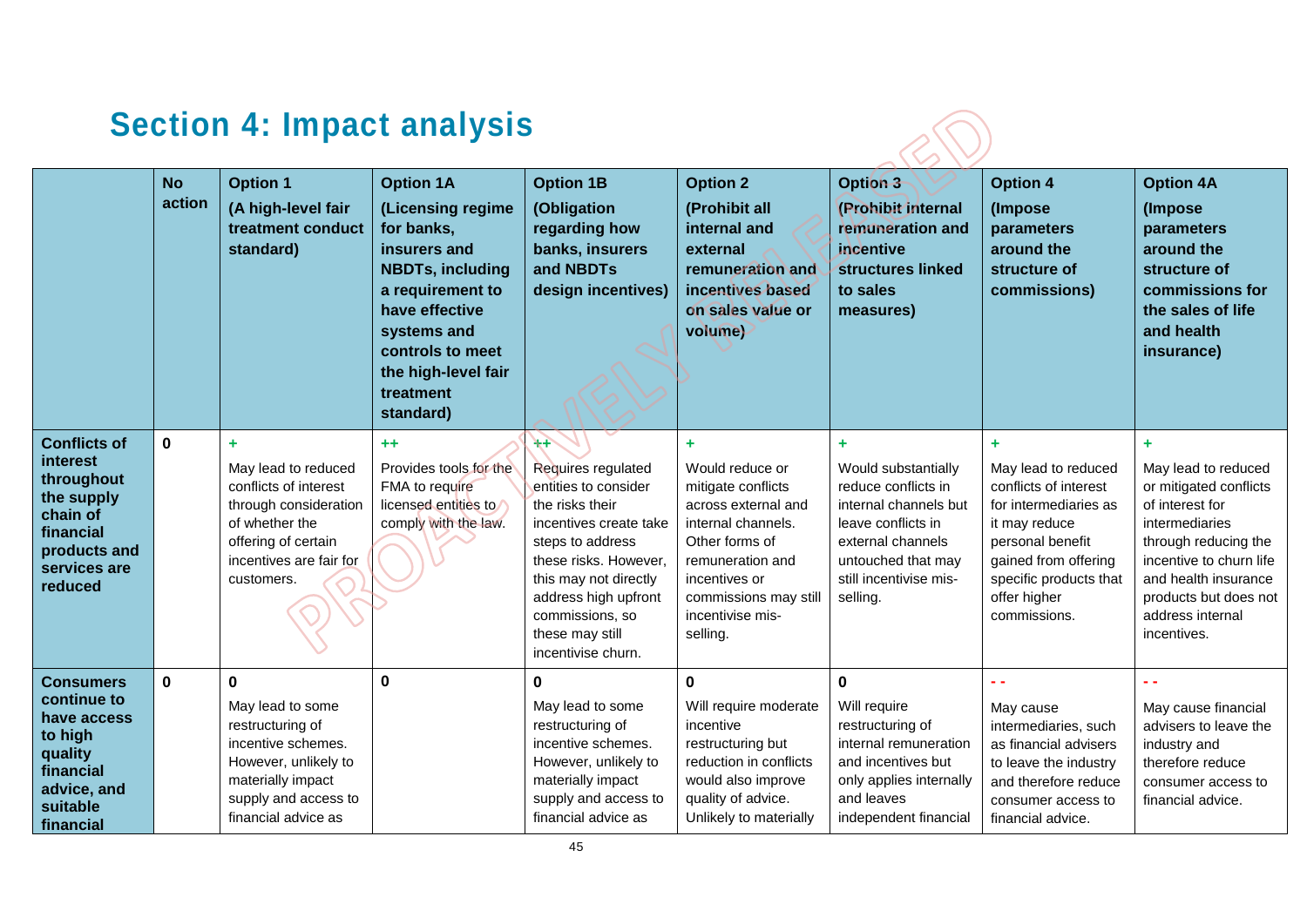| products and<br>services                                                           |             | commissions are not<br>prohibited.                                                                                                                  |                                                                                                                                                                                                                                                                   | commissions are not<br>prohibited.                                                                                                                                                                                                          | impact supply and<br>access to financial<br>advice as still permits<br>some sales based<br>remuneration and<br>incentives.                                                                                      | advice untouched.<br>Unlikely to materially<br>impact supply and<br>access to financial<br>advice.                                                                                                                                                                                                                                       |                                                                                                                                                                                                                                                                                      |                                                                                                                                                      |
|------------------------------------------------------------------------------------|-------------|-----------------------------------------------------------------------------------------------------------------------------------------------------|-------------------------------------------------------------------------------------------------------------------------------------------------------------------------------------------------------------------------------------------------------------------|---------------------------------------------------------------------------------------------------------------------------------------------------------------------------------------------------------------------------------------------|-----------------------------------------------------------------------------------------------------------------------------------------------------------------------------------------------------------------|------------------------------------------------------------------------------------------------------------------------------------------------------------------------------------------------------------------------------------------------------------------------------------------------------------------------------------------|--------------------------------------------------------------------------------------------------------------------------------------------------------------------------------------------------------------------------------------------------------------------------------------|------------------------------------------------------------------------------------------------------------------------------------------------------|
| <b>Regulatory</b><br>obligations<br>are<br>proportionate<br>to harms<br>identified | $\mathbf 0$ | $+ +$<br>A high-level conduct<br>standard can be<br>tailored to entity-<br>specific risks.                                                          | ÷<br>Licences can be<br>tailored to entity-<br>specific risks, but<br>would increase<br>compliance costs for<br>those entities.                                                                                                                                   | $+ +$<br>Allows regulated<br>entities to devise their<br>own programme for<br>meeting duty.<br>Enables regulators to<br>target compliance for<br>firms depending on<br>the risks of harm.                                                   | ٠<br>Proportionate as ban<br>focuses on one of the<br>main forms of<br>remuneration and<br>incentives associated<br>with mis-selling and<br>consumer harm,<br>across both internal<br>and external<br>channels. | Applies to the internal<br>channel which has<br>greater consumer<br>use and coverage,<br>but fails to address<br>external conflicts<br>where harm is also<br>likely to occur. Also<br>applies to flat-line or<br>linear remuneration<br>and incentives for in-<br>house staff which<br>have not been<br>associated with as<br>much harm. | We have seen most<br>evidence of harm<br>from incentives in the<br>life insurance sector<br>but do not have the<br>same evidence of<br>harm for other<br>product types. This<br>may place a<br>disproportionate<br>regulatory burden on<br>the entities other than<br>life insurers. | $\bf{0}$<br>We have seen most<br>evidence of harm<br>from incentives in the<br>life insurance sector,<br>so this is a relatively<br>targeted option. |
| <b>Regulatory</b><br>obligations<br>are certain<br>and<br>predictable              | $\mathbf 0$ | ÷<br>A high-level conduct<br>standard provides a<br>framework under<br>which more<br>prescriptive (and<br>certain) requirements<br>can be included. | $+$<br>Licensing of higher<br>risk entities provides<br>greater certainty to<br>broad overarching<br>obligation. Creates a<br>means to provide<br>more detailed<br>requirements and for<br>ongoing interaction<br>between the regulator<br>and licensed entities. | ÷<br>Entities can comply<br>with obligation by<br>devising compliance<br>programme<br>appropriate for their<br>own business and in<br>line with any<br>specified<br>requirements. May<br>create some<br>uncertainty for<br>smaller players. | $+ +$<br>Provides certainty as<br>to what is not<br>permitted.                                                                                                                                                  | $+ +$<br>Provides certainty as<br>to what is not<br>permitted.                                                                                                                                                                                                                                                                           | $++$<br>Provides certainty as<br>to what is not<br>permitted.                                                                                                                                                                                                                        | $+ +$<br>Provides certainty as<br>to what is not<br>permitted.                                                                                       |
| <b>Effectiveness</b><br>in addressing                                              | $\mathbf 0$ | $++$<br>Provides the basis for                                                                                                                      | $+ +$<br>Licensing is a                                                                                                                                                                                                                                           | May reduce risks                                                                                                                                                                                                                            | ٠<br>May reduce risks                                                                                                                                                                                           | ٠<br>May reduce risks                                                                                                                                                                                                                                                                                                                    | ٠<br>May reduce specific                                                                                                                                                                                                                                                             | ٠<br>May reduce specific                                                                                                                             |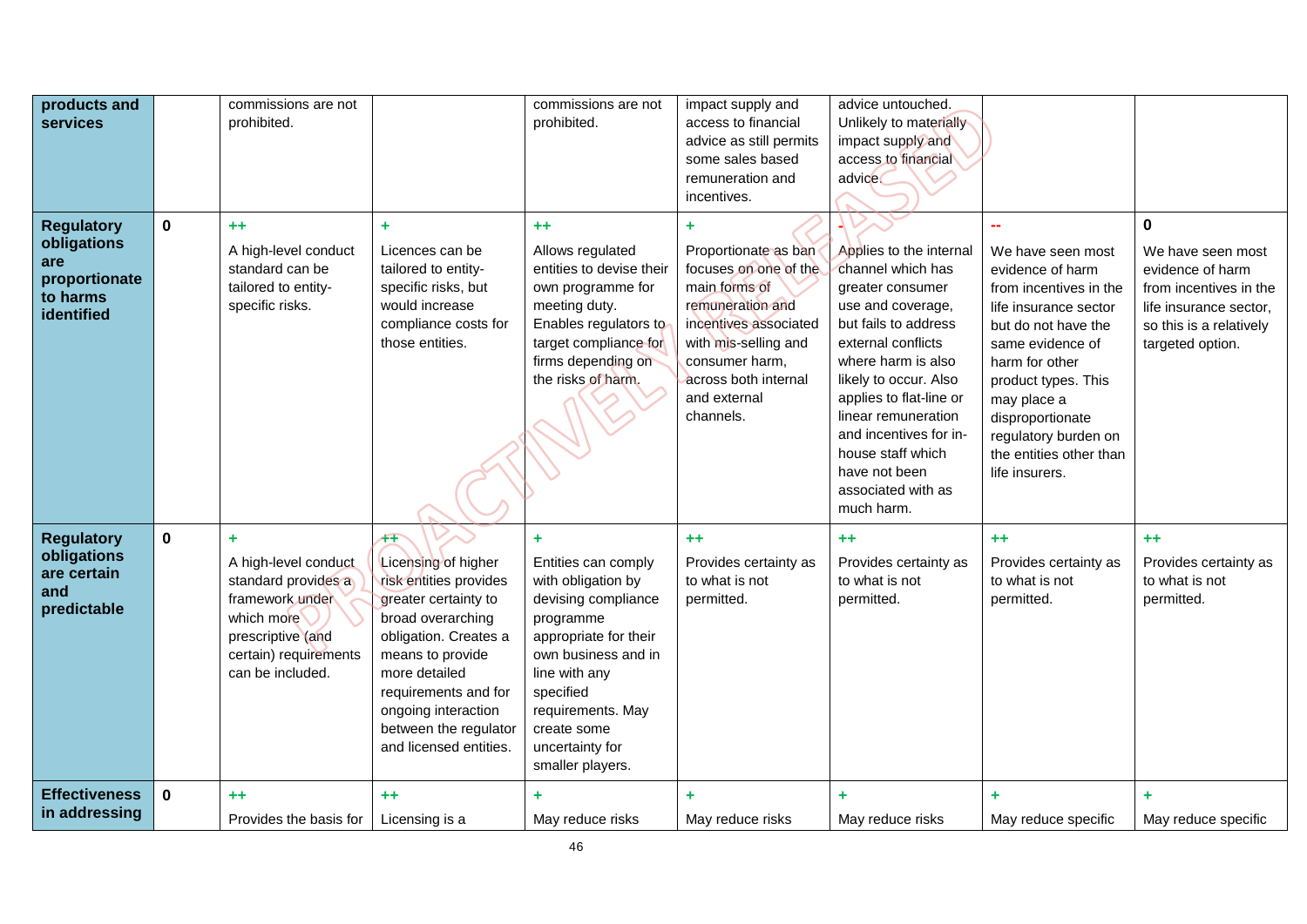| broader        |              | a broad and flexible  | comprehensive and      | related to sales   | related to sales   | related to sales   | risks related to mis- | risks related to mis-  |
|----------------|--------------|-----------------------|------------------------|--------------------|--------------------|--------------------|-----------------------|------------------------|
| conduct and    |              | regime under which    | flexible framework for | incentives but not | incentives but not | incentives but not | selling but not       | selling but not        |
| culture        |              | broader conduct risks | addressing broad       | broader conduct    | broader conduct    | broader conduct    | broader conduct       | broader conduct        |
| <b>issues</b>  |              | to be addressed.      | conduct risks. Also    | issues.            | issues.            | issues.            | issues.               | issues.                |
|                |              |                       | allows for systems     |                    |                    |                    |                       |                        |
|                |              |                       | and controls           |                    |                    |                    |                       |                        |
|                |              |                       | requirement to         |                    |                    |                    |                       |                        |
|                |              |                       | extend to              |                    |                    |                    |                       |                        |
|                |              |                       | intermediaries of the  |                    |                    |                    |                       |                        |
|                |              |                       | licensed financial     |                    |                    |                    |                       |                        |
|                |              |                       | institution to ensure  |                    |                    |                    |                       |                        |
|                |              |                       | intermediaries also    |                    |                    |                    |                       |                        |
|                |              |                       | address conduct        |                    |                    |                    |                       |                        |
|                |              |                       | risks.                 |                    |                    |                    |                       |                        |
| <b>Overall</b> | $\mathbf{0}$ | $++++++$              | +++++++                | $+ + + + + +$      | +++++              | $+ + + +$          | $\bf{0}$              | $\bf{0}$               |
| assessment     |              | Significant           | Significant            | Significant        | Substantial        | Moderate           | High uncertainty.     | High uncertainty       |
|                |              | improvement on the    | improvement on the     | improvement on the | improvement on the | improvement on the | Significant risk that | whether this would     |
|                |              | counterfactual.       | counterfactual.        | counterfactual.    | counterfactual.    | counterfactual.    | this would be worse   | result in net positive |
|                |              |                       |                        |                    |                    |                    | than the              | or negative, as there  |
|                |              |                       |                        |                    |                    |                    | counterfactual.       | are significant risks  |
|                |              |                       |                        |                    |                    |                    |                       | this could reduce      |
|                |              |                       |                        |                    |                    |                    |                       | access to financial    |
|                |              |                       |                        |                    |                    |                    |                       | advice.                |

**Key:**

**++** much better than doing nothing/the status quo

 $\overline{\mathcal{L}}$ 

- **+** better than doing nothing/the status quo
- **0** about the same as doing nothing/the status quo
- **-** worse than doing nothing/the status quo
- **-** much worse than doing nothing/the status quo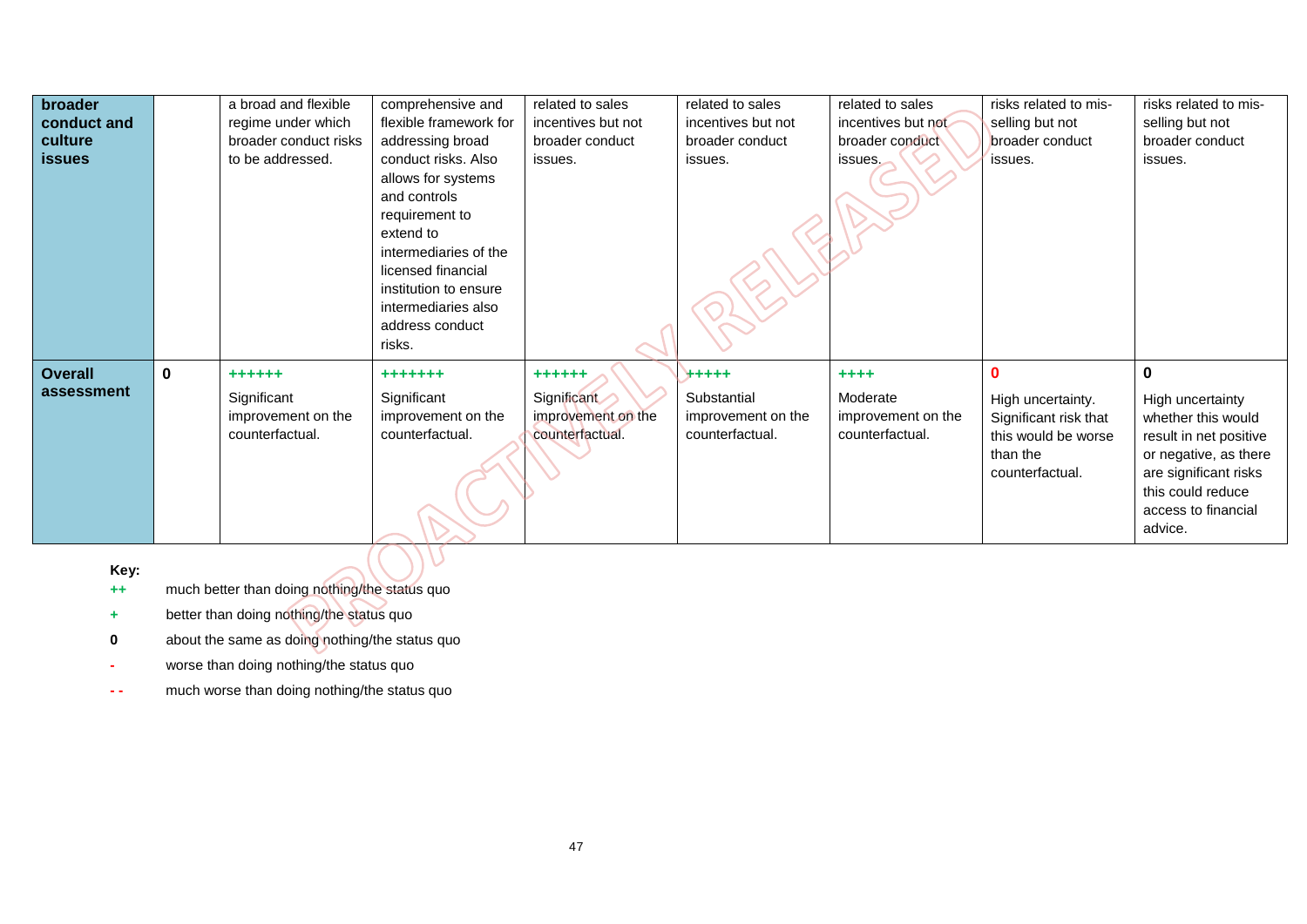# **Section 5: Conclusions**

**5.1 What option, or combination of options, is likely best to address the problem, meet the policy objectives and deliver the highest net benefits?**

### **Preferred options**

We recommend the following options:

- **Option 1:** A high-level 'fair treatment' conduct standard
- **Option 1A:** Licensing regime for banks, insurers & NBDTs
- **Option 1B:** Obligation regarding how banks, insurers and NBDTs design incentives
- **Option 2:** Prohibit internal and external remuneration and incentives based on sales value or volume.

Together this package of options should provide a net benefit over the other proposals in ensuring that conduct and culture in the financial sector is promoting good outcomes for all customers and achieving the policy objectives identified in section 2.6. This combination of preferred options represents a significant improvement on the counterfactual, and provides for the greatest effectiveness in addressing broader conduct risks as well as the more specific risks of consumer harm from mis-selling.

The principles-based nature of Options 1, 1A and 1B recognises that every firm's structure is different, and provides flexibility to ensure that this obligation is proportionate and can be applied across a range of business models and incentive schemes. However, this flexibility may also lead to some reduced certainty and predictability. It is therefore supported by a requirement that banks and insurers to have a compliance programme as part of a licensing condition, which is then monitored by the regulator and additional guidance provided as needed (either in regulations or FMA guidance).

Option 2 provides certainty and predictability as it is a prescriptive requirement not to have specific types of incentives, which makes non-compliance easier to identify and enforce. By better aligning the incentives of advice providers and consumers, the costs of regulation and compliance should be reduced.

These options are preferred over more restrictive and far-reaching options to reduce conflicts of interest in the financial sector, such as prohibiting all in-house sales incentives (Option 3) or capping commissions (Option 4 and 4A), which could have significant unintended consequences (i.e. regulatory arbitrage and reduced access to financial advice) and do not address all conflicts of interest and consumer harm from churn. Moreover, Options 1B and 2 together should in practice achieve what Option 3 seeks to achieve, rendering that option unnecessary.

MBIE and FMA would closely monitor conduct and the impact of the preferred options to ensure they are sufficient. If there are other consumer harms occurring from the sales of other types of financial products and services, these can be addressed through the broader financial conduct regime. More prescriptive conduct requirements to address wider conduct issues can also be introduced over time once the foundation for conduct regime is established.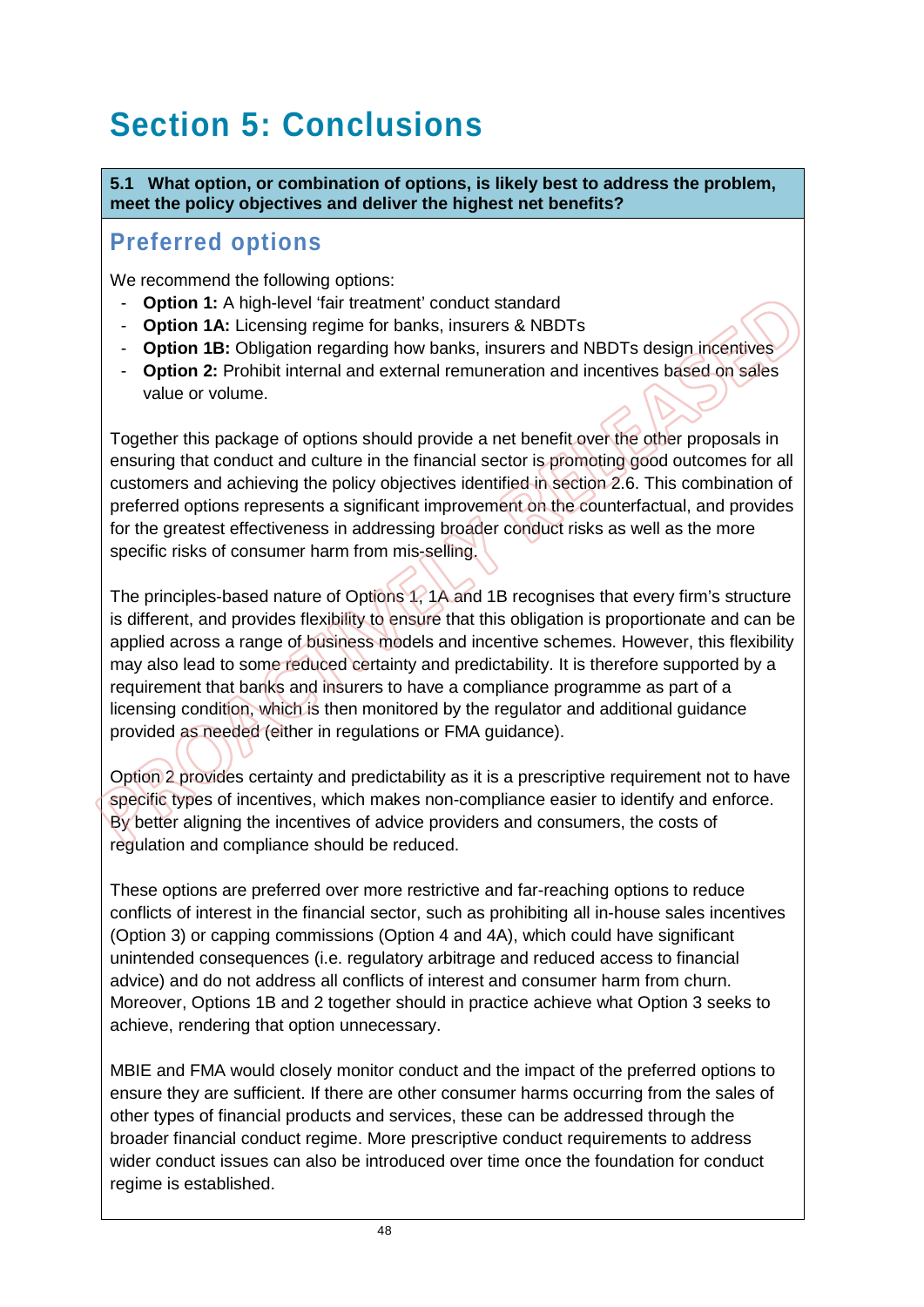Overall, the net benefits of the preferred options are expected to outweigh the net costs. The table below summarises the expected impact of the proposed changes on regulated parties, regulators, wider government and consumers.

## **Stakeholder views**

The majority of submitters on the *Conduct of Financial Institutions* options paper supported the overarching duty options (including Option 1, 1B) as originally presented in the options paper. A common rationale was that prescriptive bans could be circumvented, so a principles-based approach would be more effective, while enabling innovation and ensuring proportionality. On the other hand, a few submitters (including Cygnus Law and Partners Life) did not support this duty. It was considered that this option would require complex analysis of commission impacts on conduct in particular circumstances. While we did not consult on a licensing or plan-based approach to compliance with this duty, this is similar to the duty in the options paper to have appropriate systems and controls to support good conduct and address poor conduct (which was supported by ICNZ and IFSO). Some insurers noted that such a duty needs to be assessed alongside other existing licensing requirements to identify and manage any overlaps.

We also spoke to the Insurance Brokers Association of New Zealand (IBANZ) about requiring intermediaries, including financial advice providers, to comply with the systems and controls of the financial institution. IBANZ was supportive of not requiring intermediaries to be licensed in their own right under the conduct regime but their preference was to impose obligations under the existing financial advice provider requirements in FSLAA rather than requiring to comply with the systems and controls of the financial institution.

Some submitters (including Insurance Council NZ, IFSO, BNZ and several insurers) favoured a prohibition on target-based remuneration and incentives (the original formulation of Option 2 in the paper). Several submitters favoured this option, but with some limitations, such as carve-outs for non-sales targets or a balanced scorecard approach. On the other hand, a few submitters (NIB, Kensington Swan, Life Direct/Trade Me) considered this option was too specific and might suppress incentives that promote good customer outcomes.

Many submitters (including ICNZ, BNZ, Cigna, NIB) did not support a prohibition on all inhouse sales incentives (Option 3). A common view was that this would treat financial entities fundamentally different to other sectors, and cut across standard commercial business approaches. There was also concern that there was no value in drawing a distinction between in-house and external intermediaries. The lack of consistency in application would just shift sales to intermediaries, which could end up driving insurance costs up.

Many submitters (including ICNZ, Insurance Brokers Association NZ, Financial Advice NZ, NZ Bankers Association, Financial Services Council, IAG) did not support a cap on commissions. The general theme was that this would be disproportionate to a problem that is not well-defined, and would be difficult to get right. It was thought this would have unintended consequences, such as increasing profits for providers and moving customers to non-advised sales without any real reduction in insurance costs to consumers.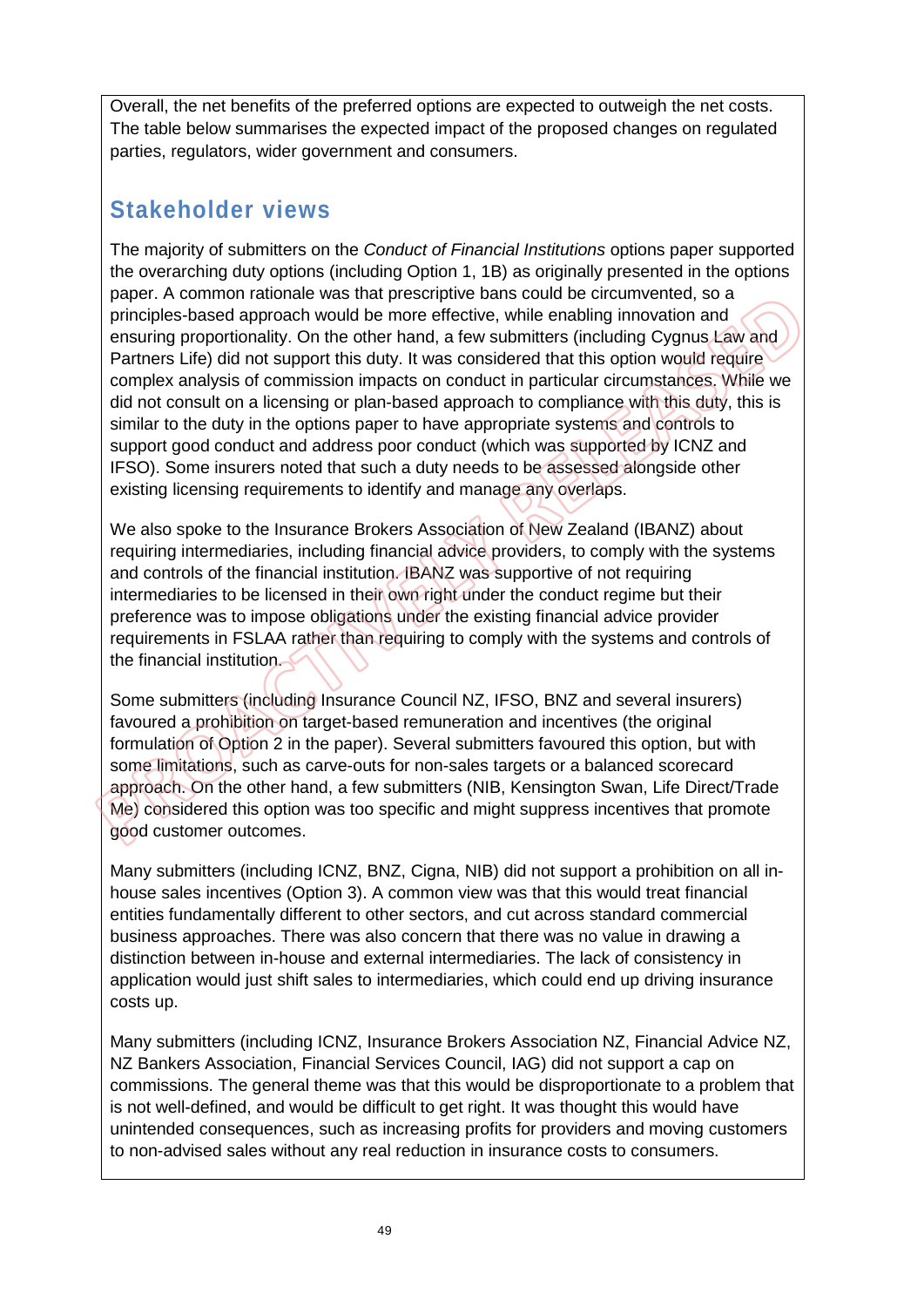### **5.2 Summary table of costs and benefits of the preferred approach**

| <b>Affected parties</b><br>(identify) | <b>Comment: nature of cost or</b><br>benefit (eg ongoing, one-off),<br>evidence and assumption (eg<br>compliance rates), risks | <b>Impact</b><br>\$m present value,<br>for monetised<br>impacts; high,<br>medium or low for<br>non-monetised<br><i>impacts</i> | <b>Evidence</b><br>certainty<br>(High,<br>medium or<br>low) |
|---------------------------------------|--------------------------------------------------------------------------------------------------------------------------------|--------------------------------------------------------------------------------------------------------------------------------|-------------------------------------------------------------|
|---------------------------------------|--------------------------------------------------------------------------------------------------------------------------------|--------------------------------------------------------------------------------------------------------------------------------|-------------------------------------------------------------|

| Additional costs of proposed approach, compared to taking no action |                                                                                                                                                                                                                                                                                                                                                                                                                                                                                                                                                                                                                                                                              |        |        |  |  |  |  |
|---------------------------------------------------------------------|------------------------------------------------------------------------------------------------------------------------------------------------------------------------------------------------------------------------------------------------------------------------------------------------------------------------------------------------------------------------------------------------------------------------------------------------------------------------------------------------------------------------------------------------------------------------------------------------------------------------------------------------------------------------------|--------|--------|--|--|--|--|
| <b>Regulated parties</b>                                            | We expect a medium increase in the costs<br>to regulated parties (i.e. entities specified<br>above in each of the options). These will<br>come in the form of direct costs of<br>restructuring incentive schemes and<br>operational costs of developing and<br>maintaining compliance programmes to<br>comply with Option 1, both on licensed<br>entities and their intermediaries who will be<br>required to comply with the compliance<br>programme. However, these costs will<br>decrease over time and some of the<br>proposals build on or codify what a number<br>of the parties (banks and insurers) are<br>already doing in response to regulators'<br>expectations. | Medium | Low    |  |  |  |  |
| <b>Regulators</b>                                                   | The regulator will see a large increase in<br>costs. This will include costs of monitoring<br>and enforcement of the duties, compliance<br>programme obligations and developing<br>guidance.                                                                                                                                                                                                                                                                                                                                                                                                                                                                                 | High   | Medium |  |  |  |  |
| Wider<br>government                                                 | There is a possibility of greater use of<br>dispute resolution services or courts. There<br>will be a need for related regulators<br>(especially the Commerce Commission and<br>the RBNZ) to increase their engagement<br>with the FMA in the areas of overlapping<br>regulatory remits.                                                                                                                                                                                                                                                                                                                                                                                     | Low    | Medium |  |  |  |  |
| Consumers                                                           | Some of the increased costs to regulated<br>parties may be passed on to consumers in<br>the form of higher interest rates, premiums<br>etc. This is likely to be a relatively small<br>amount spread over a large number of<br>customers.                                                                                                                                                                                                                                                                                                                                                                                                                                    | Low    | Low    |  |  |  |  |
| Other parties                                                       | We do not foresee increased costs to other<br>parties.                                                                                                                                                                                                                                                                                                                                                                                                                                                                                                                                                                                                                       | Low    | Low    |  |  |  |  |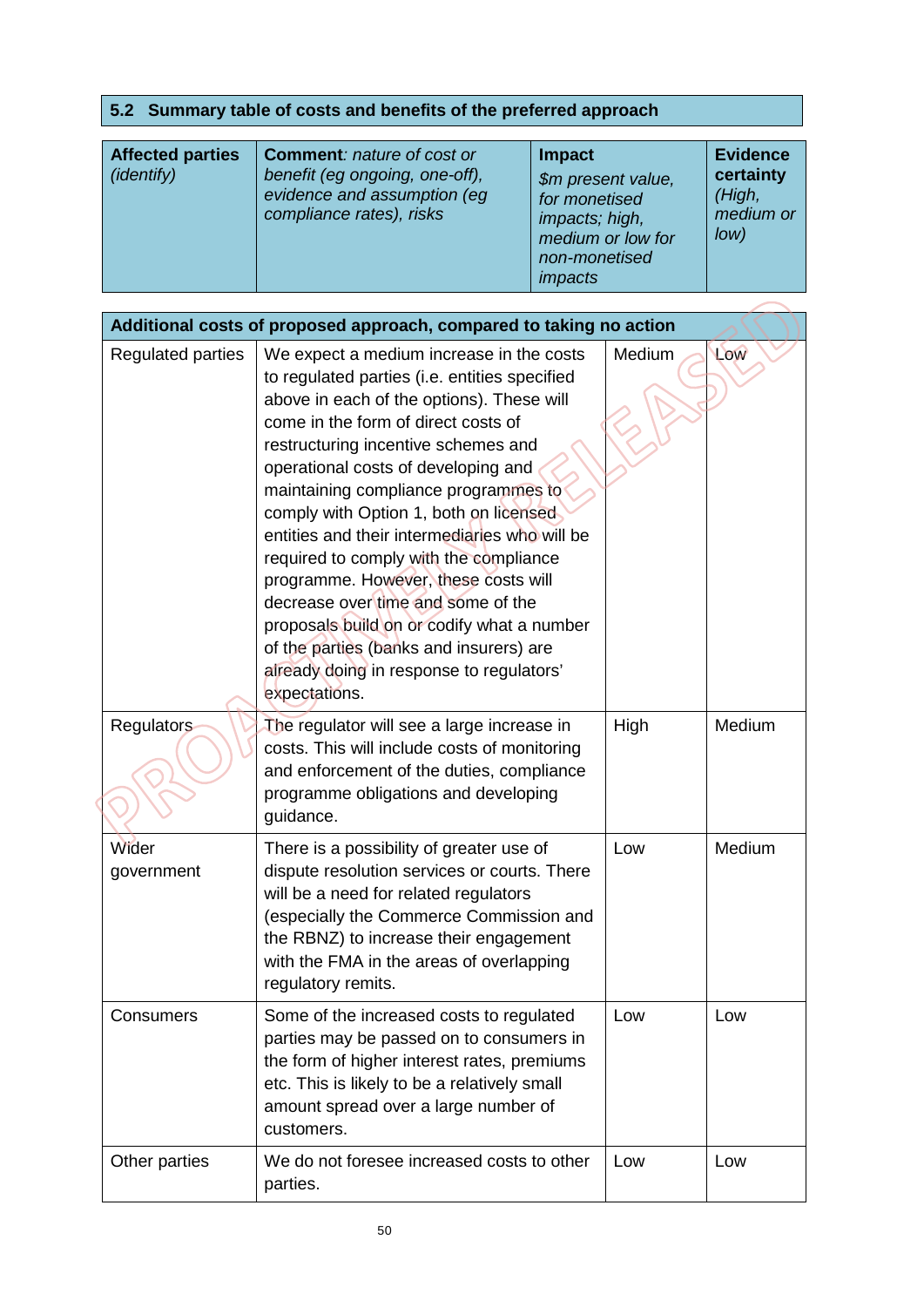| <b>Total Monetised</b><br><b>Cost</b> | Without accurate quantifiable evidence, it is<br>difficult to provide an estimate.             | Not known | Not known |
|---------------------------------------|------------------------------------------------------------------------------------------------|-----------|-----------|
| <b>Non-monetised</b><br>costs         | We anticipate a medium increase in overall<br>costs, mainly for compliance and<br>enforcement. | Medium    | Low       |

| Expected benefits of proposed approach, compared to taking no action |                                                                                                                                                                                      |           |           |  |  |  |  |
|----------------------------------------------------------------------|--------------------------------------------------------------------------------------------------------------------------------------------------------------------------------------|-----------|-----------|--|--|--|--|
| Regulated parties                                                    | Some benefits are likely to result from<br>closer alignment of regulated parties'<br>conduct and consumers' interests.                                                               | Low       | Low       |  |  |  |  |
| Regulators                                                           | The regulator will have a wider remit and<br>new tools to intervene where there are<br>problems with the conduct of financial<br>institutions.                                       | High      | High      |  |  |  |  |
| Wider<br>government                                                  | May contribute to confidence and trust in<br>financial markets. Can lead to reduction of<br>risks and costs associated with systemic.<br>failure.                                    | Low       | Low       |  |  |  |  |
| Consumers                                                            | We expect fairer treatment of consumers<br>and reduced risks of mis-selling through<br>improvements to conduct and culture which<br>is more focused consumer needs and<br>interests. | Medium    | Medium    |  |  |  |  |
| <b>Total Monetised</b><br><b>Benefit</b>                             | Without accurate quantifiable evidence, it is<br>difficult to provide an estimate.                                                                                                   | Not known | Not known |  |  |  |  |
| Non-monetised<br>benefits                                            | We anticipate a medium level of benefits<br>from reduced consumer harm and greater<br>confidence in financial markets in the long-<br>term.                                          | Medium    | Medium    |  |  |  |  |

#### **5.3 What other impacts is this approach likely to have?**

While these options are likely to reduce overall conflicts of interest in sales incentives, they will not directly address the issue of high upfront commissions which are incentivising the churn of consumers from one life insurance policy to another. This means that high upfront commissions may continue to be a factor that increases the risk of consumer harm in the long-term.

**5.4 Is the preferred option compatible with the Government's 'Expectations for the design of regulatory systems'?**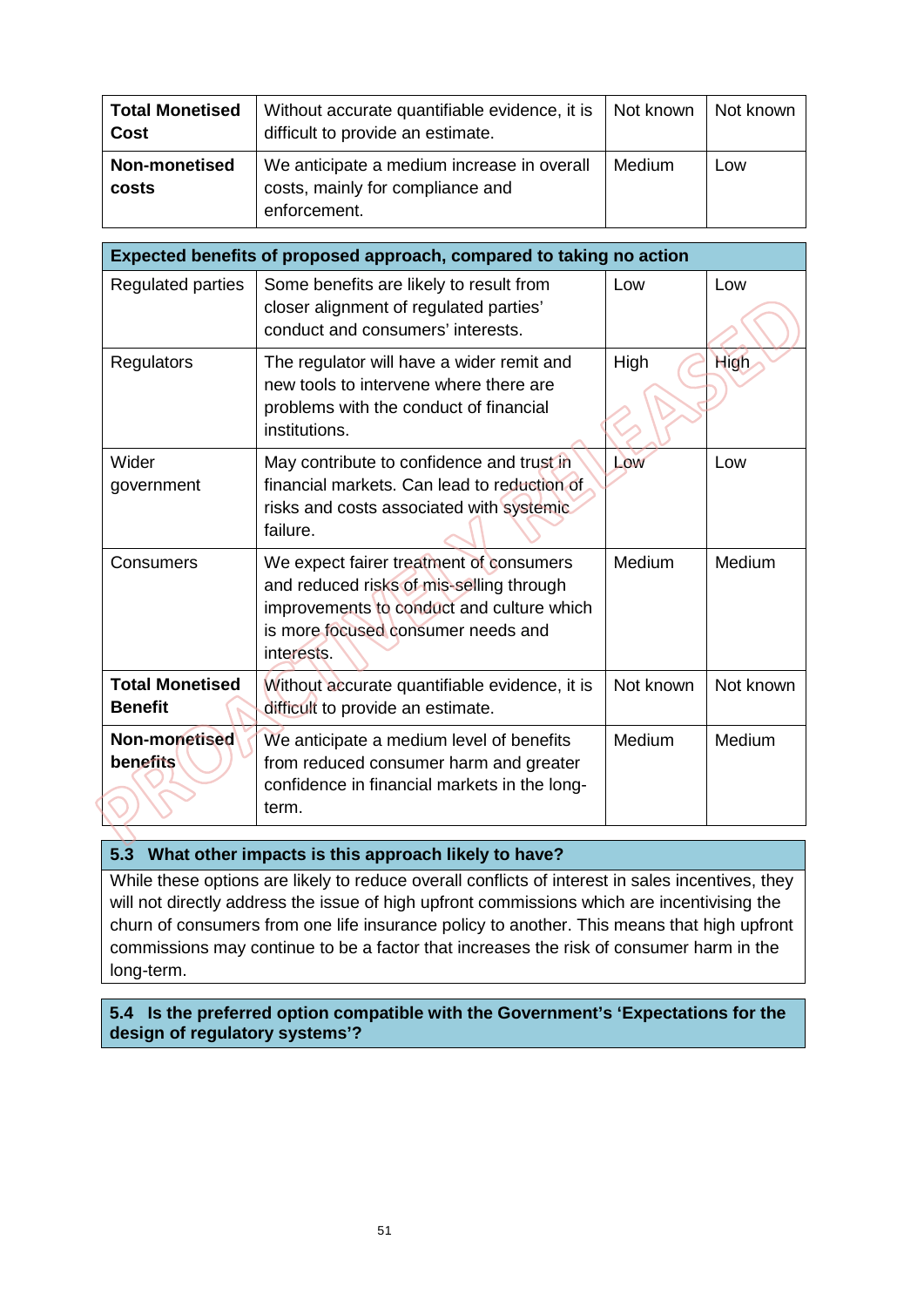The preferred package of options is compatible with the Government's 'Expectations for the design of regulatory systems'.

This package of options sets out a broad, high-level framework for regulating the conduct of financial institutions, along with mechanisms to address the conduct of intermediaries and a prohibition on certain sales incentives which increase the risk of misconduct.

There are no significant areas of incompatibility, but we note there is further work to design more detailed conduct obligations, regulations and licence conditions to achieve the broad 'fair treatment' conduct standard once the high-level framework is established. This regime is expected to deliver positive outcomes in excess of its costs for New Zealanders over the long-term.

52

OBSC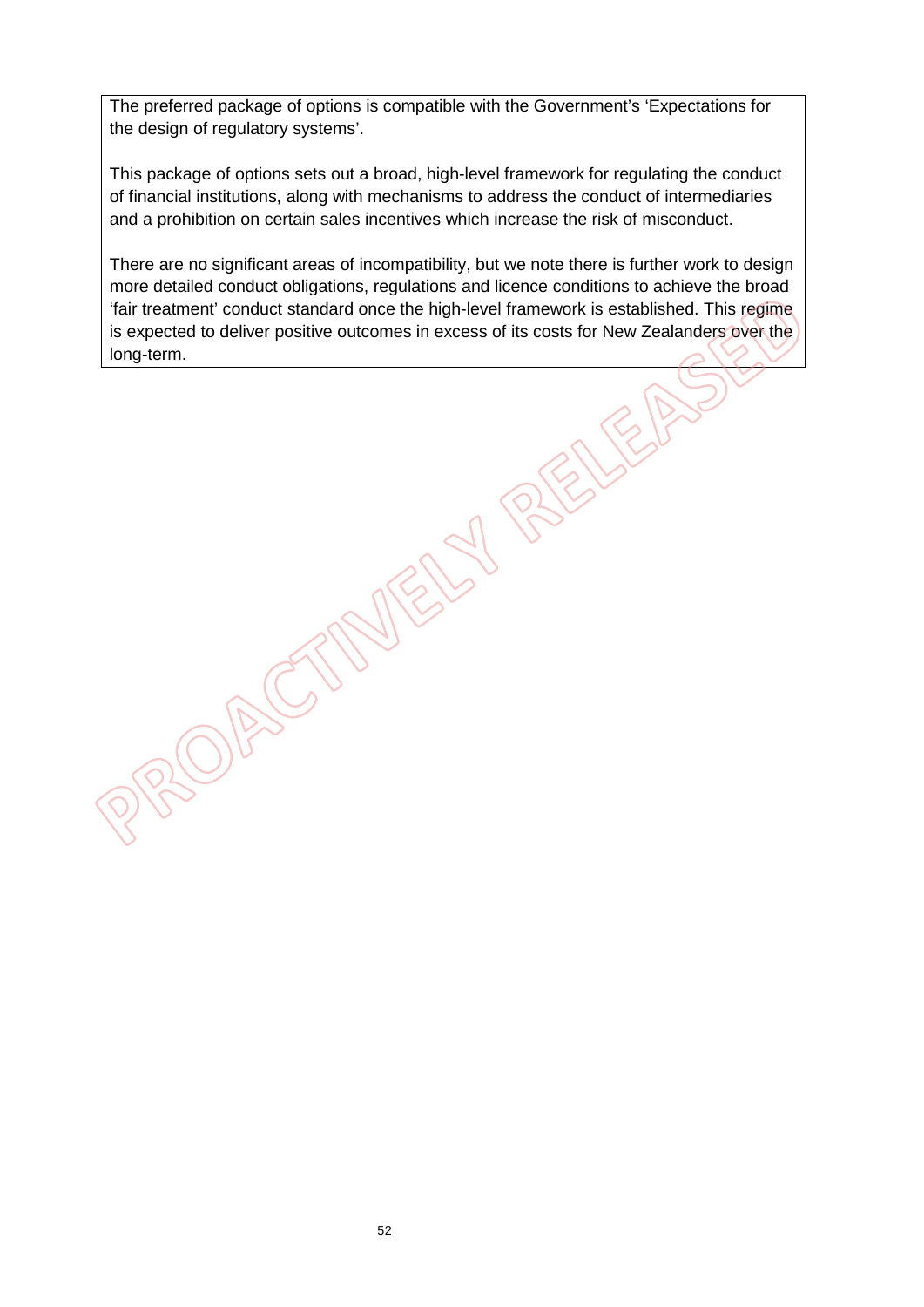# **Section 6: Implementation and operation**

#### **6.1 How will the new arrangements work in practice?**

The preferred package of options will be implemented through amendments to the FMC Act. Regulations will likely also be required to provide further detail of any compliance programme requirements or additional guidance. Consideration will be given to the timing of when the amendments should be brought into effect, taking into account other regulatory changes that are currently taking place and the impact these changes will have on the industry. These changes include the new regime for financial advice under FSLAA, unconscionable conduct amendments in the Fair Trading Act 1986, amendments to the Credit Contracts and Consumer Finance Act 2003, the review of insurance contract law and the Reserve Bank Act review. The implementation of the options may also involve some transitional period to allow regulated parties to make necessary changes to their practices.

The preferred package of options will be enforced by the FMA as the relevant regulator for financial markets conduct. The FMA is an experienced market regulator, although this new conduct regime is a significant extension of its existing remit. It will bring direct regulatory oversight for approximately 100 additional relatively large and complex firms. It will significantly increase the number of regulatory transactions, i.e. changes to programmes, as well as the initial need to review and comment on programmes in addition to developing and providing guidance. This will not be possible within FMA's existing baseline, without significantly reducing its ability to deliver its other statutory responsibilities. MBIE and the FMA are currently working together to review what level of resourcing is appropriate given the increasing remit of the FMA.

The FMA will engage and share information as appropriate with other agencies with an interest in this space. This includes on market guidance, investigation and enforcement matters with the Reserve Bank of New Zealand (RBNZ) and the Commerce Commission. The RBNZ is the prudential regulator for licensed insurers and registered banks and the Commerce Commission is the fair trading and consumer credit contract regulator. The FMA is already experienced at engaging with both of these other agencies and has memoranda of understanding with both (which will likely need updating). Engagement will also take place through the Council of Financial Regulators, on which all of these regulators are members.

#### **6.2 What are the implementation risks?**

Some stakeholders raised concerns about certainty of the obligations, particularly standalone duties, but also that an overly prescriptive approach would be unfeasible. Others raised more general concerns about the potential cost of compliance, need for proportionality, risk of regulatory arbitrage and lack of clear evidence of harm.

The proposed options address these concerns by putting the responsibility back on regulated entities to demonstrate how they are going to fulfil the high-level conduct standard and meet the licensing requirements. The approach recognises that there is no one way of meeting the obligations, and provides flexibility for regulated entities to comply while also providing a greater degree of regulatory certainty.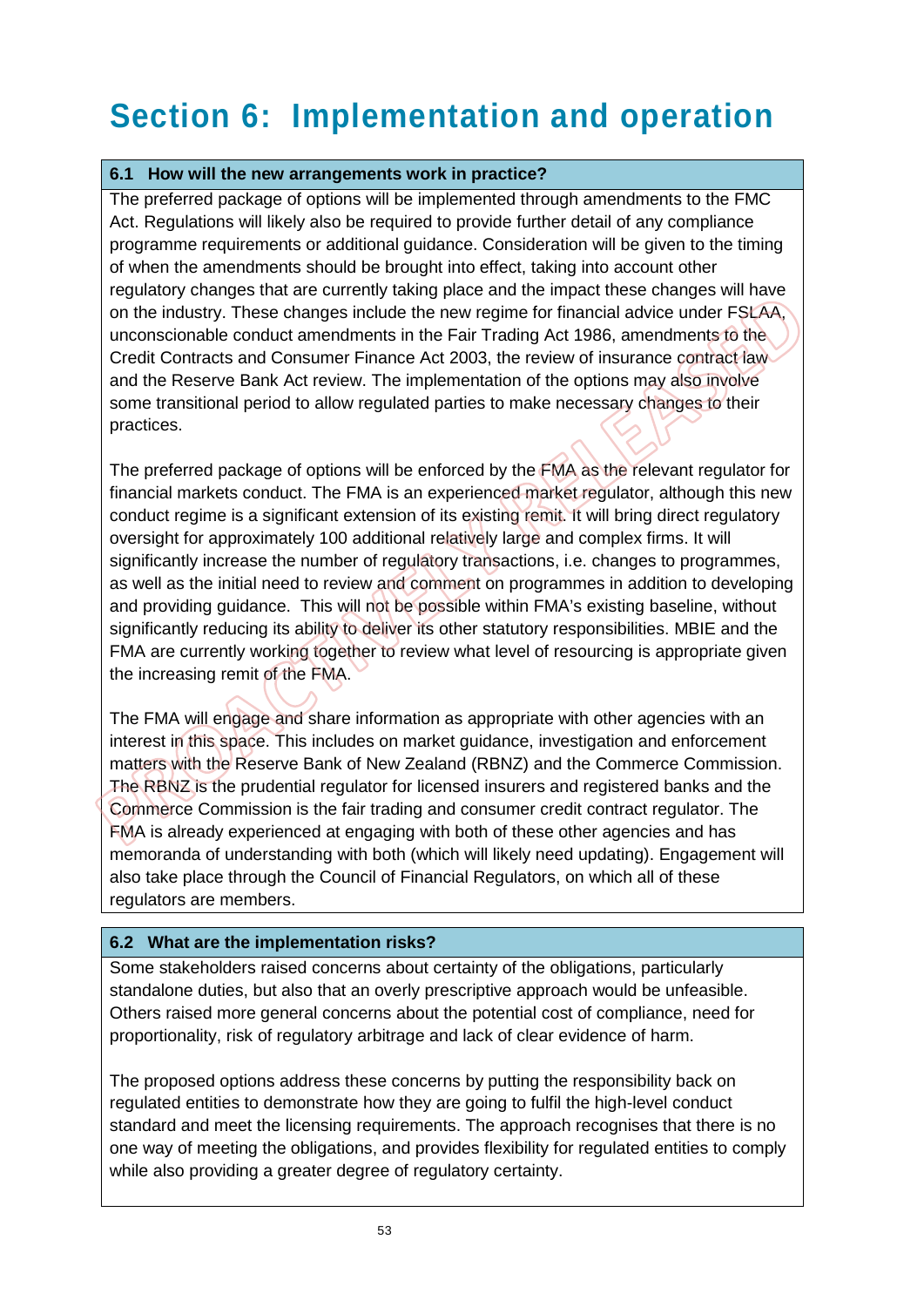A compliance programme framework is also proportionate, as it allows different levels of obligations to be placed on different institutions depending on the risks associated with them. For example, the evidence of conduct risk in banks and insurers is most clearly established, so higher levels of obligations could be placed on them than, say, non-bank KiwiSaver providers.

**CORSONELY RELEASE**